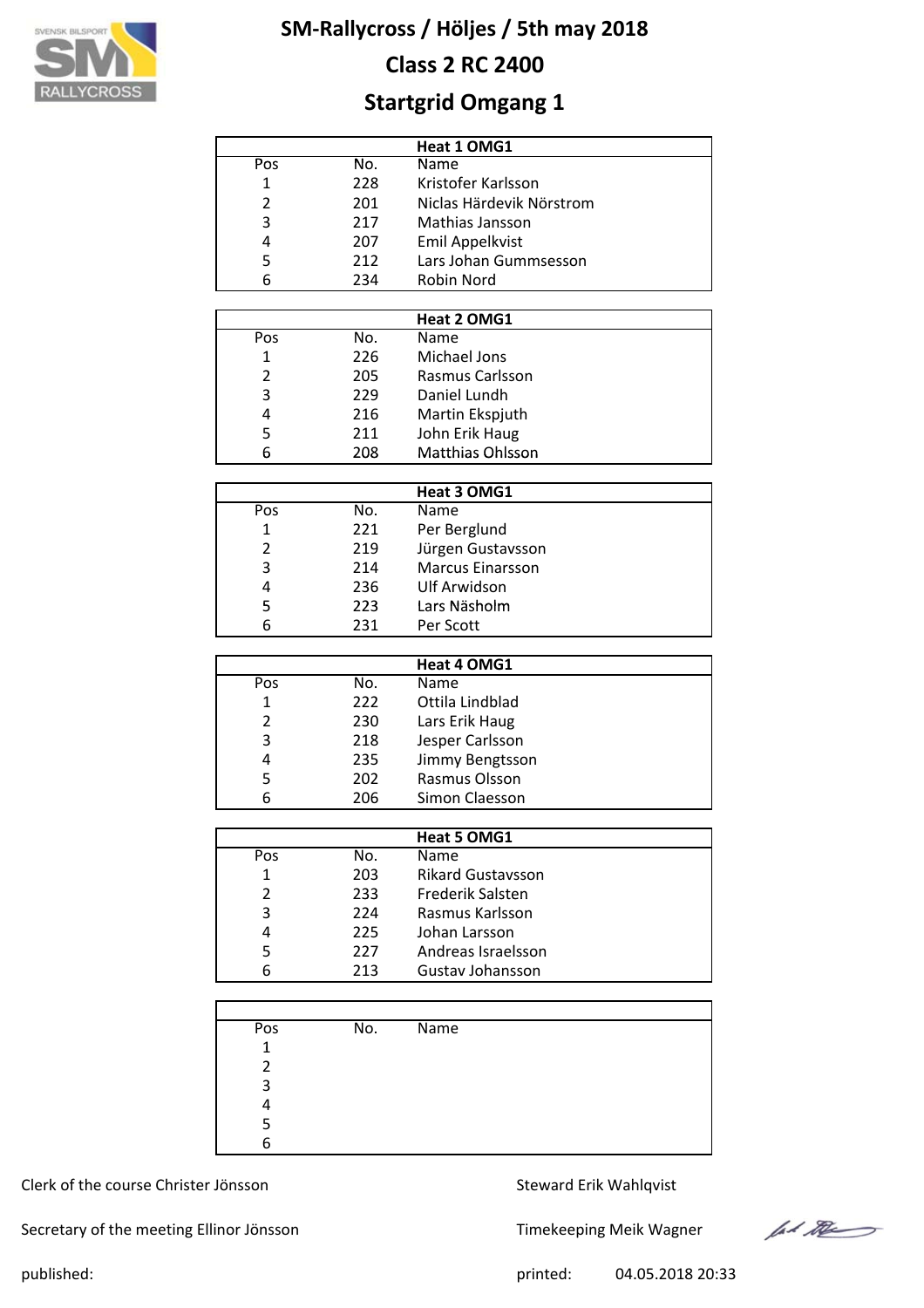

**Class 2** 

**Free Practice** 

#### **Practice (4 Laps) started at 9:35:22**



# **Höljes 1,210 Km**

**05.05.2018 09:30** 

| Pos            | No. | Name                         | Entrant                     | Make           | Nat./Club                 | Laps | Best Tm |       | Diff In Lap    | 2nd Best |
|----------------|-----|------------------------------|-----------------------------|----------------|---------------------------|------|---------|-------|----------------|----------|
| $\mathbf{1}$   | 227 | <b>Andreas Israelsson</b>    |                             | BMW E36        | SWE-Vansbro MK            | 3    | 48.226  |       | $\overline{2}$ | 49.035   |
| 2              | 203 | <b>Rikard Gustavsson</b>     |                             | Skoda Fabia    | SWE-Fjärås MK             | 3    | 48.228  | 0.002 | 2              | 48.236   |
| 3              | 221 | Per Berglund                 |                             | Volvo S40      | SWE-Finnskoga MK          | 3    | 48.256  | 0.030 | 2              | 48.559   |
| 4              | 205 | <b>Rasmus Carlsson</b>       | HOT ROD HILL RACING         | Volvo S40      | SWE-SMK Nyköping          | 3    | 48.534  | 0.308 | 2              | 49.172   |
| 5              | 202 | <b>Rasmus Olsson</b>         |                             | BMW E87        | SWE-Karlskrona AK         | 3    | 48.557  | 0.331 | 3              | 49.294   |
| 6              | 229 | <b>Daniel Lundh</b>          |                             | Volvo C30      | <b>SWE-MK Team Westor</b> | 3    | 48.596  | 0.370 | 3              | 49.229   |
| $\overline{7}$ | 208 | <b>Mattias Ohlsson</b>       |                             | BMW M3         | SWE-Bollnäs MK            | 3    | 48.742  | 0.516 | 2              | 49.484   |
| 8              | 206 | <b>Simon Claesson</b>        |                             | Volvo S40      | SWE-Skene MS              | 3    | 49.017  | 0.791 | 3              | 49.644   |
| 9              | 201 | Niclas Härdevik Norströn     |                             | Ford Escort RS | <b>SWE-MSK Hammaren</b>   | 3    | 49.090  | 0.864 | 3              | 49.328   |
| 10             | 218 | <b>Jesper Carlsson</b>       |                             | BMW M3         | SWE-Lycksele MK           | 3    | 49.100  | 0.874 | 3              | 49.526   |
| 11             | 225 | <b>Johan Larsson</b>         |                             | Volvo S40      | <b>SWE-MK Team Westor</b> | 3    | 49.274  | 1.048 | 3              | 49.606   |
| 12             | 207 | <b>Emil Appelkvist</b>       | HANINGE CAMPSERVICE         | Skoda Fabia    | SWE-Haninge MK            | 3    | 49.394  | 1.168 | 3              | 54.607   |
| 13             | 212 | <b>Lars-Johan Gummsesson</b> |                             | Mercedes C 2,4 | SWE-SMK Nyköping          | 3    | 49.810  | 1.584 | 3              | 50.426   |
| 14             | 213 | <b>Gustav Johansson</b>      |                             | BMW E36        | SWE-Mariestads MS         | 3    | 49.885  | 1.659 | 2              | 54.552   |
| 15             | 216 | <b>Martin Ekspjuth</b>       | Cramo / Ekspjuth Motorsport | Subaru Impreza | SWE-Piteå MS              | 3    | 49.888  | 1.662 | 3              | 54.727   |
| 16             | 214 | <b>Marcus Einarsson</b>      |                             | Volvo 240      | SWE-Östmark MFF           | 3    | 49.890  | 1.664 | 3              | 50.571   |
| 17             | 226 | <b>Michael Jons</b>          |                             | Skoda Octavia  | SWE-Siljan BRC            | 3    | 49.972  | 1.746 | 3              | 50.560   |
| 18             | 219 | Jörgen Gustavsson            |                             | Volvo S40      | SWE-Skövde MK             | 3    | 50.051  | 1.825 | 2              | 50.229   |
| 19             | 224 | <b>Rasmus Karlsson</b>       | <b>MECA Nyköping</b>        | Ford Escort    | SWE-SMK Nyköping          | 3    | 50.195  | 1.969 | 2              | 50.383   |
| 20             | 217 | <b>Mathias Jansson</b>       |                             | Volvo S40      | SWE-Rasbo MK              | 3    | 50.533  | 2.307 | 3              | 53.531   |
| 21             | 236 | <b>Ulf Arwidson</b>          |                             | Volvo PV       | SWE-Fjärås MK             | 3    | 50.697  | 2.471 | 2              | 54.488   |
| 22             | 231 | <b>Per Scott</b>             |                             | Peugeot 207    | SWE-MK Team Westor        | 3    | 50.980  | 2.754 | 2              | 51.186   |
| 23             | 223 | Lars Näsholm                 |                             | Volvo S40      | SWE-Lars Näsholm          | 3    | 51.406  | 3.180 | 3              | 51.663   |
| 24             | 234 | <b>Robin Nord</b>            |                             | Peugeot 207    | SWE-Skövde MK             | 3    | 51.898  | 3.672 | 3              | 52.282   |
| 25             | 211 | John-Erik Haug               |                             | Volvo C-30     | NOR-NMK Fluberg           | 3    | 52.205  | 3.979 | 2              | 58.669   |
| 26             | 233 | <b>Fredrik Salsten</b>       | Salsten Racing              | Citroën DS3    | SWE-Fjärås MK             | 3    | 52.937  | 4.711 | 3              | 53.006   |
| 27             | 222 | Otilia Lindblad              |                             | Volvo 240      | SWE-Lycksele MK           | 3    | 53.378  | 5.152 | 3              | 57.195   |
| 28             | 228 | <b>Kristofer Karlsson</b>    |                             | Saab 93        | SWE-Lessebo MK            | 3    | 53.651  | 5.425 | 3              | 54.879   |
| 29             | 235 | <b>Jimmy Bengtsson</b>       |                             | Volvo PV       | SWE-Vara MK               | 3    |         |       | 0              |          |
| 30             | 230 | Lars Erik Haug               |                             | Volvo 242      | <b>NOR-NMK Fluberg</b>    | 3    |         |       | 0              |          |

**Announcements** 

#230 & 235 without transponder

**Official Timing mwraceconsulting.com / camp-company.de Company of Company of Company of Company of Company of Company of Company of Company of Company of Company of Company of Company of Company of Company of Company of** 

Timekeeping M. Wagner:  $\mathbb{Z}$   $\mathbb{Z}$  Clerk of the course Christer Jönsson



**Printed: 05.05.2018 09:58:35** 

Steward Erik Wahlqvist: Steward Erik Wahlqvist: Secretary of the meeting Ellinor Jönsson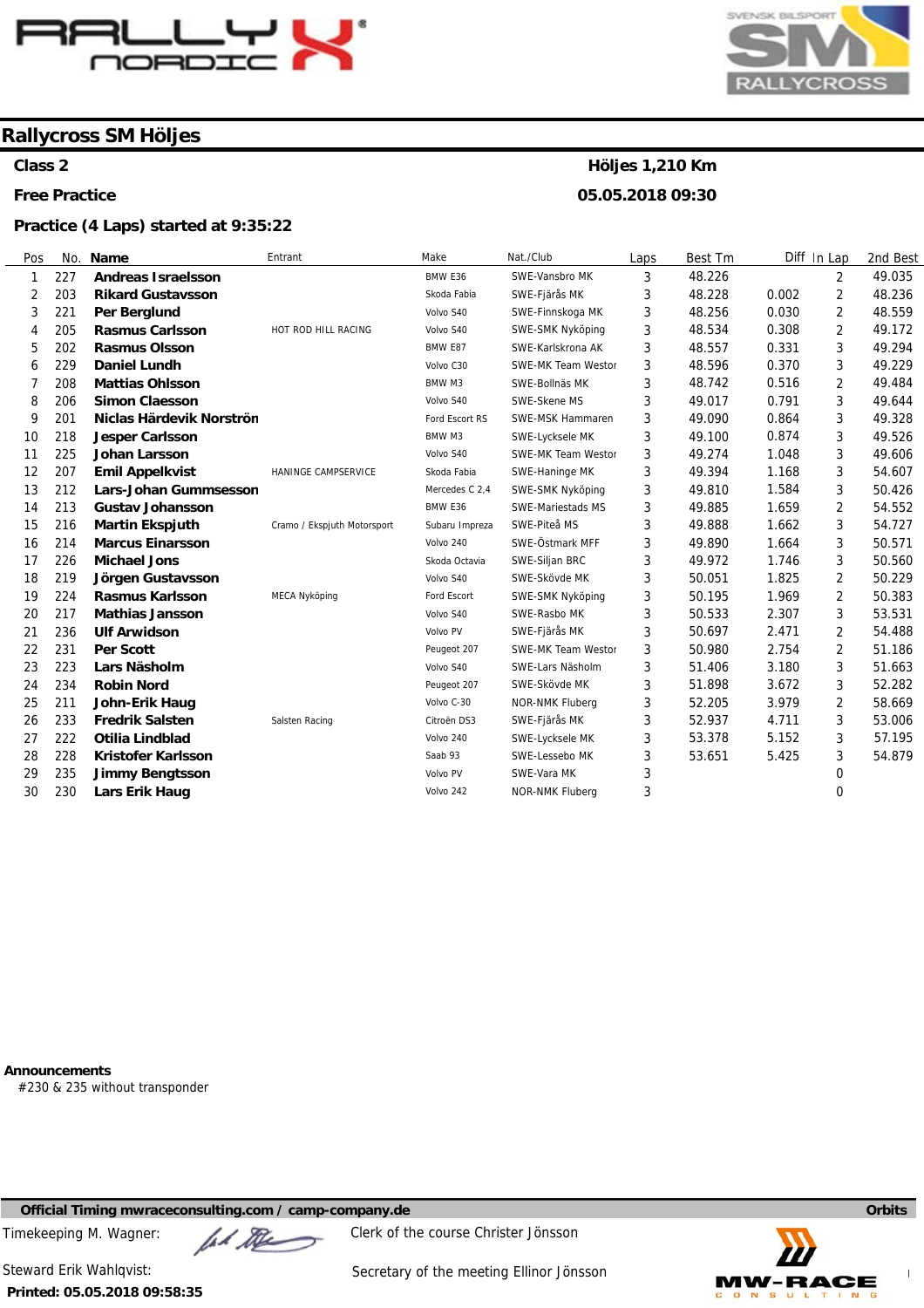



### **Class 2**

#### **Free Practice**

#### **Practice (4 Laps) started at 9:35:22**

| Lap                        | Lap Tm                         | Diff     | Time of Day |
|----------------------------|--------------------------------|----------|-------------|
|                            | (227) Andreas Israelsson       |          |             |
| 1                          |                                |          | 9:41:31.142 |
| 2                          | 48.226                         |          | 9:42:19.368 |
| 3                          | 49.035                         | $+0.809$ | 9:43:08.403 |
|                            |                                |          |             |
| (203) Rikard Gustavsson    |                                |          |             |
| 1                          |                                |          | 9:56:21.670 |
| 2                          | 48.228                         |          | 9:57:09.898 |
| 3                          | 48.236                         | $+0.008$ | 9:57:58.134 |
| (221) Per Berglund         |                                |          |             |
| 1                          |                                |          | 9:48:10.237 |
| 2                          | 48.256                         |          | 9:48:58.493 |
| 3                          | 48.559                         | $+0.303$ | 9:49:47.052 |
| (205) Rasmus Carlsson      |                                |          |             |
| 1                          |                                |          | 9:56:15.886 |
| 2                          | 48.534                         |          | 9:57:04.420 |
| 3                          | 49.172                         | $+0.638$ | 9:57:53.592 |
|                            |                                |          |             |
| (202) Rasmus Olsson        |                                |          |             |
| 1                          |                                |          | 9:56:30.238 |
| 2                          | 49.294                         | $+0.737$ | 9:57:19.532 |
| 3                          | 48.557                         |          | 9:58:08.089 |
| (229) Daniel Lundh         |                                |          |             |
| 1                          |                                |          | 9:41:11.251 |
| 2                          | 49.229                         | $+0.633$ | 9:42:00.480 |
| 3                          | 48.596                         |          | 9:42:49.076 |
| (208) Mattias Ohlsson      |                                |          |             |
| 1                          |                                |          | 9:52:18.431 |
| 2                          | 48.742                         |          | 9:53:07.173 |
| 3                          | 49.484                         | $+0.742$ | 9:53:56.657 |
|                            |                                |          |             |
| (206) Simon Claesson<br>1  |                                |          | 9:56:05.256 |
| 2                          | 49.644                         | $+0.627$ | 9:56:54.900 |
| 3                          | 49.017                         |          | 9:57:43.917 |
|                            |                                |          |             |
|                            | (201) Niclas Härdevik Norström |          |             |
| 1                          |                                |          | 9:56:37.402 |
| 2                          | 49.328                         | $+0.238$ | 9:57:26.730 |
| 3                          | 49.090                         |          | 9:58:15.820 |
| (218) Jesper Carlsson      |                                |          |             |
| 1                          |                                |          | 9:47:58.857 |
| 2                          | 49.526                         | $+0.426$ | 9:48:48.383 |
| 3                          | 49.100                         |          | 9:49:37.483 |
| 225) Johan Larsson         |                                |          |             |
| 1                          |                                |          | 9:41:46.412 |
| 2                          | 49.606                         | $+0.332$ | 9:42:36.018 |
| 3                          | 49.274                         |          | 9:43:25.292 |
|                            |                                |          |             |
| (207) Emil Appelkvist<br>1 |                                |          |             |
|                            |                                |          | 9:52:29.781 |
| 2                          | 54.607                         | +5.213   | 9:53:24.388 |
| 3                          | 49.394                         |          | 9:54:13.782 |
|                            | (212) Lars-Johan Gummsesson    |          |             |
| 1                          |                                |          | 9:52:09.390 |
| 2                          | 50.426                         | $+0.616$ | 9:52:59.816 |
| 3                          | 49.810                         |          | 9:53:49.626 |

| Lap                        | Lap Tm                  | Diff     | <b>Time of Day</b> |
|----------------------------|-------------------------|----------|--------------------|
|                            | (213) Gustav Johansson  |          |                    |
| 1                          |                         |          | 9:51:58.264        |
| 2                          | 49.885                  |          | 9:52:48.149        |
| 3                          | 54.552                  | +4.667   | 9:53:42.701        |
|                            |                         |          |                    |
| (216) Martin Ekspjuth<br>1 |                         |          | 9:47:40.917        |
| 2                          | 54.727                  | +4.839   | 9:48:35.644        |
| 3                          | 49.888                  |          | 9:49:25.532        |
|                            |                         |          |                    |
| (214) Marcus Einarsson     |                         |          |                    |
| 1                          |                         |          | 9:47:49.179        |
| 2                          | 50.571                  | $+0.681$ | 9:48:39.750        |
| 3                          | 49.890                  |          | 9:49:29.640        |
| (226) Michael Jons         |                         |          |                    |
| 1                          |                         |          | 9:41:40.935        |
| 2                          | 50.560                  | $+0.588$ | 9:42:31.495        |
| 3                          | 49.972                  |          | 9:43:21.467        |
|                            | (219) Jörgen Gustavsson |          |                    |
| 1                          |                         |          | 9:48:05.039        |
| 2                          | 50.051                  |          | 9:48:55.090        |
| 3                          | 50.229                  | $+0.178$ | 9:49:45.319        |
|                            |                         |          |                    |
| (224) Rasmus Karlsson<br>1 |                         |          | 9:41:54.534        |
| 2                          | 50.195                  |          | 9:42:44.729        |
| 3                          | 50.383                  | $+0.188$ | 9:43:35.112        |
|                            |                         |          |                    |
| (217) Mathias Jansson      |                         |          |                    |
| 1                          |                         |          | 9:48:24.550        |
| $\overline{c}$<br>3        | 53.531                  | $+2.998$ | 9:49:18.081        |
|                            | 50.533                  |          | 9:50:08.614        |
| (236) Ulf Arwidson         |                         |          |                    |
| 1                          |                         |          | 9:36:39.388        |
| 2                          | 50.697                  |          | 9:37:30.085        |
| 3                          | 54.488                  | $+3.791$ | 9:38:24.573        |
| (231) Per Scott            |                         |          |                    |
| 1                          |                         |          | 9:36:35.653        |
| $\overline{c}$             | 50.980                  |          | 9:37:26.633        |
| 3                          | 51.186                  | $+0.206$ | 9:38:17.819        |
|                            |                         |          |                    |
| (223) Lars Näsholm<br>1    |                         |          | 9:41:20.911        |
| 2                          | 51.663                  | $+0.257$ | 9:42:12.574        |
| 3                          | 51.406                  |          | 9:43:03.980        |
|                            |                         |          |                    |
| (234) Robin Nord<br>1      |                         |          | 9:36:22.804        |
| 2                          | 52.282                  | +0.384   | 9:37:15.086        |
| 3                          | 51.898                  |          | 9:38:06.984        |
|                            |                         |          |                    |
| (211) John-Erik Haug       |                         |          |                    |
| 1                          |                         |          | 9:52:14.561        |
| $\overline{c}$             | 52.205                  |          | 9:53:06.766        |
| 3                          | 58.669                  | +6.464   | 9:54:05.435        |
| (233) Fredrik Salsten      |                         |          |                    |
| 1                          |                         |          | 9:36:23.492        |
| $\overline{c}$             | 53.006                  | +0.069   | 9:37:16.498        |
| 3                          | 52.937                  |          | 9:38:09.435        |
|                            |                         |          |                    |
| (222) Otilia Lindblad      |                         |          |                    |

### **Official Timing mwraceconsulting.com / camp-company.de Company of Company of Company of Company of Company of Company of Company of Company of Company of Company of Company of Company of Company of Company of Company of**

Timekeeping M. Wagner:  $\mathbb{Z}$   $\mathbb{Z}$  Clerk of the course Christer Jönsson

# **Printed: 05.05.2018 09:58:59**

Steward Erik Wahlqvist: Steward Erik Wahlqvist: Secretary of the meeting Ellinor Jönsson

# **Höljes 1,210 Km**

**05.05.2018 09:30** 

| Lap                      | Lap Tm | Diff        | Time of Day |  |  |  |  |  |  |  |
|--------------------------|--------|-------------|-------------|--|--|--|--|--|--|--|
| 1                        |        |             | 9:48:17.553 |  |  |  |  |  |  |  |
| $\overline{2}$           | 57.195 | $+3.817$    | 9:49:14.748 |  |  |  |  |  |  |  |
| 3                        | 53.378 |             | 9:50:08.126 |  |  |  |  |  |  |  |
|                          |        |             |             |  |  |  |  |  |  |  |
| (228) Kristofer Karlsson |        |             |             |  |  |  |  |  |  |  |
|                          |        |             | 9:41:21.328 |  |  |  |  |  |  |  |
| $\overline{2}$           | 54.879 | $+1.228$    | 9:42:16.207 |  |  |  |  |  |  |  |
| 3                        | 53.651 |             | 9:43:09.858 |  |  |  |  |  |  |  |
|                          |        |             |             |  |  |  |  |  |  |  |
| (235) Jimmy Bengtsson    |        |             |             |  |  |  |  |  |  |  |
|                          |        |             | 9:36:50.339 |  |  |  |  |  |  |  |
| $\overline{2}$           | 51.024 | 4:00:03.751 | 9:37:41.363 |  |  |  |  |  |  |  |
| 3                        | 51.432 | 4:00:03.343 | 9:38:32.795 |  |  |  |  |  |  |  |
|                          |        |             |             |  |  |  |  |  |  |  |
| (230) Lars Erik Haug     |        |             |             |  |  |  |  |  |  |  |
| 1                        |        |             | 9:36:58.910 |  |  |  |  |  |  |  |
| $\overline{2}$           | 51.419 | 4:00:03.356 | 9:37:50.329 |  |  |  |  |  |  |  |
| 3                        | 51.317 | 4:00:03.458 | 9:38:41.646 |  |  |  |  |  |  |  |
|                          |        |             |             |  |  |  |  |  |  |  |

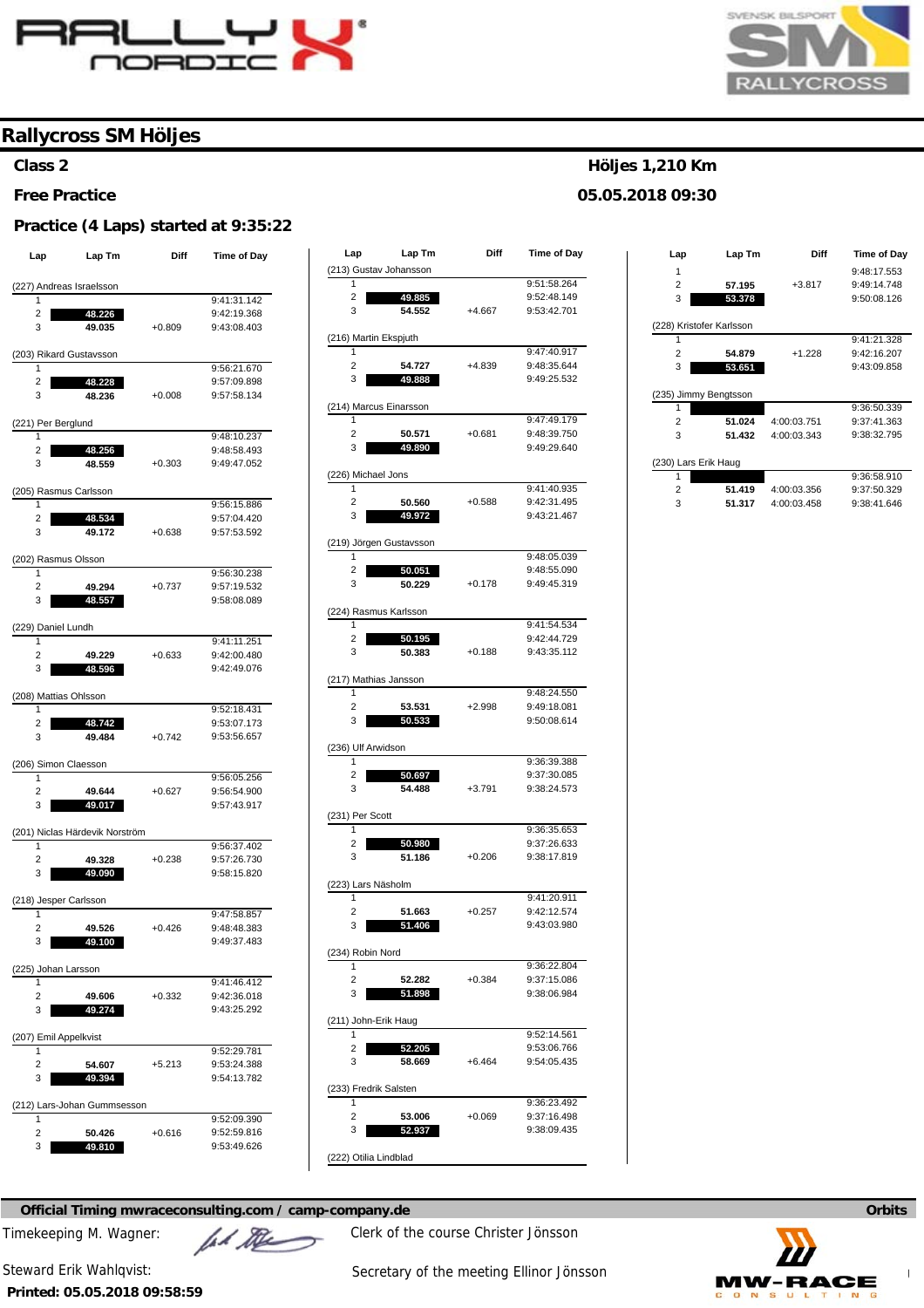

**Class 2** 

**Free practice2** 

#### **Practice started at 10:11:57**



# **Höljes 1,210 Km**

**05.05.2018 10:20** 

| Pos | No. | <b>Name</b>                  | Entrant                     | Make           | Nat./Club                 | Laps | Best Im | Diff In Lap |                | 2nd Best |
|-----|-----|------------------------------|-----------------------------|----------------|---------------------------|------|---------|-------------|----------------|----------|
|     | 203 | <b>Rikard Gustavsson</b>     |                             | Skoda Fabia    | SWE-Fjärås MK             | 2    | 47.474  |             | $\overline{2}$ | 47.867   |
| 2   | 206 | <b>Simon Claesson</b>        |                             | Volvo S40      | SWE-Skene MS              | 5    | 47.786  | 0.312       | 4              | 47.827   |
| 3   | 202 | <b>Rasmus Olsson</b>         |                             | BMW E87        | SWE-Karlskrona AK         | 2    | 48.165  | 0.691       | 1              | 48.238   |
| 4   | 201 | Niclas Härdevik Norströn     |                             | Ford Escort RS | SWE-MSK Hammaren          | 2    | 48.175  | 0.701       | 2              | 48.695   |
| 5   | 229 | <b>Daniel Lundh</b>          |                             | Volvo C30      | SWE-MK Team Westor        | 2    | 48.294  | 0.820       | 2              | 48.698   |
| 6   | 205 | <b>Rasmus Carlsson</b>       | HOT ROD HILL RACING         | Volvo S40      | SWE-SMK Nyköping          | 2    | 48.555  | 1.081       | 1              | 52.513   |
|     | 214 | <b>Marcus Einarsson</b>      |                             | Volvo 240      | SWE-Östmark MFF           | 2    | 49.049  | 1.575       |                | 49.260   |
| 8   | 219 | Jörgen Gustavsson            |                             | Volvo S40      | SWE-Skövde MK             | 2    | 49.153  | 1.679       | 2              | 49.561   |
| 9   | 225 | Johan Larsson                |                             | Volvo S40      | <b>SWE-MK Team Westor</b> | 2    | 49.267  | 1.793       |                | 53.479   |
| 10  | 221 | Per Berglund                 |                             | Volvo S40      | SWE-Finnskoga MK          | 1    | 49.521  | 2.047       |                |          |
| 11  | 228 | Kristofer Karlsson           |                             | Saab 93        | SWE-Lessebo MK            | 2    | 49.569  | 2.095       | 2              | 50.865   |
| 12  | 226 | <b>Michael Jons</b>          |                             | Skoda Octavia  | SWE-Siljan BRC            | 2    | 49.794  | 2.320       | 2              | 51.756   |
| 13  | 224 | <b>Rasmus Karlsson</b>       | <b>MECA Nyköping</b>        | Ford Escort    | SWE-SMK Nyköping          | 2    | 49.811  | 2.337       | 2              | 50.003   |
| 14  | 212 | <b>Lars-Johan Gummsesson</b> |                             | Mercedes C 2,4 | SWE-SMK Nyköping          | 2    | 49.839  | 2.365       | 1              | 52.028   |
| 15  | 216 | <b>Martin Ekspjuth</b>       | Cramo / Ekspjuth Motorsport | Subaru Impreza | SWE-Piteå MS              | 2    | 50.417  | 2.943       | 1              | 53.993   |
| 16  | 207 | <b>Emil Appelkvist</b>       | HANINGE CAMPSERVICE         | Skoda Fabia    | SWE-Haninge MK            | 2    | 50.471  | 2.997       | $\overline{2}$ | 53.828   |
| 17  | 236 | <b>Ulf Arwidson</b>          |                             | Volvo PV       | SWE-Fjärås MK             | 2    | 50.537  | 3.063       | $\mathbf{1}$   | 54.515   |
| 18  | 234 | <b>Robin Nord</b>            |                             | Peugeot 207    | SWE-Skövde MK             | 5    | 50.549  | 3.075       | 5              | 50.726   |
| 19  | 217 | <b>Mathias Jansson</b>       |                             | Volvo S40      | SWE-Rasbo MK              | 2    | 51.153  | 3.679       | 2              | 55.293   |
| 20  | 211 | John-Erik Haug               |                             | Volvo C-30     | NOR-NMK Fluberg           | 2    | 51.174  | 3.700       | 2              | 51.747   |
| 21  | 223 | Lars Näsholm                 |                             | Volvo S40      | SWE-Lars Näsholm          | 2    | 51.688  | 4.214       | 1              | 56.284   |
| 22  | 222 | <b>Otilia Lindblad</b>       |                             | Volvo 240      | SWE-Lycksele MK           | 2    | 52.374  | 4.900       | 2              | 53.038   |
| 23  | 213 | <b>Gustav Johansson</b>      |                             | BMW E36        | <b>SWE-Mariestads MS</b>  | 2    | 53.397  | 5.923       | 2              | 53.852   |
| 24  | 230 | Lars Erik Haug               |                             | Volvo 242      | NOR-NMK Fluberg           | 5    |         |             | 0              |          |

**Announcements** 

#230 without transponder

**Official Timing mwraceconsulting.com / camp-company.de Company of Company of Company of Company of Company of Company of Company of Company of Company of Company of Company of Company of Company of Company of Company of** 

Timekeeping M. Wagner:  $\mu$  Music Clerk of the course Christer Jönsson



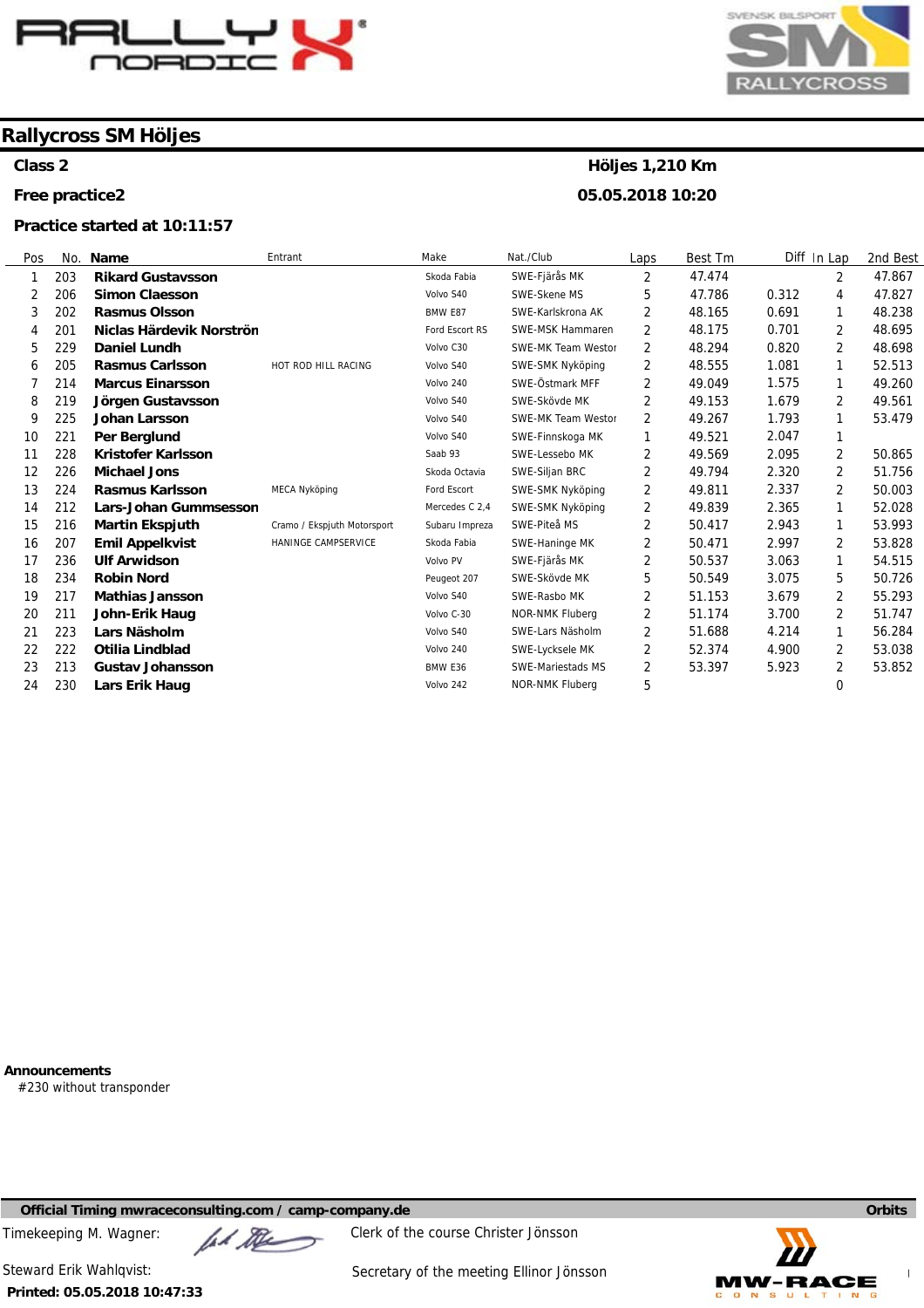

### **Class 2**

#### **Free practice2**

#### **Practice started at 10:11:57**

| Lap                          | Lap Tm                         | Diff        | Time of Day                  | Lap                     | Lap Tm                 | Diff         | Time of Day  | Lap | Lap Tm | Diff | Time of Day |
|------------------------------|--------------------------------|-------------|------------------------------|-------------------------|------------------------|--------------|--------------|-----|--------|------|-------------|
|                              |                                |             |                              |                         |                        |              |              |     |        |      |             |
|                              | (203) Rikard Gustavsson        |             |                              | (236) Ulf Arwidson      | 50.537                 |              | 10:29:24.260 |     |        |      |             |
| 1<br>$\overline{\mathbf{c}}$ | 47.867<br>47.474               | $+0.393$    | 10:21:33.939<br>10:22:21.413 | $\overline{2}$          | 54.515                 | $+3.978$     | 10:30:18.775 |     |        |      |             |
| (206) Simon Claesson         |                                |             |                              | (234) Robin Nord        |                        |              |              |     |        |      |             |
| $\mathbf{1}$                 | 50.109                         | $+2.323$    | 10:29:51.328                 | -1                      | 51.622                 | $+1.073$     | 10:17:36.547 |     |        |      |             |
| $\overline{\mathbf{c}}$      | 53.026                         | $+5.240$    | 10:30:44.354                 | $\sqrt{2}$              | 50.783                 | $+0.234$     | 10:18:27.330 |     |        |      |             |
| 3                            | 10:29.899                      | $+9:42.113$ | 10:41:14.253                 | 3                       | 22:35.660              | $+21:45.111$ | 10:41:02.990 |     |        |      |             |
| 4                            | 47.786                         |             | 10:42:02.039                 | 4                       | 50.726                 | $+0.177$     | 10:41:53.716 |     |        |      |             |
| 5                            | 47.827                         | $+0.041$    | 10:42:49.866                 | 5                       | 50.549                 |              | 10:42:44.265 |     |        |      |             |
| (202) Rasmus Olsson          |                                |             |                              |                         | (217) Mathias Jansson  |              |              |     |        |      |             |
| 1                            | 48.165                         |             | 10:41:58.388                 | $\mathbf{1}$            | 55.293                 | $+4.140$     | 10:29:21.054 |     |        |      |             |
| $\sqrt{2}$                   | 48.238                         | $+0.073$    | 10:42:46.626                 | $\overline{2}$          | 51.153                 |              | 10:30:12.207 |     |        |      |             |
|                              | (201) Niclas Härdevik Norström |             |                              |                         | (211) John-Erik Haug   |              |              |     |        |      |             |
| $\mathbf{1}$                 | 48.695                         | $+0.520$    | 10:17:14.745                 | $\mathbf{1}$            | 51.747                 | $+0.573$     | 10:12:56.283 |     |        |      |             |
| $\overline{2}$               | 48.175                         |             | 10:18:02.920                 | $\overline{2}$          | 51.174                 |              | 10:13:47.457 |     |        |      |             |
| (229) Daniel Lundh           |                                |             |                              |                         | (223) Lars Näsholm     |              |              |     |        |      |             |
| $\mathbf{1}$                 | 48.698                         | $+0.404$    | 10:13:16.009                 | -1                      | 51.688                 |              | 10:21:51.252 |     |        |      |             |
| $\overline{a}$               | 48.294                         |             | 10:14:04.303                 | $\overline{2}$          | 56.284                 | $+4.596$     | 10:22:47.536 |     |        |      |             |
|                              |                                |             |                              |                         | (222) Otilia Lindblad  |              |              |     |        |      |             |
| (205) Rasmus Carlsson        |                                |             | 10:13:08.393                 | $\overline{1}$          | 53.038                 | $+0.664$     | 10:13:46.391 |     |        |      |             |
|                              | 48.555                         |             |                              | $\overline{2}$          | 52.374                 |              | 10:14:38.765 |     |        |      |             |
| $\overline{2}$               | 52.513                         | $+3.958$    | 10:14:00.906                 |                         |                        |              |              |     |        |      |             |
|                              | (214) Marcus Einarsson         |             |                              |                         | (213) Gustav Johansson |              |              |     |        |      |             |
| 1                            | 49.049                         |             | 10:29:10.970                 | $\mathbf{1}$            | 53.852                 | $+0.455$     | 10:21:29.490 |     |        |      |             |
| $\overline{c}$               | 49.260                         | $+0.211$    | 10:30:00.230                 | $\overline{2}$          | 53.397                 |              | 10:22:22.887 |     |        |      |             |
|                              | (219) Jörgen Gustavsson        |             |                              |                         | (230) Lars Erik Haug   |              |              |     |        |      |             |
| $\mathbf{1}$                 | 49.561                         | $+0.408$    | 10:17:52.706                 | -1                      | 50.890                 | 4:00:03.885  | 10:17:27.488 |     |        |      |             |
| $\overline{a}$               | 49.153                         |             | 10:18:41.859                 | $\overline{\mathbf{c}}$ | 50.482                 | 4:00:04.293  | 10:18:17.970 |     |        |      |             |
|                              |                                |             |                              | 3                       | 10:41.470              | 3:50:13.305  | 10:28:59.440 |     |        |      |             |
| (225) Johan Larsson          |                                |             |                              | $\overline{4}$          | 50.893                 | 4:00:03.882  | 10:29:50.333 |     |        |      |             |
| $\mathbf{1}$                 | 49.267                         |             | 10:17:37.568                 | 5                       | 50.775                 | 4:00:04.000  | 10:30:41.108 |     |        |      |             |
| $\overline{2}$               | 53.479                         | $+4.212$    | 10:18:31.047                 |                         |                        |              |              |     |        |      |             |
| (221) Per Berglund           |                                |             |                              |                         |                        |              |              |     |        |      |             |
| 1                            | 49.521                         |             | 10:17:58.063                 |                         |                        |              |              |     |        |      |             |
|                              |                                |             |                              |                         |                        |              |              |     |        |      |             |
| (228) Kristofer Karlsson     |                                |             |                              |                         |                        |              |              |     |        |      |             |
| $\mathbf{1}$                 | 50.865                         | $+1.296$    | 10:13:26.226                 |                         |                        |              |              |     |        |      |             |
| $\overline{2}$               | 49.569                         |             | 10:14:15.795                 |                         |                        |              |              |     |        |      |             |
| (226) Michael Jons           |                                |             |                              |                         |                        |              |              |     |        |      |             |
| 1                            | 51.756                         | $+1.962$    | 10:29:37.370                 |                         |                        |              |              |     |        |      |             |
| $\mathcal{P}$                | 49.794                         |             | 10:30:27.164                 |                         |                        |              |              |     |        |      |             |
| (224) Rasmus Karlsson        |                                |             |                              |                         |                        |              |              |     |        |      |             |
| 1                            | 50.003                         | $+0.192$    | 10:13:31.436                 |                         |                        |              |              |     |        |      |             |
| $\overline{2}$               | 49.811                         |             | 10:14:21.247                 |                         |                        |              |              |     |        |      |             |
|                              | (212) Lars-Johan Gummsesson    |             |                              |                         |                        |              |              |     |        |      |             |
|                              |                                |             |                              |                         |                        |              |              |     |        |      |             |
| 1<br>$\overline{2}$          | 49.839<br>52.028               | $+2.189$    | 10:17:42.093<br>10:18:34.121 |                         |                        |              |              |     |        |      |             |
| (216) Martin Ekspjuth        |                                |             |                              |                         |                        |              |              |     |        |      |             |
| 1                            | 50.417                         |             | 10:29:38.181                 |                         |                        |              |              |     |        |      |             |
| $\overline{2}$               | 53.993                         | $+3.576$    | 10:30:32.174                 |                         |                        |              |              |     |        |      |             |
| (207) Emil Appelkvist        |                                |             |                              |                         |                        |              |              |     |        |      |             |
| $\mathbf{1}$                 | 53.828                         | $+3.357$    | 10:13:07.143                 |                         |                        |              |              |     |        |      |             |
| $\overline{2}$               | 50.471                         |             | 10:13:57.614                 |                         |                        |              |              |     |        |      |             |

| 1                | 50.537                 |              | 10:29:24.260 |
|------------------|------------------------|--------------|--------------|
| 2                | 54.515                 | $+3.978$     | 10:30:18.775 |
|                  |                        |              |              |
| (234) Robin Nord |                        |              |              |
| 1                | 51.622                 | $+1.073$     | 10:17:36.547 |
| 2                | 50.783                 | $+0.234$     | 10:18:27.330 |
| 3                | 22:35.660              | $+21:45.111$ | 10:41:02.990 |
| 4                | 50.726                 | $+0.177$     | 10:41:53.716 |
| 5                | 50.549                 |              | 10:42:44.265 |
|                  | (217) Mathias Jansson  |              |              |
| 1                | 55.293                 | $+4.140$     | 10:29:21.054 |
| $\overline{2}$   | 51.153                 |              | 10:30:12.207 |
|                  | (211) John-Erik Haug   |              |              |
| 1                | 51.747                 | $+0.573$     | 10:12:56.283 |
| 2                | 51.174                 |              | 10:13:47.457 |
|                  |                        |              |              |
|                  | (223) Lars Näsholm     |              |              |
| 1                | 51.688                 |              | 10:21:51.252 |
| $\overline{2}$   | 56.284                 | $+4.596$     | 10:22:47.536 |
|                  | 222) Otilia Lindblad   |              |              |
| 1                | 53.038                 | $+0.664$     | 10:13:46.391 |
| 2                | 52.374                 |              | 10:14:38.765 |
|                  | (213) Gustav Johansson |              |              |
| 1                | 53.852                 | $+0.455$     | 10:21:29.490 |
| 2                | 53.397                 |              | 10:22:22.887 |
|                  | 230) Lars Erik Haug    |              |              |
| 1                | 50.890                 | 4:00:03.885  | 10:17:27.488 |
| 2                | 50.482                 | 4:00:04.293  | 10:18:17.970 |
| 3                | 10:41.470              | 3:50:13.305  | 10:28:59.440 |
|                  | 50.893                 | 4:00:03.882  | 10:29:50.333 |
| 4                |                        |              | 10:30:41.108 |

**Official Timing mwraceconsulting.com / camp-company.de Orbits <b>Orbits Orbits Orbits Orbits** 

Timekeeping M. Wagner:  $\mathbb{Z}$   $\mathbb{Z}$  Clerk of the course Christer Jönsson





### **Höljes 1,210 Km**

#### **05.05.2018 10:20**

**Printed: 05.05.2018 10:47:48** 

Steward Erik Wahlqvist: Steward Erik Wahlqvist: Secretary of the meeting Ellinor Jönsson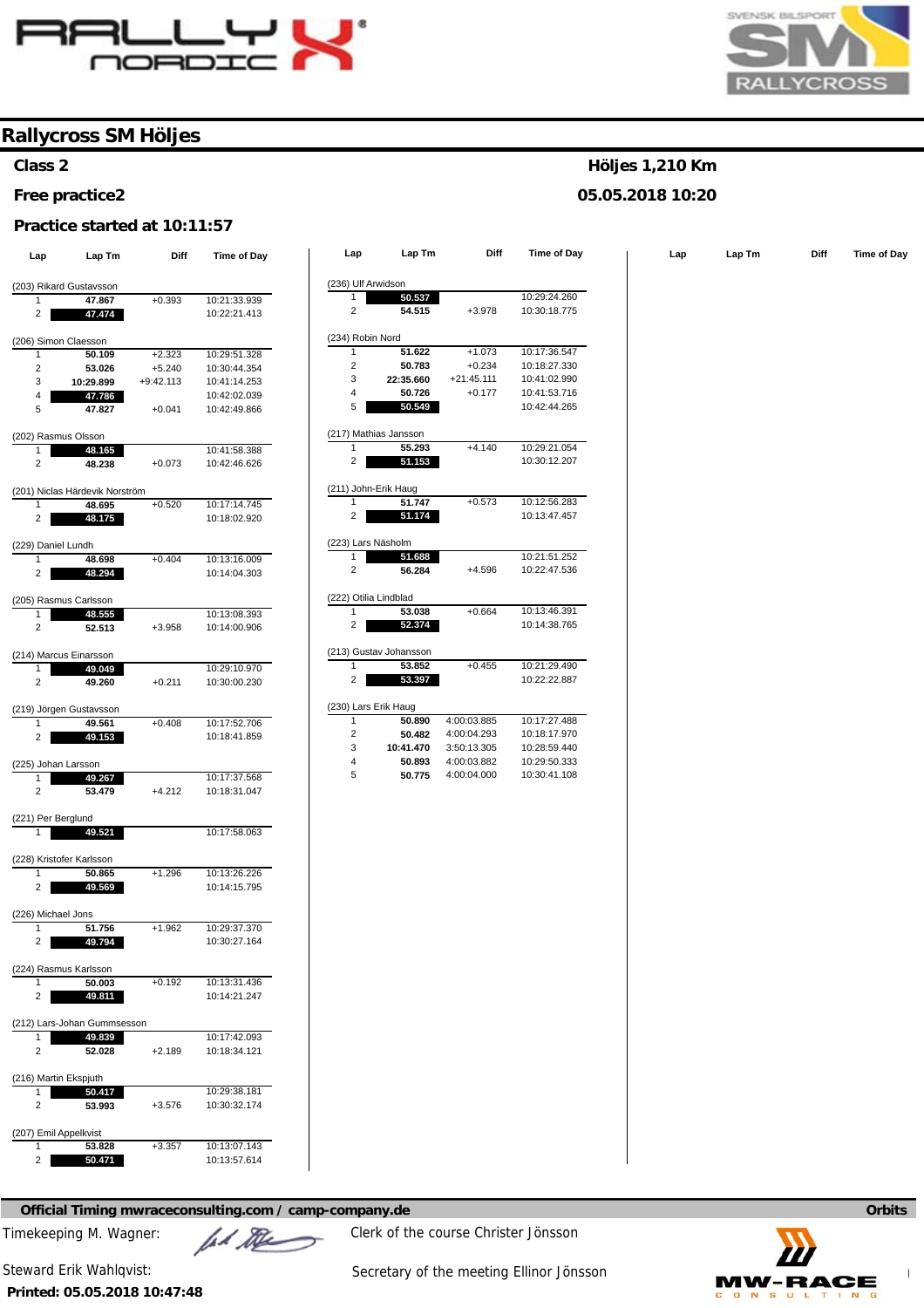



# **Class 2**

#### **Heat 1 OMG1**

#### **Race (4 Laps) started at 11:03:50**

### **Höljes 1,210 Km**

**05.05.2018 11:00** 

| Pos | No. | <b>Name</b>              | Entrant                    | Make           | Nat./Club        | Total<br>Tm | Laps | Diff            | Best Tm | $Ø$ km/h |
|-----|-----|--------------------------|----------------------------|----------------|------------------|-------------|------|-----------------|---------|----------|
|     | 207 | <b>Emil Appelkvist</b>   | <b>HANINGE CAMPSERVICE</b> | Skoda Fabia    | SWE-Haninge MK   | 3:26.546    | 4    |                 | 49.775  | 84.359   |
|     |     | <b>Mathias Jansson</b>   |                            | Volvo S40      | Rasbo MK         | 3:28.386    | 4    | .840            | 49.592  | 83.614   |
|     | 228 | Kristofer Karlsson       |                            | Saab 93        | SWE-Lessebo MK   | 3:28.887    | 4    | 2.341           | 48.933  | 83.414   |
|     | 234 | <b>Robin Nord</b>        |                            | Peugeot 207    | SWE-Skövde MK    | 3:31.015    | 4    | 4.469           | 50.459  | 82.572   |
|     | 201 | Niclas Härdevik Norström |                            | Ford Escort RS | SWE-MSK Hammaren | 3:31.794    | 4    | 5.248           | 48.331  | 82,269   |
|     | 212 | Lars-Johan Gummsesson    |                            | Mercedes C 2,4 | SWE-SMK Nyköping | 3:55.057    | 4    | $28.51^{\circ}$ | 49.292  | 74.127   |

#### **Announcements**

#228 warning flag

| <b>Margin of Victory</b>     | Ø km/h                                                 | Best Lap Tm                              | km/h   | Best Lap by                    |
|------------------------------|--------------------------------------------------------|------------------------------------------|--------|--------------------------------|
| 1.840                        | 84,359                                                 | 48.331                                   | 90.128 | 201 - Niclas Härdevik Norström |
|                              | Official Timing mwraceconsulting.com / camp-company.de |                                          |        | <b>Orbits</b>                  |
| Timekeeping M. Wagner:       | Il the                                                 | Clerk of the course Christer Jönsson     |        |                                |
| Steward Erik Wahlgvist:      |                                                        | Secretary of the meeting Ellinor Jönsson |        | Ш<br><b>MW-RACE</b>            |
| Printed: 05.05.2018 11:12:00 |                                                        |                                          |        |                                |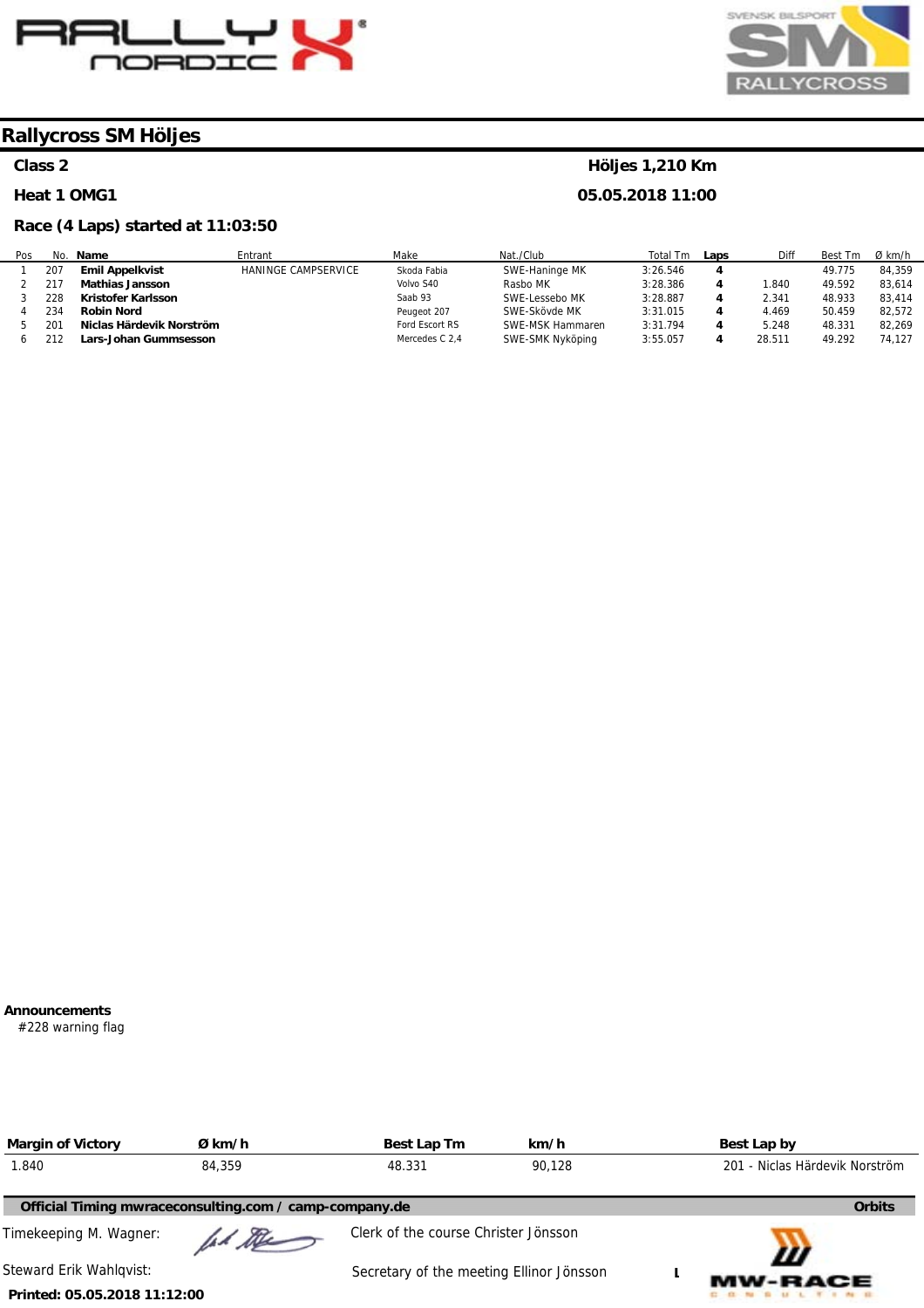



# **Class 2**

#### **Heat 2 OMG1**

# **Race (4 Laps) started at 11:14:40**

# **Höljes 1,210 Km**

| Pos |     | No. Name               | Entrant                     | Make           | Nat./Club          | Total Tm | Laps | Diff   | Best Tm | Ø km/h |
|-----|-----|------------------------|-----------------------------|----------------|--------------------|----------|------|--------|---------|--------|
|     | 229 | Daniel Lundh           |                             | Volvo C30      | SWE-MK Team Westom | 3:21.227 |      |        | 48.157  | 86.589 |
|     | 208 | <b>Mattias Ohlsson</b> |                             | BMW M3         | SWE-Bollnäs MK     | 3:21.588 |      | 0.361  | 48.356  | 86.434 |
|     | 226 | Michael Jons           |                             | Skoda Octavia  | SWE-Siljan BRC     | 3:27.287 |      | 6.060  | 49.395  | 84.057 |
|     | 205 | <b>Rasmus Carlsson</b> | HOT ROD HILL RACING         | Volvo S40      | SWE-SMK Nyköping   | 3:27.530 |      | 6.303  | 48.505  | 83.959 |
|     | 216 | <b>Martin Ekspjuth</b> | Cramo / Ekspjuth Motorsport | Subaru Impreza | SWE-Piteå MS       | 3:29.017 |      | 1.790  | 49.525  | 83.362 |
|     |     | John-Erik Haug         |                             | Volvo C-30     | SWE-NMK Fluberg    | 3:35.232 |      | 14.005 | 51.120  | 80.955 |

| <b>Margin of Victory</b>     | Ø km/h                                                 | Best Lap Tm                              | km/h   | Best Lap by         |
|------------------------------|--------------------------------------------------------|------------------------------------------|--------|---------------------|
| 0.361                        | 86,589                                                 | 48.157                                   | 90.454 | 229 - Daniel Lundh  |
|                              | Official Timing mwraceconsulting.com / camp-company.de |                                          |        | <b>Orbits</b>       |
| Timekeeping M. Wagner:       | 11 the                                                 | Clerk of the course Christer Jönsson     |        |                     |
| Steward Erik Wahlgvist:      |                                                        | Secretary of the meeting Ellinor Jönsson |        | Ш<br><b>MW-RACE</b> |
| Printed: 05.05.2018 11:18:32 |                                                        |                                          |        |                     |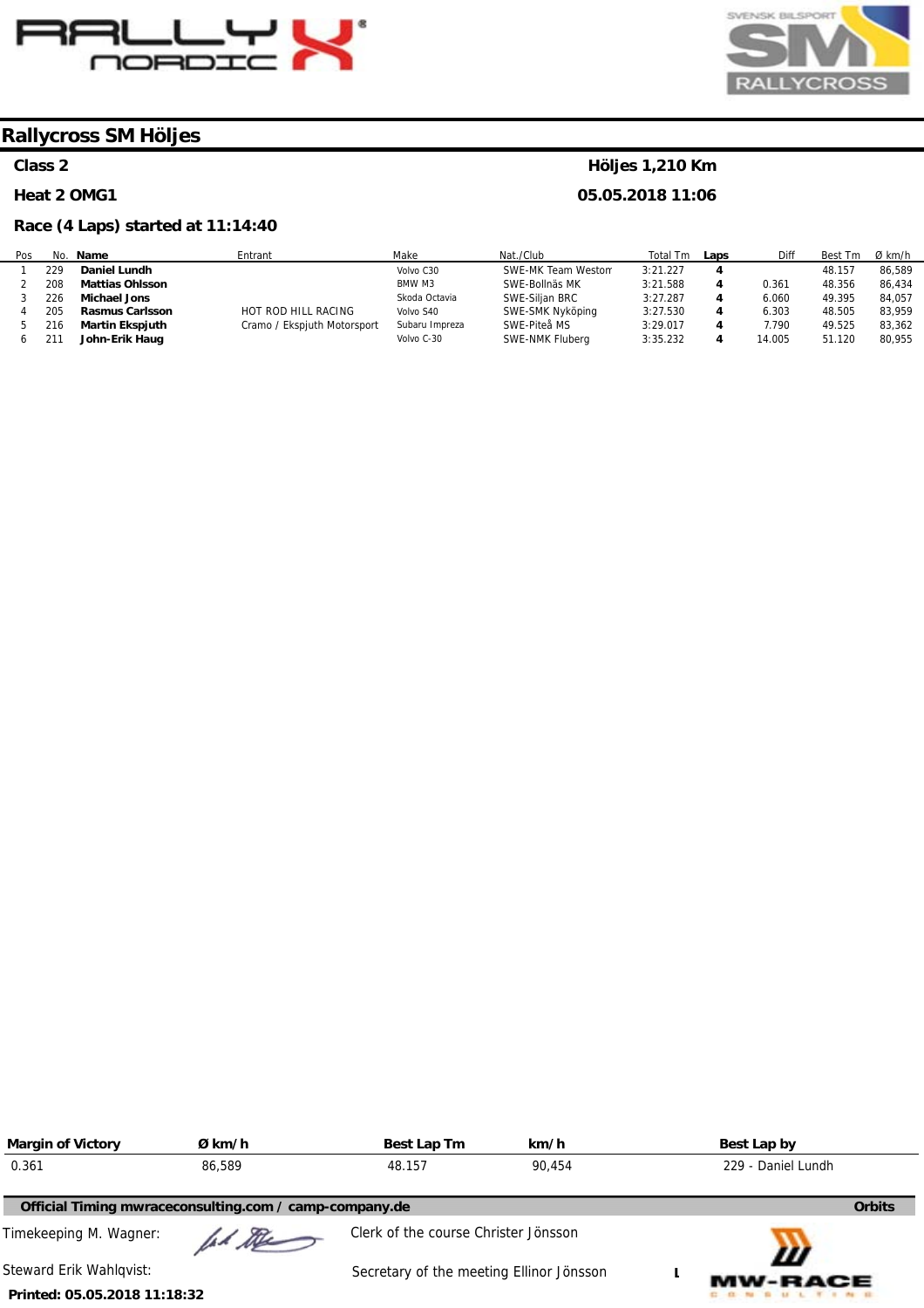



### **Class 2**

#### **Heat 3 OMG1**

# **Race (4 Laps) started at 11:19:28**

# **Höljes 1,210 Km**

| Pos | No. | Name                    | Entrant | Make        | Nat./Club          | Total Tm | Laps | Diff   | Best Tm | Ø km/h |
|-----|-----|-------------------------|---------|-------------|--------------------|----------|------|--------|---------|--------|
|     | 221 | Per Berglund            |         | Volvo S40   | SWE-Finnskoga MK   | 3:19.036 |      |        | 47.637  | 87.542 |
|     | 214 | <b>Marcus Einarsson</b> |         | Volvo 240   | SWE-Östmark MFF    | 3:25.941 |      | 6.905  | 49.487  | 84.607 |
|     | 219 | Jörgen Gustavsson       |         | Volvo S40   | SWE-Skövde MK      | 3:27.988 | 4    | 8.952  | 49.657  | 83,774 |
|     | 236 | <b>Ulf Arwidson</b>     |         | Volvo PV    | SWE-Fjärås MK      | 3:29.062 |      | 10.026 | 49.533  | 83.344 |
|     | 231 | Per Scott               |         | Peugeot 207 | SWE-MK Team Weston | 3:29.874 |      | 10.838 | 49.936  | 83.021 |
|     | 223 | Lars Näsholm            |         | Volvo S40   | SWE-Lars Näsholm   | 3:32.630 |      | 13.594 | 50.638  | 81.945 |

| <b>Margin of Victory</b>                               | Ø km/h | Best Lap Tm                              | km/h   | Best Lap by         |
|--------------------------------------------------------|--------|------------------------------------------|--------|---------------------|
| 6.905                                                  | 87,542 | 47.637                                   | 91.442 | 221 - Per Berglund  |
| Official Timing mwraceconsulting.com / camp-company.de |        |                                          |        | <b>Orbits</b>       |
| Timekeeping M. Wagner:                                 | ad the | Clerk of the course Christer Jönsson     |        |                     |
| Steward Erik Wahlqvist:                                |        | Secretary of the meeting Ellinor Jönsson |        | Ш<br><b>MW-RACE</b> |
| Printed: 05.05.2018 11:23:11                           |        |                                          |        |                     |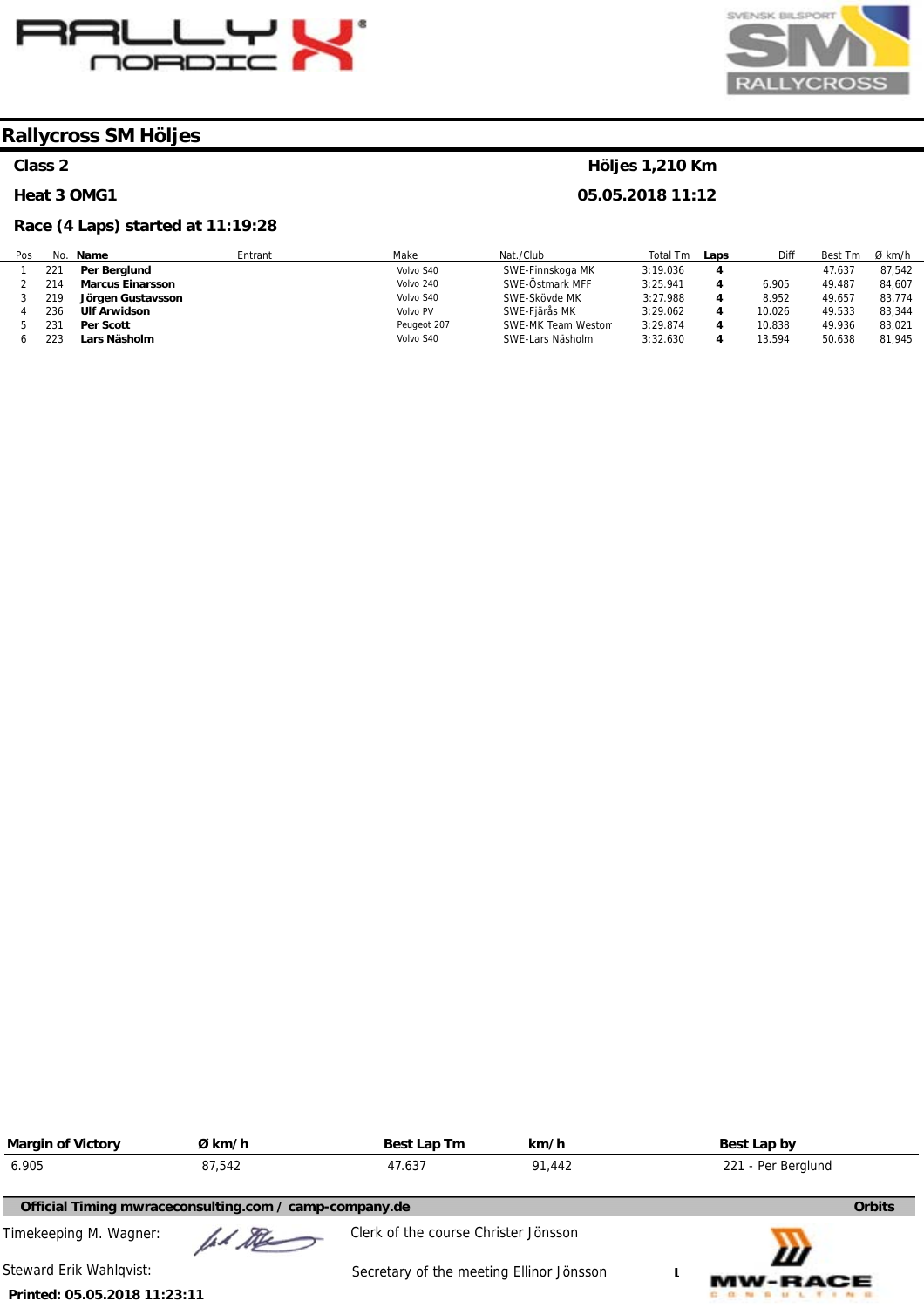



### **Class 2**

#### **Heat 4 OMG1**

# **Race (4 Laps) started at 11:25:12**

# **Höljes 1,210 Km**

| Pos | No. | Make<br>Name<br>Entrant |  |           | Nat./Club         | Total Tm<br>Laps |   | Diff   | Best<br>∵⊺m | Ø km/h |
|-----|-----|-------------------------|--|-----------|-------------------|------------------|---|--------|-------------|--------|
|     | 202 | <b>Rasmus Olsson</b>    |  | BMW E87   | SWE-Karlskrona AK | 3:20.549         | 4 |        | 48.091      | 86.882 |
|     | 206 | <b>Simon Claesson</b>   |  | Volvo S40 | SWE-Skene MS      | 3:21.436         | 4 | 0.887  | 48.106      | 86.499 |
|     | 218 | Jesper Carlsson         |  | BMW M3    | SWE-Lycksele MK   | 3:22.687         | 4 | 2.138  | 48.357      | 85,965 |
|     | 235 | <b>Jimmy Bengtsson</b>  |  | Volvo PV  | SWE-Vara MK       | 3:33.765         | 4 | 13.216 | 50.738      | 81,510 |
|     | 222 | Otilia Lindblad         |  | Volvo 240 | SWE-Lycksele MK   | 3:34.617         | 4 | 14.068 | 51.476      | 81,186 |
|     | 230 | Lars Erik Haug          |  | Volvo 242 | SWE-NMK Fluberg   | 3:35.689         | 4 | 15.140 | 51.221      | 80,783 |

| <b>Margin of Victory</b>     | Ø km/h                                                 | Best Lap Tm                              | km/h   | Best Lap by         |  |
|------------------------------|--------------------------------------------------------|------------------------------------------|--------|---------------------|--|
| 0.887                        | 86,882                                                 | 48.091                                   | 90.578 | 202 - Rasmus Olsson |  |
|                              | Official Timing mwraceconsulting.com / camp-company.de |                                          |        | <b>Orbits</b>       |  |
| Timekeeping M. Wagner:       | ad the                                                 | Clerk of the course Christer Jönsson     |        |                     |  |
| Steward Erik Wahlqvist:      |                                                        | Secretary of the meeting Ellinor Jönsson |        | Ш<br><b>MW-RACE</b> |  |
| Printed: 05.05.2018 11:29:01 |                                                        |                                          |        |                     |  |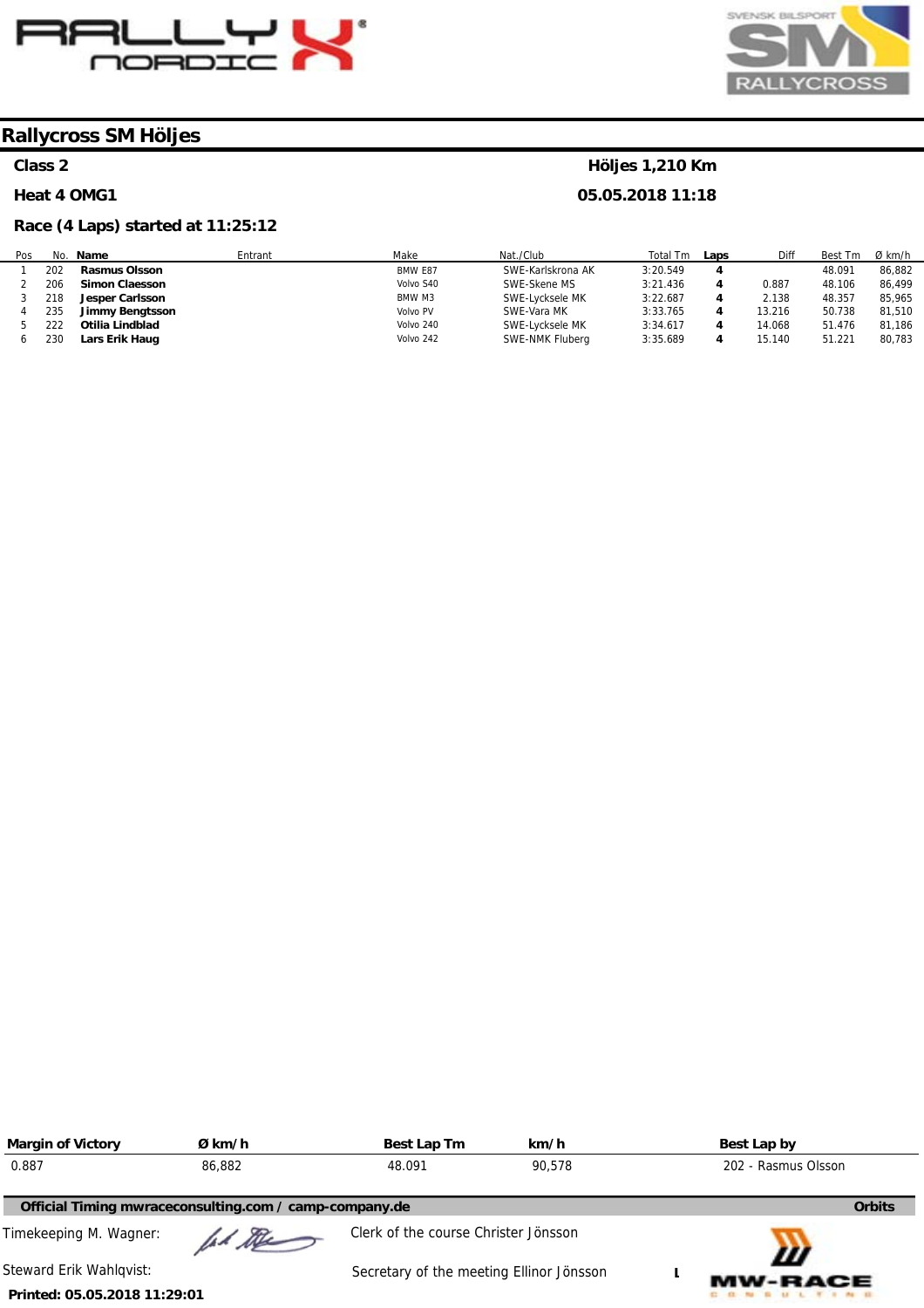



# **Class 2**

#### **Heat 5 OMG1**

# **Race (4 Laps) started at 11:30:19**

# **Höljes 1,210 Km**

| Pos |     | No. Name                 | Entrant        | Make        | Nat./Club          | Total Tm | Laps | Diff  | Best Tm | Ø km/h |
|-----|-----|--------------------------|----------------|-------------|--------------------|----------|------|-------|---------|--------|
|     | 203 | <b>Rikard Gustavsson</b> |                | Skoda Fabia | SWE-Fjärås MK      | 3:19.398 |      |       | 47.676  | 87.383 |
|     | 227 | Andreas Israelsson       |                | BMW E36     | SWE-Vansbro MK     | 3:20.963 |      | .565  | 47.730  | 86.703 |
|     | 225 | Johan Larsson            |                | Volvo S40   | SWE-MK Team Westom | 3:23.783 |      | 4.385 | 48.353  | 85.503 |
|     | 213 | <b>Gustav Johansson</b>  |                | BMW E36     | SWE-Mariestads MS  | 3:24.846 |      | 5.448 | 48.977  | 85.059 |
|     | 233 | <b>Fredrik Salsten</b>   | Salsten Racing | Citroën DS3 | SWE-Fjärås MK      | 3:26.250 |      | 6.852 | 48.660  | 84.480 |
|     | 224 | Rasmus Karlsson          | MECA Nyköping  | Ford Escort | SWE-SMK Nyköping   | 3:26.306 |      | 6.908 | 48.710  | 84.457 |

| <b>Margin of Victory</b>                               | Ø km/h | Best Lap Tm                              | km/h   | Best Lap by             |  |
|--------------------------------------------------------|--------|------------------------------------------|--------|-------------------------|--|
| 1.565                                                  | 87,383 | 47.676                                   | 91.367 | 203 - Rikard Gustavsson |  |
| Official Timing mwraceconsulting.com / camp-company.de |        |                                          |        | <b>Orbits</b>           |  |
| Timekeeping M. Wagner:                                 | ad the | Clerk of the course Christer Jönsson     |        |                         |  |
| Steward Erik Wahlgvist:                                |        | Secretary of the meeting Ellinor Jönsson |        | Ш<br><b>MW-RACE</b>     |  |
| Printed: 05.05.2018 11:33:56                           |        |                                          |        |                         |  |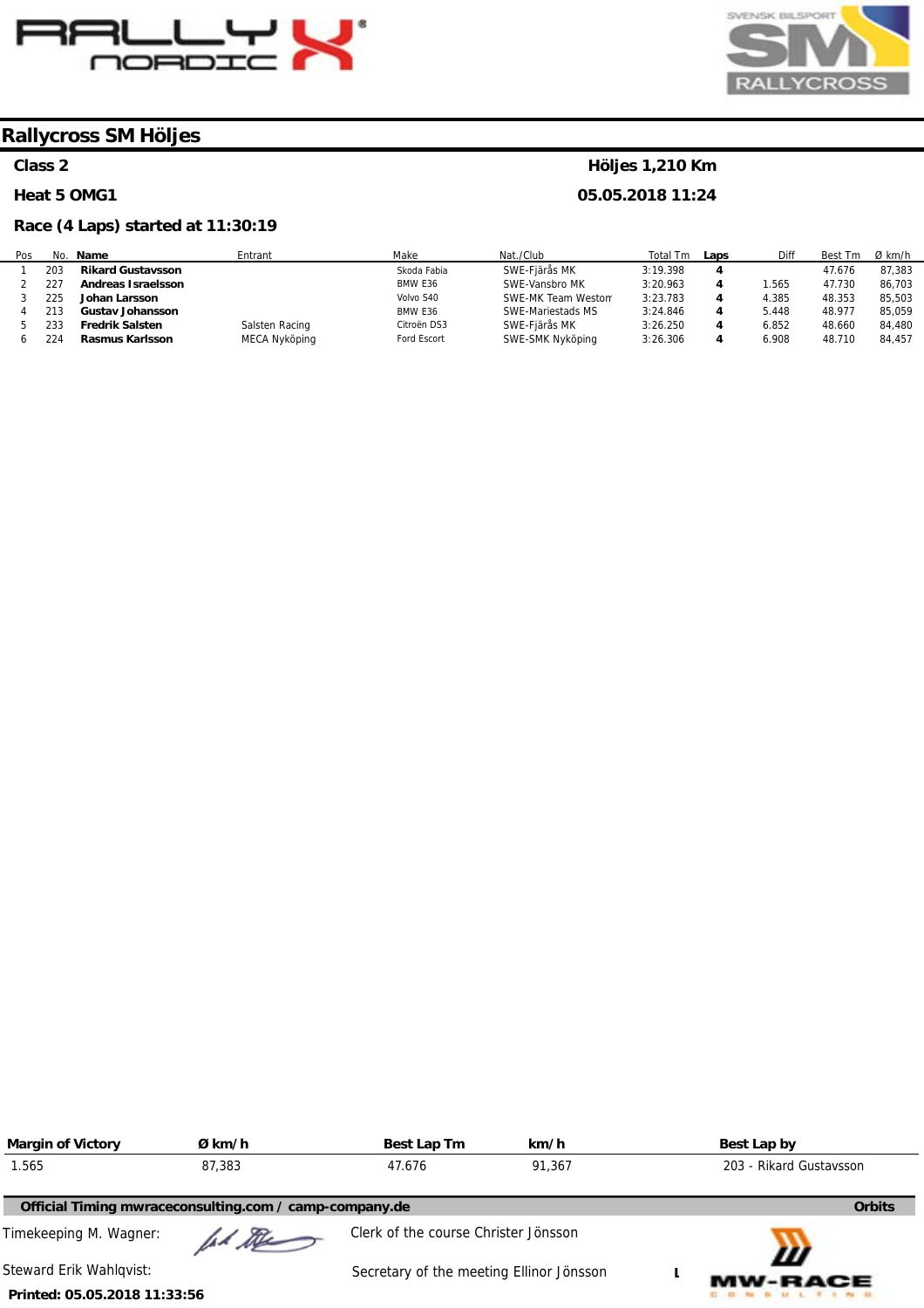

# **SM‐Rallycross / Höljes / 5th may 2018**

# **Results Omgang 1 Class 2 RC 2400**

| Pos            | No. | <b>Driver</b>                              | Club                            | Total Tm. | Diff   | Lap <sub>1</sub> | Lap 2  | Lap <sub>3</sub> | Lap 4  | Pts. |
|----------------|-----|--------------------------------------------|---------------------------------|-----------|--------|------------------|--------|------------------|--------|------|
|                |     | Entrant                                    | Car                             |           |        |                  |        |                  |        |      |
| $\mathbf{1}$   | 221 | Per Berglund                               | SWE-Finnskoga MK                | 3:19.036  |        | 51,589           | 48,213 | 47,637           | 51,597 | 1    |
|                |     |                                            | Volvo S40                       |           |        |                  |        |                  |        |      |
| $\overline{2}$ | 203 | Rikard Gustavsson                          | SWE-Fjärås MK                   | 3:19.398  | 0.362  | 52,161           | 47,676 | 47,789           | 51,772 | 2    |
|                |     |                                            | Skoda Fabia                     |           |        |                  |        |                  |        |      |
| 3              | 202 | Rasmus Olsson                              | SWE-Karlskrona AK               | 3:20.549  | 1.513  | 52,171           | 48,117 | 48,091           | 52,170 | 3    |
|                |     |                                            | BMW E87                         |           |        |                  |        |                  |        |      |
| 4              | 227 | Andreas Israelsson                         | SWE-Vansbro MK<br>BMW E36       | 3:20.963  | 1.927  | 57,020           | 48,255 | 47,958           | 47,730 | 4    |
|                |     | Daniel Lundh                               | <b>SWE-MK Team Westom</b>       |           |        |                  |        |                  |        |      |
| 5              | 229 |                                            | Volvo C30                       | 3:21.227  | 2.191  | 52,206           | 48,324 | 48,157           | 52,540 | 5    |
|                |     | Simon Claesson                             | SWE-Skene MS                    |           |        |                  |        |                  |        |      |
| 6              | 206 |                                            | Volvo S40                       | 3:21.436  | 2.400  | 52,651           | 48,106 | 48,139           | 52,540 | 6    |
|                |     | Mattias Ohlsson                            | SWE-Bollnäs MK                  |           |        |                  |        |                  |        |      |
| $\overline{7}$ | 208 |                                            | BMW M3                          | 3:21.588  | 2.552  | 52,829           | 48,657 | 51,746           | 48,356 | 7    |
|                |     | Jesper Carlsson                            | SWE-Lycksele MK                 |           |        |                  |        |                  |        |      |
| 8              | 218 |                                            | BMW M3                          | 3:22.687  | 3.651  | 57,466           | 48,417 | 48,357           | 48,447 | 8    |
| 9              | 225 | Johan Larsson                              | <b>SWE-MK Team Westom</b>       |           | 4.747  |                  |        |                  |        | 9    |
|                |     |                                            | Volvo S40                       | 3:23.783  |        | 54,098           | 52,793 | 48,353           | 48,539 |      |
| 10             | 213 | Gustav Johansson                           | <b>SWE-Mariestads MS</b>        | 3:24.846  | 5.810  | 53,724           | 48,977 | 49,109           | 53,036 | 10   |
|                |     |                                            | BMW E36                         |           |        |                  |        |                  |        |      |
| 11             | 214 | Marcus Einarsson                           | SWE-Östmark MFF                 | 3:25.941  | 6.905  | 53,785           | 49,487 | 49,750           | 52,919 | 11   |
|                |     |                                            | Volvo 240                       |           |        |                  |        |                  |        |      |
| 12             | 233 | Fredrik Salsten                            | SWE-Fjärås MK                   | 3:26.250  | 7.214  | 58,670           | 49,055 | 48,660           | 49,865 | 12   |
|                |     | Salsten Racing                             | Citroën DS3                     |           |        |                  |        |                  |        |      |
| 13             | 224 | Rasmus Karlsson                            | SWE-SMK Nyköping                | 3:26.306  | 7.270  | 59,494           | 49,036 | 48,710           | 49,066 | 13   |
|                |     | <b>MECA Nyköping</b>                       | Ford Escort                     |           |        |                  |        |                  |        |      |
| 14             | 207 | Emil Appelkvist                            | SWE-Haninge MK                  | 3:26.546  | 7.510  | 52,382           | 51,289 | 53,100           | 49,775 | 14   |
|                |     | HANINGE CAMPSERVICE                        | Skoda Fabia                     |           |        |                  |        |                  |        |      |
| 15             | 226 | Michael Jons                               | SWE-Siljan BRC<br>Skoda Octavia | 3:27.287  | 8.251  | 58,492           | 49,689 | 49,711           | 49,395 | 15   |
|                |     | Rasmus Carlsson                            | SWE-SMK Nyköping                |           |        |                  |        |                  |        |      |
| 16             | 205 | HOT ROD HILL RACING                        | Volvo S40                       | 3:27.530  | 8.494  | 59,569           | 49,747 | 49,709           | 48,505 | 16   |
|                |     | Jörgen Gustavsson                          | SWE-Skövde MK                   |           |        |                  |        |                  |        |      |
| 17             | 219 |                                            | Volvo S40                       | 3:27.988  | 8.952  | 58,530           | 50,007 | 49,657           | 49,794 | 17   |
|                |     | Mathias Jansson                            | Rasbo MK                        |           |        |                  |        |                  |        |      |
| 18             | 217 |                                            | Volvo S40                       | 3:28.386  | 9.350  | 57,600           | 51,309 | 49,885           | 49,592 | 18   |
|                |     | Kristofer Karlsson                         | SWE-Lessebo MK                  |           |        |                  |        |                  |        |      |
| 19             | 228 |                                            | Saab 93                         | 3:28.887  | 9.851  | 52,844           | 50,916 | 56,194           | 48,933 | 19   |
|                |     | Martin Ekspjuth                            | SWE-Piteå MS                    |           |        |                  |        |                  |        |      |
| 20             | 216 | Cramo / Ekspjuth Motorsport Subaru Impreza |                                 | 3:29.017  | 9.981  | 58,985           | 49,789 | 49,525           | 50,718 | 20   |
| 21             | 236 | <b>Ulf Arwidson</b>                        | SWE-Fjärås MK                   |           |        |                  |        |                  |        | 21   |
|                |     |                                            | Volvo PV                        | 3:29.062  | 10.026 | 55,479           | 53,675 | 49,533           | 50,375 |      |
| 22             | 231 | Per Scott                                  | <b>SWE-MK Team Westom</b>       | 3:29.874  | 10.838 | 59,602           | 49,936 | 50,168           | 50,168 | 22   |
|                |     |                                            | Peugeot 207                     |           |        |                  |        |                  |        |      |

These results are provisional until the conclusion of any judicial and technical matters

Info: #228 warning flag; 212 no jokerlap 30 sec. Penalty

Clerk of the course Christer Jönsson Steward Erik Wahlqvist

Secretary of the meeting Ellinor Jönsson Timekeeping Meik Wagner

Drivers included: 30

lad the

published: printed: 05.05.2018 11:36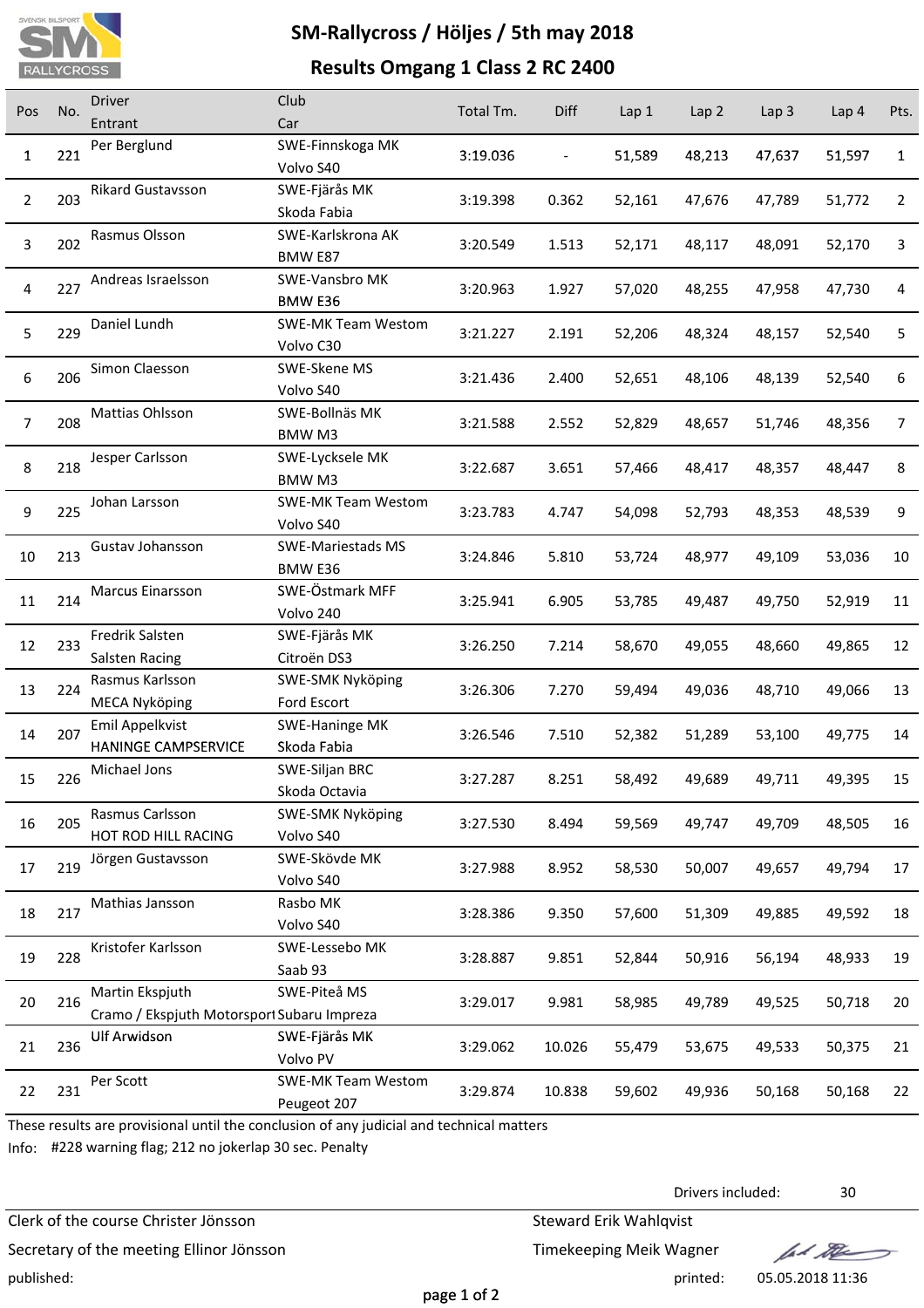

# **Results Omgang 1 Class 2 RC 2400**

| Pos | No. | <b>Driver</b>            | Club                    | Total Tm. | <b>Diff</b> | Lap <sub>1</sub> | Lap 2  | Lap <sub>3</sub> | Lap 4  | Pts. |
|-----|-----|--------------------------|-------------------------|-----------|-------------|------------------|--------|------------------|--------|------|
|     |     | Entrant                  | Car                     |           |             |                  |        |                  |        |      |
| 23  | 234 | Robin Nord               | SWE-Skövde MK           | 3:31.015  | 11.979      | 54,357           | 54,941 | 51,258           | 50,459 | 23   |
|     |     |                          | Peugeot 207             |           |             |                  |        |                  |        |      |
| 24  | 201 | Niclas Härdevik Norström | <b>SWE-MSK Hammaren</b> | 3:31.794  | 12.758      | 1:05,920         | 48,923 | 48,620           | 48,331 | 24   |
|     |     |                          | Ford Escort RS          |           |             |                  |        |                  |        |      |
| 25  | 223 | Lars Näsholm             | SWE-Lars Näsholm        | 3:32.630  | 13.594      | 55,070           | 50,638 | 55,524           | 51,398 | 25   |
|     |     |                          | Volvo S40               |           |             |                  |        |                  |        |      |
| 26  | 235 | Jimmy Bengtsson          | SWE-Vara MK             | 3:33.765  | 14.729      | 58,894           | 50,738 | 52,618           | 51,515 | 26   |
|     |     |                          | Volvo PV                |           |             |                  |        |                  |        |      |
| 27  | 222 | Otilia Lindblad          | SWE-Lycksele MK         | 3:34.617  | 15.581      | 55,297           | 56,159 | 51,476           | 51,685 | 27   |
|     |     |                          | Volvo 240               |           |             |                  |        |                  |        |      |
| 28  | 211 | John-Erik Haug           | <b>SWE-NMK Fluberg</b>  | 3:35.232  | 16.196      | 56,453           | 51,173 | 56,486           | 51,120 | 28   |
|     |     |                          | Volvo C-30              |           |             |                  |        |                  |        |      |
| 29  | 230 | Lars Erik Haug           | <b>SWE-NMK Fluberg</b>  | 3:35.689  | 16.653      | 1:00,251         | 51,960 |                  | 52,257 | 29   |
|     |     |                          | Volvo 242               |           |             |                  |        | 51,221           |        |      |
|     | 212 | Lars-Johan Gummsesson    | <b>SWE-SMK Nyköping</b> | 3:55.057  | 36.021      | 55,007           | 49,292 | 50,643           | 50,115 | 30   |
| 30  |     |                          | Mercedes C 2,4          |           |             |                  |        |                  |        |      |

These results are provisional until the conclusion of any judicial and technical matters Info: #228 warning flag; 212 no jokerlap 30 sec. Penalty

Clerk of the course Christer Jönsson Steward Erik Wahlqvist Secretary of the meeting Ellinor Jönsson Secretary of the meeting Ellinor Jönsson published: printed: 05.05.2018 11:36

Drivers included: 30

lad the

page 2 of 2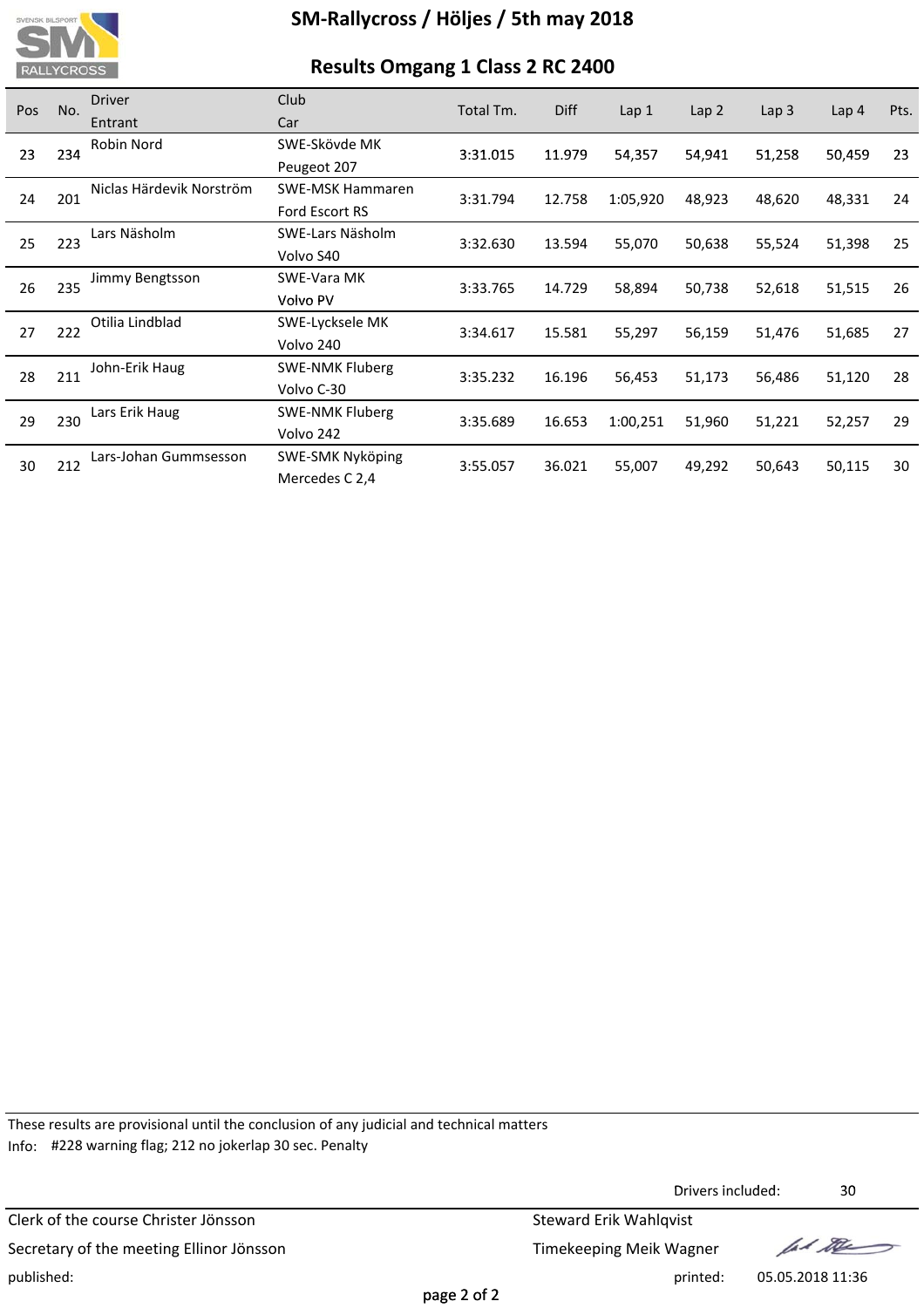

# **Class 2 RC 2400**

# **Startgrid Omgang 2**

|     |     | Heat 8 OMG2           |  |
|-----|-----|-----------------------|--|
| Pos | No. | Name                  |  |
| 1   | 223 | Lars Näsholm          |  |
| 2   | 235 | Jimmy Bengtsson       |  |
| 3   | 222 | Otilia Lindblad       |  |
| 4   | 211 | John-Erik Haug        |  |
| 5   | 230 | Lars Erik Haug        |  |
| 6   | 212 | Lars-Johan Gummsesson |  |

|     |     | Heat 9 OMG2              |  |
|-----|-----|--------------------------|--|
| Pos | No. | <b>Name</b>              |  |
| 1   | 228 | Kristofer Karlsson       |  |
| 2   | 216 | Martin Ekspjuth          |  |
| 3   | 236 | <b>Ulf Arwidson</b>      |  |
| 4   | 231 | Per Scott                |  |
| 5   | 234 | Robin Nord               |  |
| 6   | 201 | Niclas Härdevik Norström |  |

| Heat 10 OMG2 |     |                   |  |  |  |  |  |
|--------------|-----|-------------------|--|--|--|--|--|
| Pos          | No. | <b>Name</b>       |  |  |  |  |  |
| 1            | 224 | Rasmus Karlsson   |  |  |  |  |  |
| 2            | 207 | Emil Appelkvist   |  |  |  |  |  |
| 3            | 226 | Michael Jons      |  |  |  |  |  |
| 4            | 205 | Rasmus Carlsson   |  |  |  |  |  |
| 5            | 219 | Jörgen Gustavsson |  |  |  |  |  |
| 6            | 217 | Mathias Jansson   |  |  |  |  |  |

| Heat 11 OMG2 |     |                         |  |  |  |  |  |
|--------------|-----|-------------------------|--|--|--|--|--|
| Pos          | No. | Name                    |  |  |  |  |  |
| 1            | 208 | <b>Mattias Ohlsson</b>  |  |  |  |  |  |
| 2            | 218 | Jesper Carlsson         |  |  |  |  |  |
| 3            | 225 | Johan Larsson           |  |  |  |  |  |
| 4            | 213 | Gustav Johansson        |  |  |  |  |  |
| 5            | 214 | <b>Marcus Einarsson</b> |  |  |  |  |  |
| հ            | 233 | <b>Fredrik Salsten</b>  |  |  |  |  |  |

|               |     | Heat 12 OMG2             |  |
|---------------|-----|--------------------------|--|
| Pos           | No. | <b>Name</b>              |  |
|               | 221 | Per Berglund             |  |
| $\mathcal{P}$ | 203 | <b>Rikard Gustavsson</b> |  |
| 3             | 202 | Rasmus Olsson            |  |
| 4             | 227 | Andreas Israelsson       |  |
| 5             | 229 | Daniel Lundh             |  |
| 6             | 206 | Simon Claesson           |  |

| Pos         | No. | Name |  |
|-------------|-----|------|--|
| $\mathbf 1$ |     |      |  |
| າ           |     |      |  |
| 3           |     |      |  |
|             |     |      |  |
|             |     |      |  |
|             |     |      |  |

Clerk of the course Christer Jönsson Steward Erik Wahlqvist

Secretary of the meeting Ellinor Jönsson Timekeeping Meik Wagner



published: 05.05.2018 11:36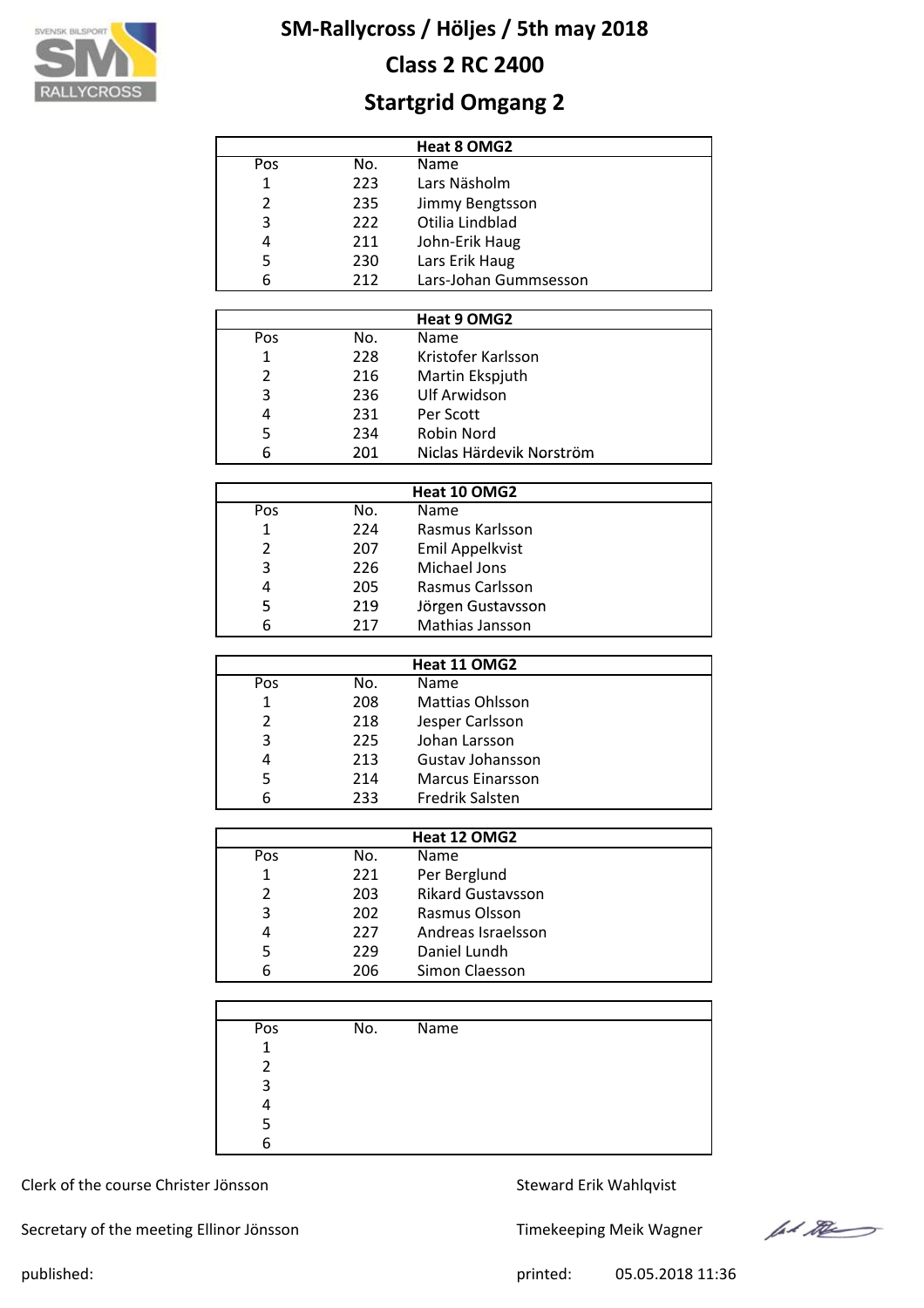



**Höljes 1,210 Km 05.05.2018 12:00** 

# **Rallycross SM Höljes**

### **Class 2**

#### **Heat 8 OMG2**

# **Race (4 Laps) started at 12:29:37**

| Pos                          |     | No. Name                     | Entrant | Make           | Nat./Club        | Total Tm | Laps | Diff       | Best Tm | Ø km/h |
|------------------------------|-----|------------------------------|---------|----------------|------------------|----------|------|------------|---------|--------|
|                              | 212 | <b>Lars-Johan Gummsesson</b> |         | Mercedes C 2.4 | SWE-SMK Nyköping | 3:31.834 | 4    |            | 50.304  | 82,253 |
|                              | 235 | <b>Jimmy Bengtsson</b>       |         | Volvo PV       | SWE-Vara MK      | 3:34.335 | 4    | 2.501      | 51.521  | 81.293 |
|                              | 211 | John-Erik Haug               |         | Volvo C-30     | NOR-NMK Fluberg  | 3:34.716 | 4    | 2.882      | 50.986  | 81,149 |
|                              | 222 | Otilia Lindblad              |         | Volvo 240      | SWE-Lycksele MK  | 3:36.703 | 4    | 4.869      | 51.944  | 80,405 |
|                              | 223 | Lars Näsholm                 |         | Volvo S40      | SWE-Lars Näsholm | 3:37.914 | 4    | 6.080      | 51.721  | 79.958 |
| Not classified<br><b>DNS</b> | 230 | Lars Erik Haug               |         | Volvo 242      | NOR-NMK Fluberg  |          |      | <b>DNS</b> |         |        |

| <b>Margin of Victory</b>     | Ø km/h                                                 | Best Lap Tm                              | km/h   | Best Lap by                 |
|------------------------------|--------------------------------------------------------|------------------------------------------|--------|-----------------------------|
| 2.501                        | 82,253                                                 | 50.304                                   | 86,594 | 212 - Lars-Johan Gummsesson |
|                              | Official Timing mwraceconsulting.com / camp-company.de |                                          |        | <b>Orbits</b>               |
| Timekeeping M. Wagner:       | had the                                                | Clerk of the course Christer Jönsson     |        | Ш                           |
| Steward Erik Wahlqvist:      |                                                        | Secretary of the meeting Ellinor Jönsson |        | <b>MW-RACE</b>              |
| Printed: 05.05.2018 12:38:53 |                                                        |                                          |        |                             |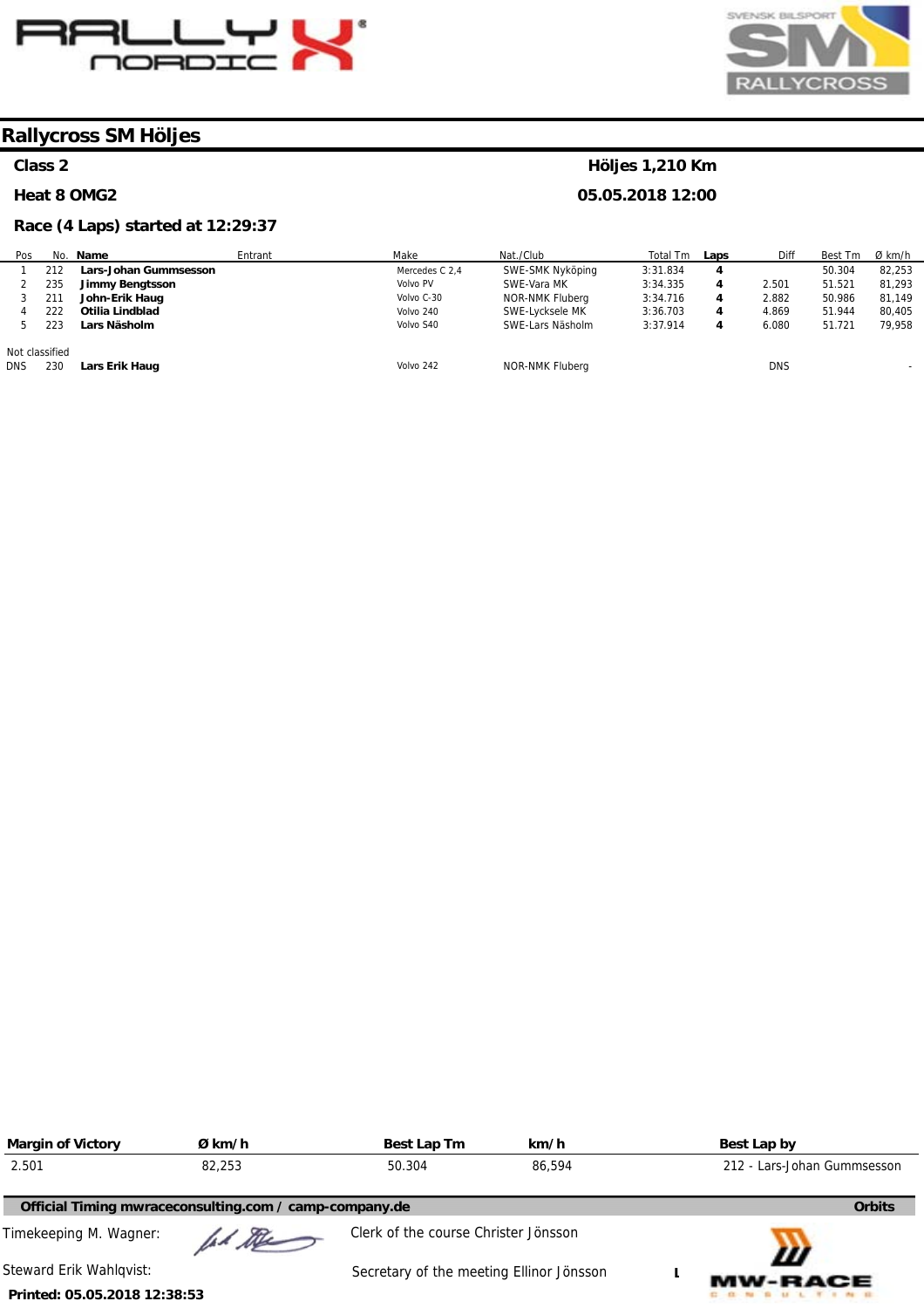



### **Class 2**

#### **Heat 9 OMG2**

# **Race (4 Laps) started at 12:34:34**

# **Höljes 1,210 Km**

| Pos            |     | No. Name                 | Entrant                     | Make           | Nat./Club          | Total Tm | Laps | Diff   | Best Tm  | $Ø$ km/h |
|----------------|-----|--------------------------|-----------------------------|----------------|--------------------|----------|------|--------|----------|----------|
|                | 228 | Kristofer Karlsson       |                             | Saab 93        | SWE-Lessebo MK     | 3:25.854 | 4    |        | 49.291   | 84.643   |
|                | 201 | Niclas Härdevik Norström |                             | Ford Escort RS | SWE-MSK Hammaren   | 3:26.340 | 4    | 0.486  | 49.235   | 84,443   |
|                | 236 | <b>Ulf Arwidson</b>      |                             | Volvo PV       | SWE-Fiärås MK      | 3:29.019 | 4    | 3.165  | 50.119   | 83.361   |
|                | 231 | Per Scott                |                             | Peugeot 207    | SWE-MK Team Weston | 3:39.267 | 4    | 13.413 | 50.793   | 79.465   |
| Not classified |     |                          |                             |                |                    |          |      |        |          |          |
| <b>DNF</b>     | 234 | <b>Robin Nord</b>        |                             | Peugeot 207    | SWE-Skövde MK      | 2:09.828 | 2    | DNF    | 1:13.250 | 67.104   |
| <b>EXC</b>     | 216 | <b>Martin Ekspjuth</b>   | Cramo / Ekspjuth Motorsport | Subaru Impreza | SWE-Piteå MS       | 3:29.824 | 4    | EXC    | 49.165   | 83.041   |

| <b>Margin of Victory</b>     | Ø km/h                                                 | Best Lap Tm                              | km/h   | Best Lap by                    |
|------------------------------|--------------------------------------------------------|------------------------------------------|--------|--------------------------------|
| 0.486                        | 84,643                                                 | 49.235                                   | 88,474 | 201 - Niclas Härdevik Norström |
|                              | Official Timing mwraceconsulting.com / camp-company.de |                                          |        | <b>Orbits</b>                  |
| Timekeeping M. Wagner:       | ad the                                                 | Clerk of the course Christer Jönsson     |        |                                |
| Steward Erik Wahlqvist:      |                                                        | Secretary of the meeting Ellinor Jönsson |        | Ш<br><b>MW-RACE</b>            |
| Printed: 05.05.2018 12:38:28 |                                                        |                                          |        |                                |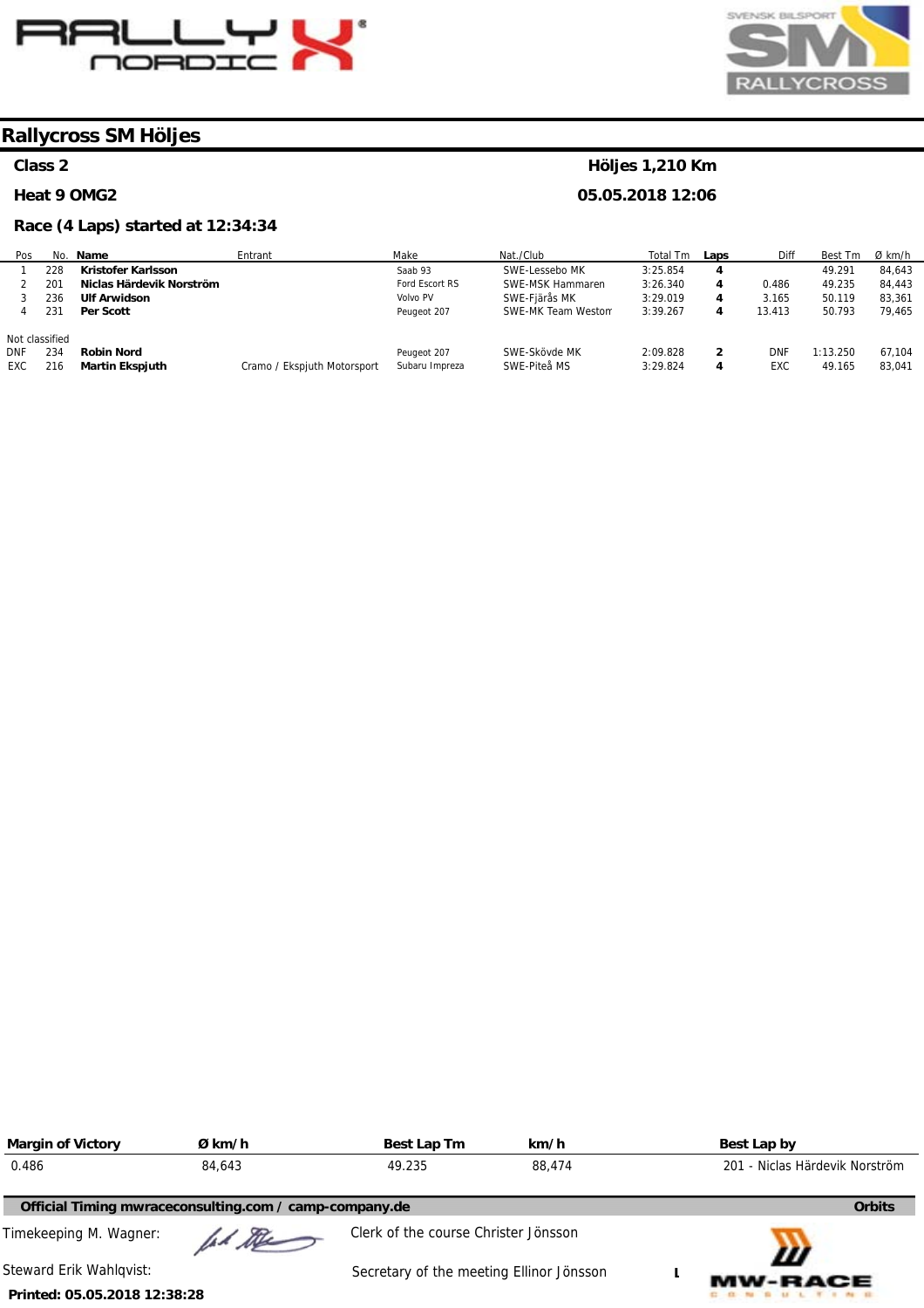



#### **Class 2**

#### **Heat 10 OMG2**

#### **Race (4 Laps) started at 12:39:22**

#### No. 207 205 224 226 219 **Name Emil Appelkvist Rasmus Carlsson Rasmus Karlsson Michael Jons Jörgen Gustavsson Entrant** HANINGE CAMPSERVICE HOT ROD HILL RACING MECA Nyköping Make Skoda Fabia Volvo S40 Ford Escort Skoda Octavia Volvo S40 Nat./Club SWE-Haninge MK SWE-SMK Nyköping SWE-SMK Nyköping SWE-Siljan BRC SWE-Skövde MK Total Tm 3:24.661 3:25.252 3:26.384 3:28.032 3:29.489 **Laps 4 4 4 4 4**  Diff 0.591 1.723 3.371 4.828 Best Tm 49.168 48.748 49.298 49.467 49.436 Ø km/h 85,136 84,891 84,425 83,756 83,174

SWE-Rasbo MK

Volvo S40

DNF 217 **Mathias Jansson** 

| <b>Margin of Victory</b>     | Ø km/h                                                 | Best Lap Tm                              | km/h   | Best Lap by           |
|------------------------------|--------------------------------------------------------|------------------------------------------|--------|-----------------------|
| 0.591                        | 85,136                                                 | 48.748                                   | 89,358 | 205 - Rasmus Carlsson |
|                              | Official Timing mwraceconsulting.com / camp-company.de |                                          |        | <b>Orbits</b>         |
| Timekeeping M. Wagner:       | lad De                                                 | Clerk of the course Christer Jönsson     |        |                       |
| Steward Erik Wahlgvist:      |                                                        | Secretary of the meeting Ellinor Jönsson |        | W<br><b>MW-RACE</b>   |
| Printed: 05.05.2018 12:43:06 |                                                        |                                          |        |                       |

# **Höljes 1,210 Km**

1:07.905

**1** 

DNF

64,148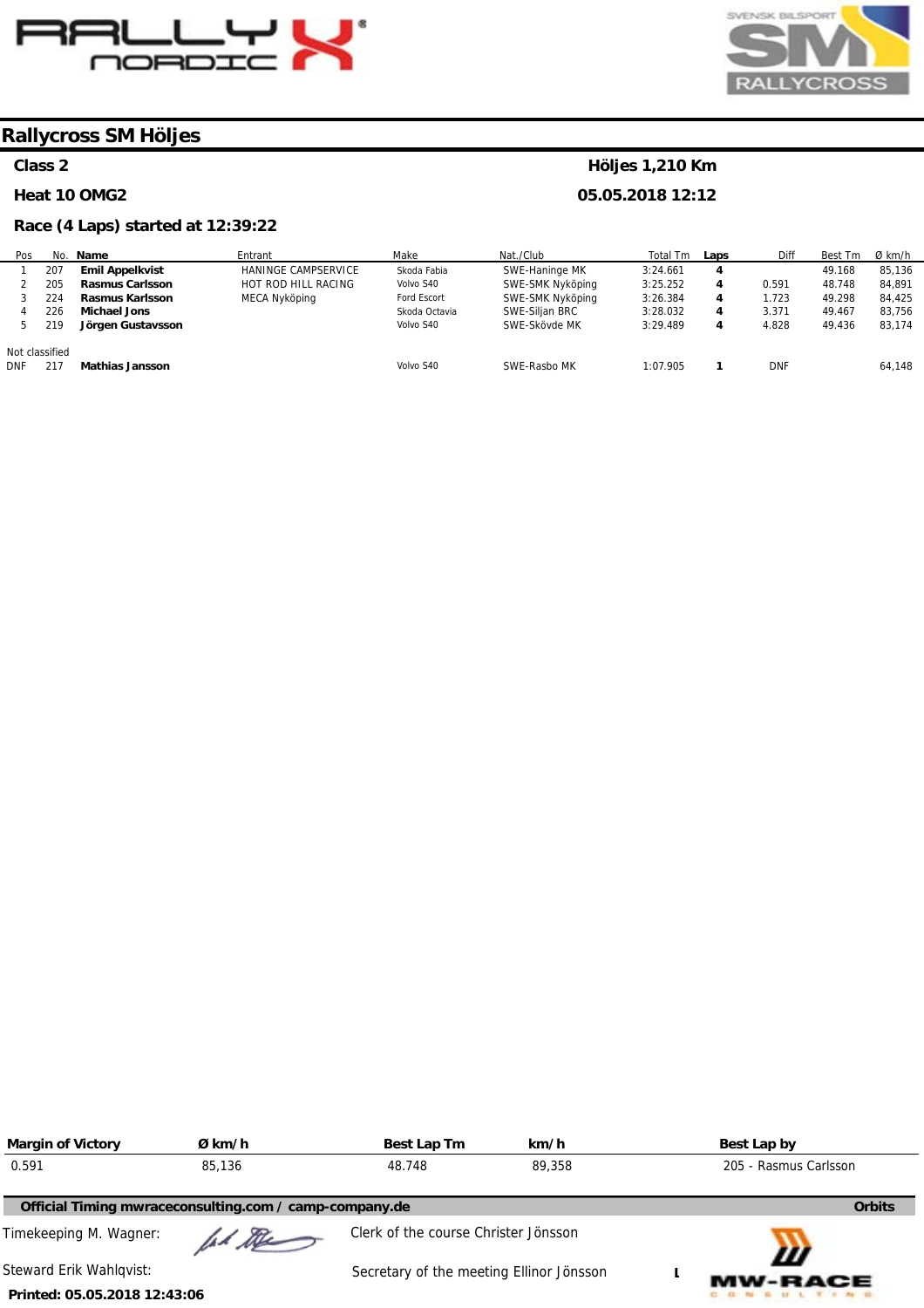



#### **Class 2**

#### **Heat 11 OMG2**

#### **Race (4 Laps) started at 12:44:22**

#### Pos 1 2 3 Not classified DNF DNS EXC No. 208 214 225 213 233 218 **Name Mattias Ohlsson Marcus Einarsson Johan Larsson Gustav Johansson Fredrik Salsten Jesper Carlsson Entrant** Salsten Racing Make BMW M3 Volvo 240 Volvo S40 BMW E36 Citroën DS3 BMW M3 Nat./Club SWE-Bollnäs MK SWE-Östmark MFF SWE-MK Team Westom SWE-Mariestads MS SWE-Fjärås MK SWE-Lycksele MK Total Tm 3:22.316 3:26.625 3:29.379 2:33.266 **Laps 4 4 4 3**  Diff 4.309 7.063 DNF DNS EXC Best Tm 48.793 49.017 49.634 48.911 Ø km/h 86,123 84,327 83,218 - - 85,264

| <b>Margin of Victory</b>     | Ø km/h                                                 | Best Lap Tm                              | km/h   | Best Lap by           |  |
|------------------------------|--------------------------------------------------------|------------------------------------------|--------|-----------------------|--|
| 4.309                        | 86,123                                                 | 48.793                                   | 89,275 | 208 - Mattias Ohlsson |  |
|                              | Official Timing mwraceconsulting.com / camp-company.de |                                          |        | <b>Orbits</b>         |  |
| Timekeeping M. Wagner:       | ad the                                                 | Clerk of the course Christer Jönsson     |        |                       |  |
| Steward Erik Wahlqvist:      |                                                        | Secretary of the meeting Ellinor Jönsson |        | Ш<br><b>MW-RACE</b>   |  |
| Printed: 05.05.2018 12:48:17 |                                                        |                                          |        |                       |  |

# **Höljes 1,210 Km**

**05.05.2018 12:18** 

**Printed: 05.05.2018 12:48:17**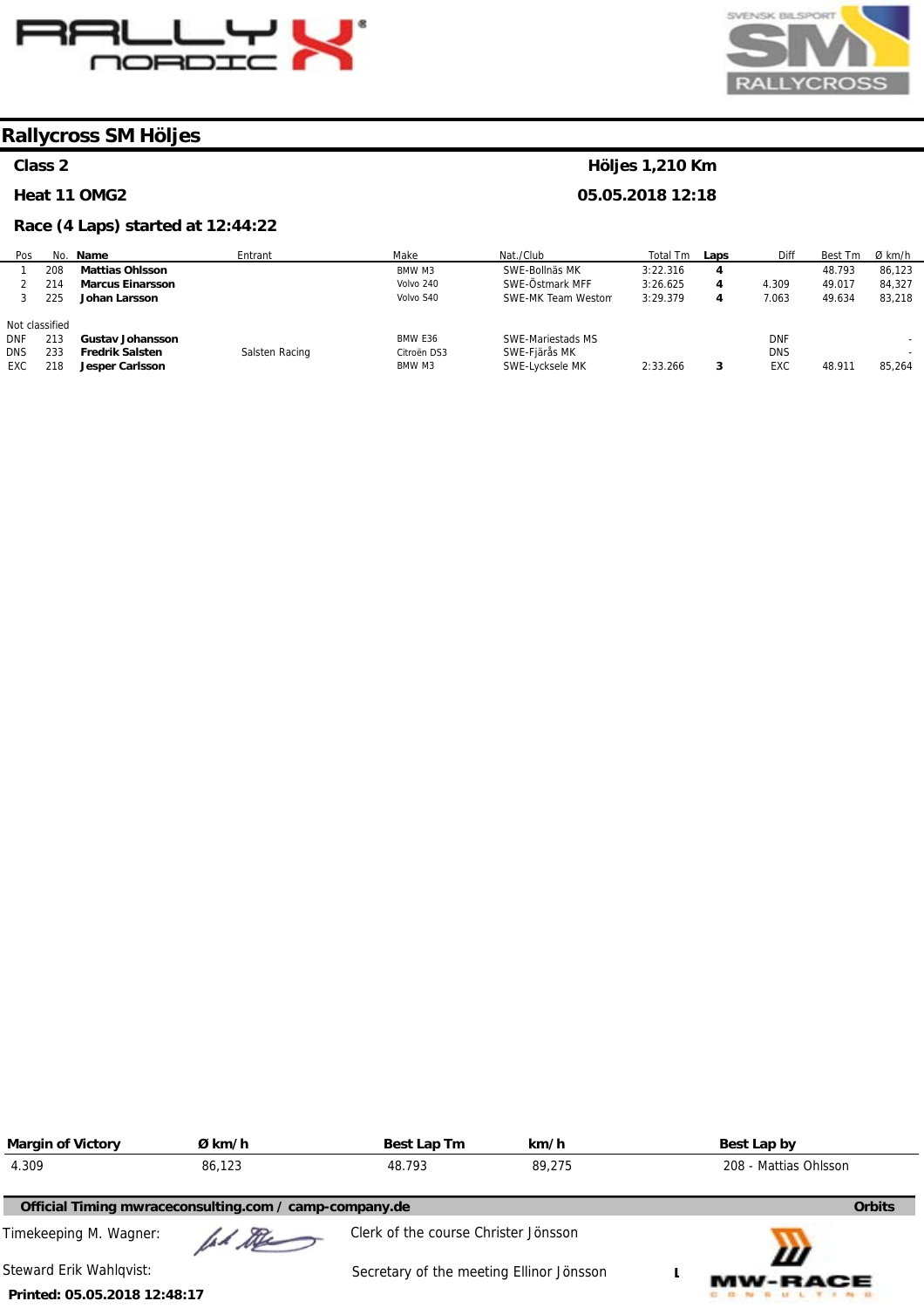



# **Class 2**

#### **Heat 12 OMG2**

# **Race (4 Laps) started at 12:49:21**

# **Höljes 1,210 Km**

| Pos | No. | Name                     | Entrant | Make        | Nat./Club          | Total<br>Tm | Laps | Diff  | Best Tm | Ø km/h |
|-----|-----|--------------------------|---------|-------------|--------------------|-------------|------|-------|---------|--------|
|     | 221 | Per Berglund             |         | Volvo S40   | SWE-Finnskoga MK   | 3:20.494    |      |       | 48.134  | 86,905 |
|     | 203 | <b>Rikard Gustavsson</b> |         | Skoda Fabia | SWE-Fjärås MK      | 3:21.546    |      | 1.052 | 47.869  | 86,452 |
|     | 206 | <b>Simon Claesson</b>    |         | Volvo S40   | SWE-Skene MS       | 3:22.308    |      | .814  | 48.431  | 86.126 |
|     | 227 | Andreas Israelsson       |         | BMW E36     | SWE-Vansbro MK     | 3:23.029    |      | 2.535 | 48.411  | 85,820 |
|     | 202 | <b>Rasmus Olsson</b>     |         | BMW E87     | SWE-Karlskrona AK  | 3:23.359    |      | 2.865 | 48.404  | 85.681 |
|     | 229 | Daniel Lundh             |         | Volvo C30   | SWE-MK Team Westom | 3:24.481    |      | 3.987 | 48.699  | 85.211 |

| <b>Margin of Victory</b>     | Ø km/h                                                 | Best Lap Tm                              | km/h   | Best Lap by             |
|------------------------------|--------------------------------------------------------|------------------------------------------|--------|-------------------------|
| 1.052                        | 86,905                                                 | 47.869                                   | 90.998 | 203 - Rikard Gustavsson |
|                              | Official Timing mwraceconsulting.com / camp-company.de |                                          |        | <b>Orbits</b>           |
| Timekeeping M. Wagner:       | had the                                                | Clerk of the course Christer Jönsson     |        | Ш                       |
| Steward Erik Wahlqvist:      |                                                        | Secretary of the meeting Ellinor Jönsson |        | <b>MW-RACE</b>          |
| Printed: 05.05.2018 12:52:56 |                                                        |                                          |        |                         |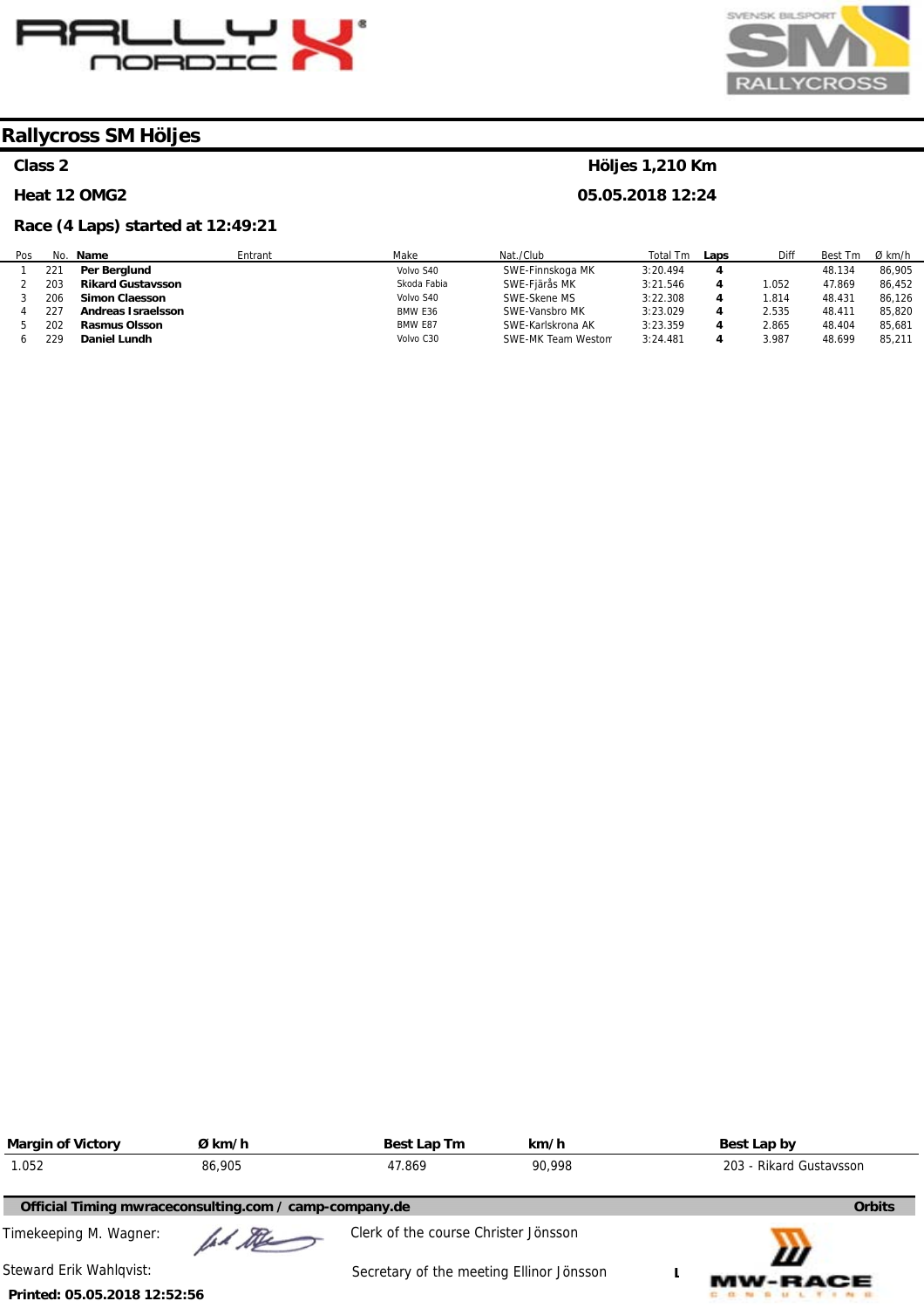

# **SM‐Rallycross / Höljes / 5th may 2018**

# **Results Omgang 2 Class 2 RC 2400**

| Pos            | No. | <b>Driver</b>                          | Club                          | Total Tm. | Diff   | Lap <sub>1</sub> | Lap 2  | Lap <sub>3</sub> | Lap <sub>4</sub> | Pts.         |
|----------------|-----|----------------------------------------|-------------------------------|-----------|--------|------------------|--------|------------------|------------------|--------------|
|                |     | Entrant                                | Car                           |           |        |                  |        |                  |                  |              |
| $\mathbf{1}$   | 221 | Per Berglund                           | SWE-Finnskoga MK              | 3:20.494  |        | 51,709           | 48,134 | 48,827           | 51,824           | $\mathbf{1}$ |
|                |     |                                        | Volvo S40                     |           |        |                  |        |                  |                  |              |
| $\overline{2}$ | 203 | Rikard Gustavsson                      | SWE-Fjärås MK                 | 3:21.546  | 1.052  | 57,034           | 48,293 | 48,350           | 47,869           | 2            |
|                |     |                                        | Skoda Fabia                   |           |        |                  |        |                  |                  |              |
| 3              | 206 | Simon Claesson                         | SWE-Skene MS                  | 3:22.308  | 1.814  | 53,079           | 48,656 | 48,431           | 52,142           | 3            |
|                |     |                                        | Volvo S40                     |           |        |                  |        |                  |                  |              |
| 4              | 208 | Mattias Ohlsson                        | SWE-Bollnäs MK                | 3:22.316  | 1.822  | 52,107           | 48,793 | 49,081           | 52,335           | 4            |
|                |     |                                        | BMW <sub>M3</sub>             |           |        |                  |        |                  |                  |              |
| 5              | 227 | Andreas Israelsson                     | SWE-Vansbro MK                | 3:23.029  | 2.535  | 57,679           | 48,411 | 48,456           | 48,483           | 5            |
|                |     |                                        | BMW E36                       |           |        |                  |        |                  |                  |              |
| 6              | 202 | Rasmus Olsson                          | SWE-Karlskrona AK             | 3:23.359  | 2.865  | 53,416           | 48,715 | 52,824           | 48,404           | 6            |
|                |     |                                        | BMW E87                       |           |        |                  |        |                  |                  |              |
| $\overline{7}$ | 229 | Daniel Lundh                           | <b>SWE-MK Team Westom</b>     | 3:24.481  | 3.987  | 54,294           | 52,186 | 49,302           | 48,699           | 7            |
|                |     | Emil Appelkvist                        | Volvo C30                     |           |        |                  |        |                  |                  |              |
| 8              | 207 |                                        | SWE-Haninge MK                | 3:24.661  | 4.167  | 52,893           | 49,168 | 49,987           | 52,613           | 8            |
|                |     | HANINGE CAMPSERVICE<br>Rasmus Carlsson | Skoda Fabia                   |           |        |                  |        |                  |                  |              |
| 9              | 205 | HOT ROD HILL RACING                    | SWE-SMK Nyköping<br>Volvo S40 | 3:25.252  | 4.758  | 54,481           | 49,132 | 48,748           | 52,891           | 9            |
|                |     | Kristofer Karlsson                     | SWE-Lessebo MK                |           |        |                  |        |                  |                  |              |
| 10             | 228 |                                        | Saab 93                       | 3:25.854  | 5.360  | 53,443           | 49,291 | 53,416           | 49,704           | 10           |
|                |     | Niclas Härdevik Norström               | SWE-MSK Hammaren              |           |        |                  |        |                  |                  |              |
| 11             | 201 |                                        | Ford Escort RS                | 3:26.340  | 5.846  | 53,826           | 49,235 | 49,793           | 53,486           | 11           |
|                |     | Rasmus Karlsson                        | SWE-SMK Nyköping              |           |        |                  |        |                  |                  |              |
| 12             | 224 | <b>MECA Nyköping</b>                   | Ford Escort                   | 3:26.384  | 5.890  | 57,413           | 49,298 | 49,399           | 50,274           | 12           |
|                |     | Marcus Einarsson                       | SWE-Östmark MFF               |           |        |                  |        |                  |                  |              |
| 13             | 214 |                                        | Volvo 240                     | 3:26.625  | 6.131  | 58,746           | 49,081 | 49,781           | 49,017           | 13           |
|                |     | Michael Jons                           | SWE-Siljan BRC                |           |        |                  |        |                  |                  |              |
| 14             | 226 |                                        | Skoda Octavia                 | 3:28.032  | 7.538  | 58,798           | 49,467 | 49,911           | 49,856           | 14           |
|                |     | Ulf Arwidson                           | SWE-Fjärås MK                 |           |        |                  |        |                  |                  |              |
| 15             | 236 |                                        | Volvo PV                      | 3:29.019  | 8.525  | 54,518           | 54,157 | 50,225           | 50,119           | 15           |
|                |     | Johan Larsson                          | <b>SWE-MK Team Westom</b>     |           |        |                  |        |                  |                  |              |
| 16             | 225 |                                        | Volvo S40                     | 3:29.379  | 8.885  | 56,826           | 49,902 | 53,017           | 49,634           | 16           |
|                |     | Jörgen Gustavsson                      | SWE-Skövde MK                 |           |        |                  |        |                  |                  |              |
| 17             | 219 |                                        | Volvo S40                     | 3:29.489  | 8.995  | 53,955           | 49,436 | 55,944           | 50,154           | 17           |
|                |     | Lars-Johan Gummsesson                  | SWE-SMK Nyköping              |           |        |                  |        |                  |                  |              |
| 18             | 212 |                                        | Mercedes C 2,4                | 3:31.834  | 11.340 | 1:00,013         | 50,407 | 50,304           | 51,110           | 18           |
|                |     | Jimmy Bengtsson                        | SWE-Vara MK                   |           |        |                  |        |                  |                  |              |
| 19             | 235 |                                        | Volvo PV                      | 3:34.335  | 13.841 | 55,113           | 51,521 | 51,592           | 56,109           | 19           |
|                |     | John-Erik Haug                         | <b>NOR-NMK Fluberg</b>        |           |        |                  |        |                  |                  |              |
| 20             | 211 |                                        | Volvo C-30                    | 3:34.716  | 14.222 | 56,028           | 50,986 | 56,077           | 51,625           | 20           |
|                |     | Otilia Lindblad                        | SWE-Lycksele MK               |           |        |                  |        |                  |                  |              |
| 21             | 222 |                                        | Volvo 240                     | 3:36.703  | 16.209 | 56,772           | 55,600 | 52,387           | 51,944           | 21           |
|                |     | Lars Näsholm                           | SWE-Lars Näsholm              |           |        |                  |        |                  |                  |              |
| 22             | 223 |                                        | Volvo S40                     | 3:37.914  | 17.420 | 1:01,087         | 51,721 | 52,206           | 52,900           | 22           |
|                |     |                                        |                               |           |        |                  |        |                  |                  |              |

These results are provisional until the conclusion of any judicial and technical matters

Info: #216 & #218 black flag

Clerk of the course Christer Jönsson Steward Erik Wahlqvist

Secretary of the meeting Ellinor Jönsson Timekeeping Meik Wagner published: printed: 05.05.2018 12:59

Drivers included: 30

fal the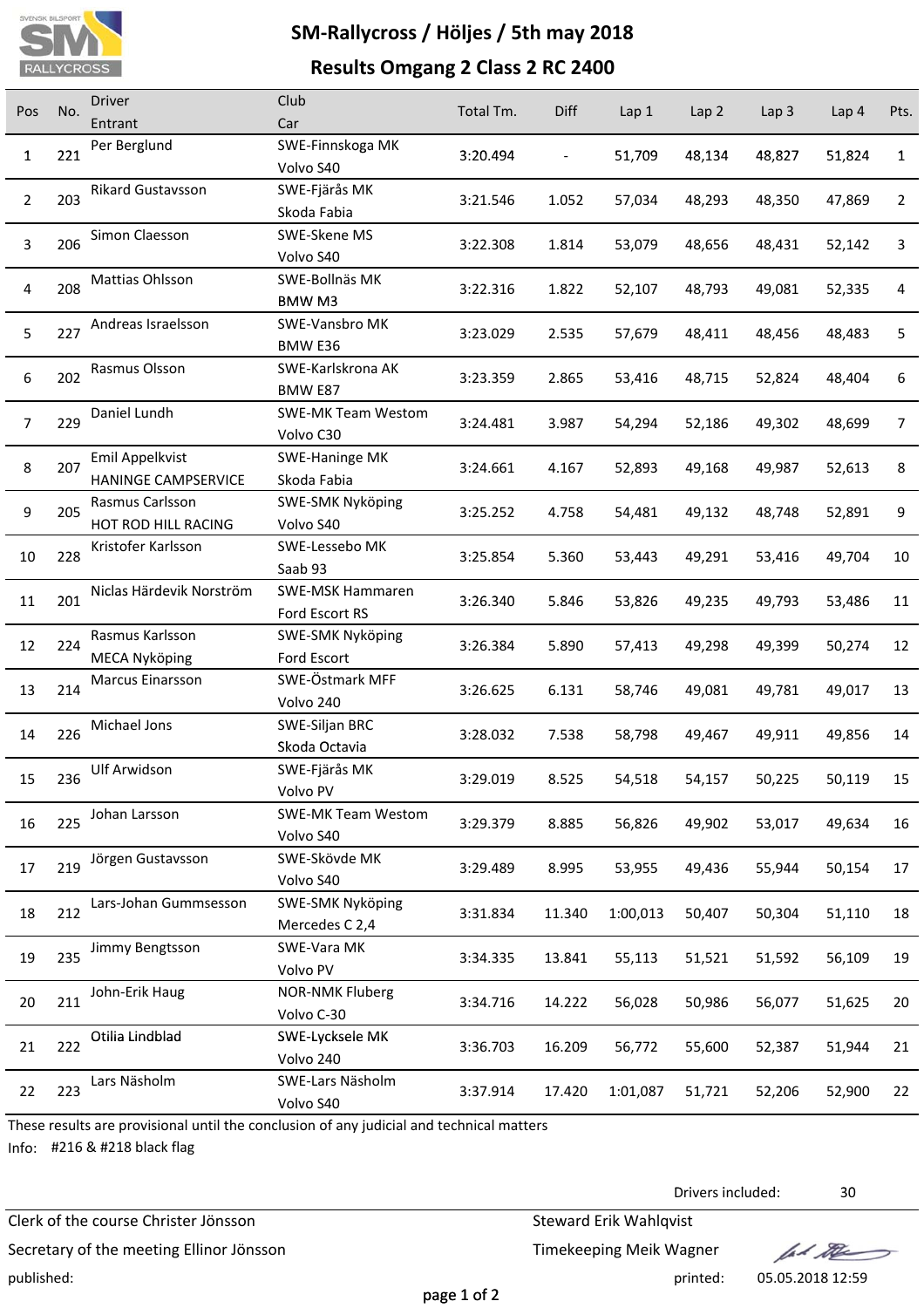

# **SM‐Rallycross / Höljes / 5th may 2018**

# **Results Omgang 2 Class 2 RC 2400**

| Pos        | No.               | <b>Driver</b>                              | Club                      | Total Tm.  | Diff                     | Lap <sub>1</sub> | Lap2                     | Lap <sub>3</sub>         | Lap <sub>4</sub>         | Pts.     |
|------------|-------------------|--------------------------------------------|---------------------------|------------|--------------------------|------------------|--------------------------|--------------------------|--------------------------|----------|
|            |                   | Entrant                                    | Car                       |            |                          |                  |                          |                          |                          |          |
| 23         | 231               | Per Scott                                  | <b>SWE-MK Team Westom</b> | 3:39.267   | 18.773                   | 58,041           | 51,249                   |                          | 50,793                   | 23       |
|            |                   |                                            | Peugeot 207               |            |                          |                  |                          | 59,184                   |                          |          |
|            | 234<br><b>DNF</b> | Robin Nord                                 | SWE-Skövde MK             | <b>DNF</b> | $\overline{\phantom{a}}$ | 56,578           | 1:13,250                 | $\overline{\phantom{a}}$ |                          | 31       |
|            |                   |                                            | Peugeot 207               |            |                          |                  |                          |                          |                          |          |
|            | 217<br><b>DNF</b> | Mathias Jansson                            | SWE-Rasbo MK              | <b>DNF</b> | $\overline{\phantom{a}}$ | 1:07,905         | $\overline{\phantom{a}}$ |                          | $\overline{\phantom{a}}$ | 31       |
|            |                   |                                            | Volvo S40                 |            |                          |                  |                          |                          |                          |          |
|            | 213<br><b>DNF</b> | Gustav Johansson                           | <b>SWE-Mariestads MS</b>  | <b>DNF</b> |                          |                  |                          |                          | $\overline{\phantom{a}}$ | 31       |
|            |                   | <b>BMW E36</b>                             |                           |            |                          |                  |                          |                          |                          |          |
| <b>DNS</b> | 233               | Fredrik Salsten                            | SWE-Fjärås MK             | <b>DNS</b> |                          |                  |                          |                          |                          | $\Omega$ |
|            |                   | Salsten Racing                             | Citroën DS3               |            |                          |                  |                          |                          |                          |          |
| <b>DNS</b> | 230               | Lars Erik Haug                             | <b>NOR-NMK Fluberg</b>    | <b>DNS</b> |                          |                  |                          |                          |                          | $\Omega$ |
|            |                   |                                            | Volvo 242                 |            |                          |                  |                          |                          |                          |          |
| EXC        | 216               | Martin Ekspjuth                            | SWE-Piteå MS              | <b>EXC</b> | $\overline{\phantom{a}}$ | 58,637           | 51,030                   | 50,992                   | 49,165                   | 0        |
|            |                   | Cramo / Ekspjuth Motorsport Subaru Impreza |                           |            |                          |                  |                          |                          |                          |          |
|            |                   | Jesper Carlsson                            | SWE-Lycksele MK           | <b>EXC</b> |                          | 55,207           | 49,148                   | 48,911                   |                          | 0        |
|            | 218<br>EXC        |                                            | BMW M3                    |            |                          |                  |                          |                          |                          |          |

These results are provisional until the conclusion of any judicial and technical matters Info: #216 & #218 black flag

Drivers included: 30 Drivers Clerk of the course Christer Jönsson Steward Erik Wahlqvist lad the Secretary of the meeting Ellinor Jönsson Secretary of the meeting Ellinor Jönsson published: printed: 05.05.2018 12:59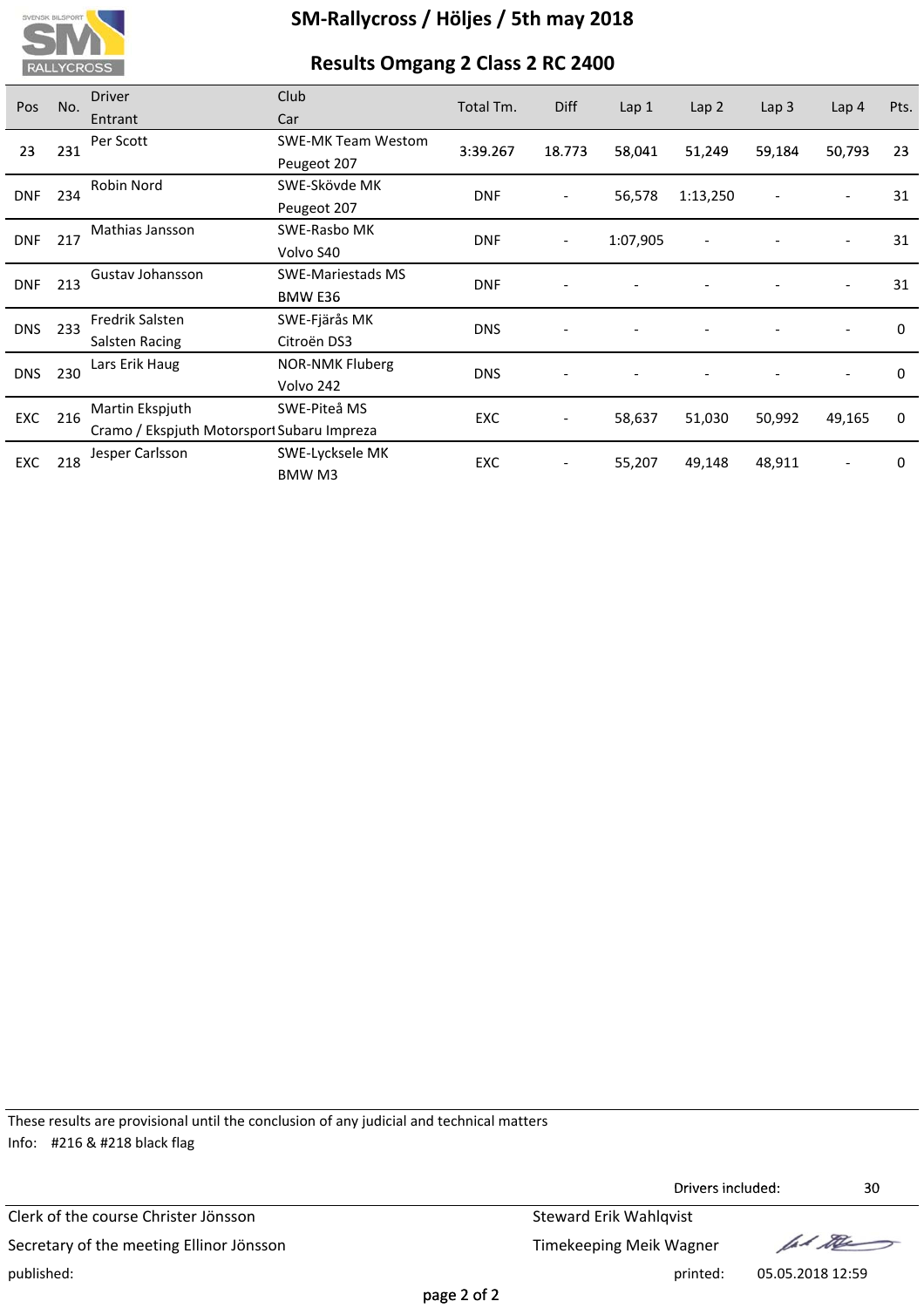

# **Class 2 RC 2400**

# **Startgrid Omgang 3**

| Heat 15 OMG3   |     |                        |  |  |  |  |
|----------------|-----|------------------------|--|--|--|--|
| Pos            | No. | Name                   |  |  |  |  |
| 1              | 217 | Mathias Jansson        |  |  |  |  |
| $\mathfrak{p}$ | 213 | Gustav Johansson       |  |  |  |  |
| 3              | 233 | <b>Fredrik Salsten</b> |  |  |  |  |
| 4              | 230 | Lars Erik Haug         |  |  |  |  |
| 5              | 216 | Martin Ekspjuth        |  |  |  |  |
| 6              | 218 | Jesper Carlsson        |  |  |  |  |

|                |     | Heat 16 OMG3    |  |
|----------------|-----|-----------------|--|
| Pos            | No. | <b>Name</b>     |  |
| 1              | 235 | Jimmy Bengtsson |  |
| $\overline{2}$ | 211 | John-Erik Haug  |  |
| 3              | 222 | Otilia Lindblad |  |
| 4              | 223 | Lars Näsholm    |  |
| 5              | 231 | Per Scott       |  |
| 6              | 234 | Robin Nord      |  |

|     |     | Heat 17 OMG3            |  |
|-----|-----|-------------------------|--|
| Pos | No. | <b>Name</b>             |  |
|     | 214 | <b>Marcus Einarsson</b> |  |
| 2   | 226 | Michael Jons            |  |
| 3   | 236 | Ulf Arwidson            |  |
| 4   | 225 | Johan Larsson           |  |
| 5   | 219 | Jörgen Gustavsson       |  |
| 6   | 212 | Lars-Johan Gummsesson   |  |

|     |     | Heat 18 OMG3             |
|-----|-----|--------------------------|
| Pos | No. | <b>Name</b>              |
| 1   | 229 | Daniel Lundh             |
| 2   | 207 | Emil Appelkvist          |
| 3   | 205 | Rasmus Carlsson          |
| 4   | 228 | Kristofer Karlsson       |
| 5   | 201 | Niclas Härdevik Norström |
| 6   | 224 | Rasmus Karlsson          |

|     |     | Heat 19 OMG3             |
|-----|-----|--------------------------|
| Pos | No. | <b>Name</b>              |
| 1   | 221 | Per Berglund             |
| 2   | 203 | <b>Rikard Gustavsson</b> |
| 3   | 206 | Simon Claesson           |
| 4   | 208 | <b>Mattias Ohlsson</b>   |
| 5   | 227 | Andreas Israelsson       |
| 6   | 202 | Rasmus Olsson            |

| Pos         | No. | Name |  |
|-------------|-----|------|--|
| $\mathbf 1$ |     |      |  |
| າ           |     |      |  |
| 3           |     |      |  |
|             |     |      |  |
|             |     |      |  |
|             |     |      |  |

Clerk of the course Christer Jönsson Steward Erik Wahlqvist

Secretary of the meeting Ellinor Jönsson Timekeeping Meik Wagner



published: 05.05.2018 13:00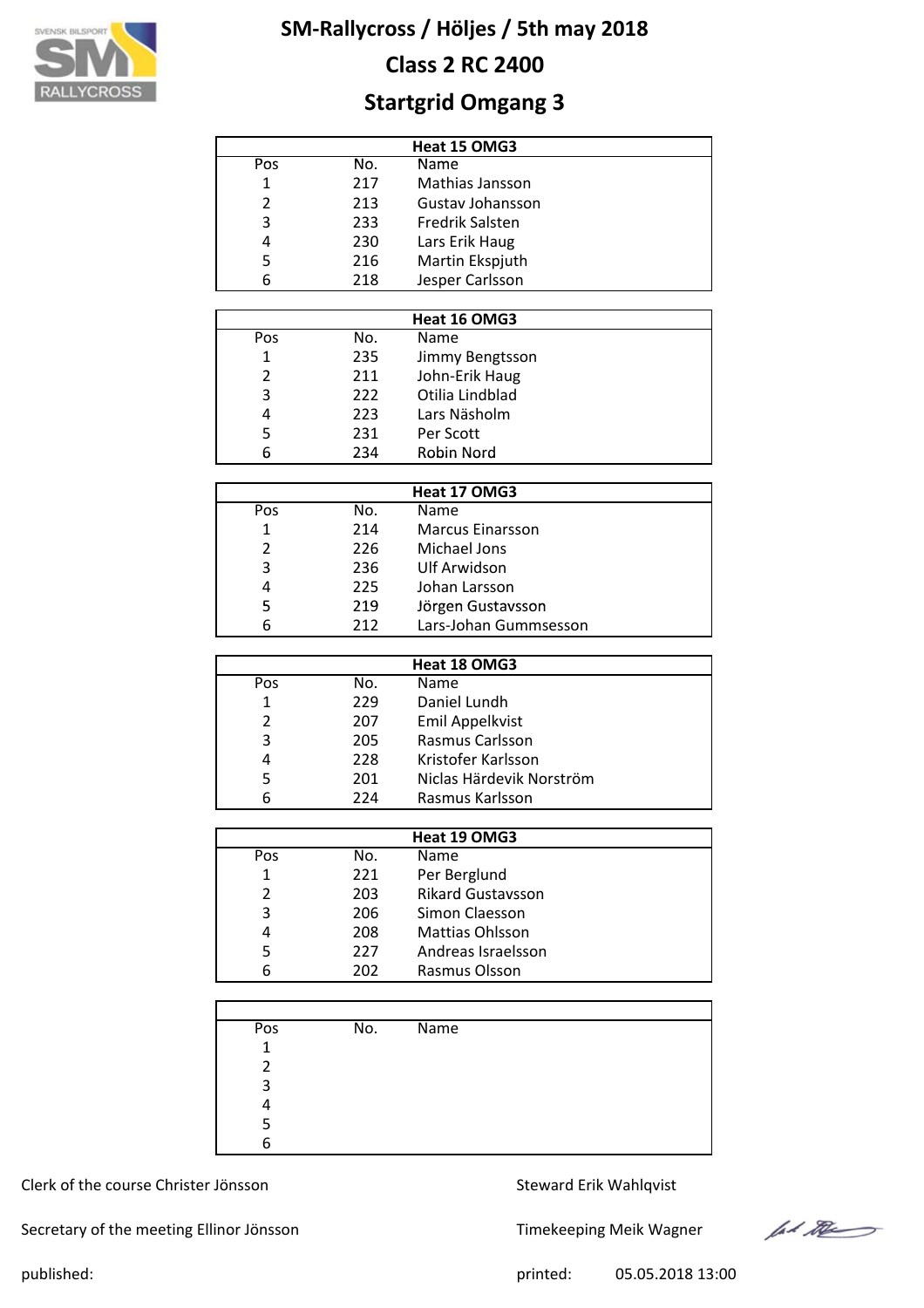

# **SM‐Rallycross / Höljes / 5th may 2018 Results Intermediate OMG 1‐3 Class 2 RC 2400**

| Pos | No. | <b>Driver</b><br>Entrant     | Club<br>Car                     | OMG <sub>1</sub> | OMG <sub>2</sub>        | OMG <sub>3</sub>         | <b>OMG</b><br>total | Int<br>Pts.    | SF <sub>1</sub> | SF <sub>2</sub> | Final | <b>CH</b><br>Pts. |
|-----|-----|------------------------------|---------------------------------|------------------|-------------------------|--------------------------|---------------------|----------------|-----------------|-----------------|-------|-------------------|
|     |     | 221 Per Berglund             | SWE-Finnskoga MK                | 50               | 50                      |                          |                     |                |                 |                 |       |                   |
| 1   |     |                              | Volvo S40                       |                  | 3:19.036 3:20.494       |                          | 100                 | 16             |                 |                 |       | 16                |
|     |     | 203 Rikard Gustavsson        | SWE-Fjärås MK                   | 45               | 45                      |                          |                     |                |                 |                 |       |                   |
| 2   |     |                              | Skoda Fabia                     |                  | 3:19.398 3:21.546       |                          | 90                  | 15             |                 |                 |       | 15                |
|     |     | 206 Simon Claesson           | SWE-Skene MS                    | 38               | 42                      |                          |                     |                |                 |                 |       |                   |
| 3   |     |                              | Volvo S40                       |                  | 3:21.436 3:22.308       |                          | 80                  | 14             |                 |                 |       | 14                |
|     |     | 202 Rasmus Olsson            | SWE-Karlskrona AK               | 42               | 38                      |                          |                     |                |                 |                 |       |                   |
| 4   |     |                              | BMW E87                         |                  | 3:20.549 3:23.359       |                          | 80                  | 13             |                 |                 |       | 13                |
| 5   |     | 227 Andreas Israelsson       | SWE-Vansbro MK                  | 40               | 39                      |                          | 79                  | 12             |                 |                 |       | 12                |
|     |     |                              | BMW E36                         |                  | 3:20.963 3:23.029       |                          |                     |                |                 |                 |       |                   |
| 6   |     | 208 Mattias Ohlsson          | SWE-Bollnäs MK                  | 37               | 40                      |                          | 77                  | 11             |                 |                 |       | 11                |
|     |     |                              | <b>BMW M3</b>                   |                  | 3:21.588 3:22.316       |                          |                     |                |                 |                 |       |                   |
| 7   |     | 229 Daniel Lundh             | <b>SWE-MK Team Westom</b>       | 39               | 37                      |                          | 76                  | 10             |                 |                 |       | 10                |
|     |     |                              | Volvo C30                       |                  | 3:21.227 3:24.481       |                          |                     |                |                 |                 |       |                   |
| 8   |     | 207 Emil Appelkvist          | <b>SWE-Haninge MK</b>           | 30               | 36                      |                          | 66                  | 9              |                 |                 |       | 9                 |
|     |     | <b>HANINGE CAMPSERVICE</b>   | Skoda Fabia                     |                  | 3:26.546 3:24.661       |                          |                     |                |                 |                 |       |                   |
| 9   |     | 214 Marcus Einarsson         | SWE-Östmark MFF                 | 33               | 31                      |                          | 64                  | 8              |                 |                 |       | 8                 |
|     |     |                              | Volvo 240                       |                  | 3:25.941 3:26.625       |                          |                     |                |                 |                 |       |                   |
| 10  |     | 205 Rasmus Carlsson          | <b>SWE-SMK Nyköping</b>         | 28               | 35                      |                          | 63                  | $\overline{7}$ |                 |                 |       | $\overline{7}$    |
|     |     | HOT ROD HILL RACING          | Volvo S40                       |                  | 3:27.530 3:25.252       |                          |                     |                |                 |                 |       |                   |
| 11  |     | 224 Rasmus Karlsson          | SWE-SMK Nyköping                | 31               | 32                      |                          | 63                  | 6              |                 |                 |       | 6                 |
|     |     | <b>MECA Nyköping</b>         | Ford Escort                     |                  | 3:26.306 3:26.384       |                          |                     |                |                 |                 |       |                   |
| 12  |     | 225 Johan Larsson            | <b>SWE-MK Team Westom</b>       | 35               | 28                      |                          | 63                  | 5              |                 |                 |       | 5                 |
|     |     |                              | Volvo S40                       |                  | 3:23.783 3:29.379       |                          |                     |                |                 |                 |       |                   |
| 13  |     | 228 Kristofer Karlsson       | SWE-Lessebo MK                  | 25               | 34                      |                          | 59                  | $\Omega$       |                 |                 |       | 0                 |
|     |     | 226 Michael Jons             | Saab 93                         | 29               | 3:28.887 3:25.854       |                          |                     |                |                 |                 |       |                   |
| 14  |     |                              | SWE-Siljan BRC<br>Skoda Octavia |                  | 30<br>3:27.287 3:28.032 |                          | 59                  | 0              |                 |                 |       | 0                 |
|     |     | 219 Jörgen Gustavsson        | SWE-Skövde MK                   | 27               | 27                      |                          |                     |                |                 |                 |       |                   |
| 15  |     |                              | Volvo S40                       |                  | 3:27.988 3:29.489       |                          | 54                  | 0              |                 |                 |       | 0                 |
|     |     | 201 Niclas Härdevik Norström | <b>SWE-MSK Hammaren</b>         | 20               | 33                      |                          |                     |                |                 |                 |       |                   |
| 16  |     |                              | Ford Escort RS                  |                  | 3:31.794 3:26.340       |                          | 53                  | 0              |                 |                 |       | 0                 |
|     |     | 236 Ulf Arwidson             | SWE-Fjärås MK                   | 23               | 29                      |                          |                     |                |                 |                 |       |                   |
| 17  |     |                              | Volvo PV                        |                  | 3:29.062 3:29.019       |                          | 52                  | 0              |                 |                 |       | 0                 |
|     |     | 213 Gustav Johansson         | <b>SWE-Mariestads MS</b>        | 34               | 13                      | $\overline{\phantom{a}}$ |                     |                |                 |                 |       |                   |
| 18  |     |                              | BMW E36                         | 3:24.846         | <b>DNF</b>              |                          | 47                  | 0              |                 |                 |       | 0                 |
|     |     | 235 Jimmy Bengtsson          | SWE-Vara MK                     | 18               | 25                      |                          |                     |                |                 |                 |       |                   |
| 19  |     |                              | Volvo PV                        |                  | 3:33.765 3:34.335       |                          | 43                  | 0              |                 |                 |       | 0                 |
|     |     | 231 Per Scott                | <b>SWE-MK Team Westom</b>       | 22               | 21                      |                          |                     |                |                 |                 |       |                   |
| 20  |     |                              | Peugeot 207                     |                  | 3:29.874 3:39.267       |                          | 43                  | 0              |                 |                 |       | 0                 |
| 21  |     | 223 Lars Näsholm             | SWE-Lars Näsholm                | 19               | 22                      |                          | 41                  | 0              |                 |                 |       | 0                 |
|     |     |                              | Volvo S40                       |                  | 3:32.630 3:37.914       |                          |                     |                |                 |                 |       |                   |
| 22  |     | 212 Lars-Johan Gummsesson    | <b>SWE-SMK Nyköping</b>         | 14               | 26                      |                          | 40                  | 0              |                 |                 |       | 0                 |
|     |     |                              | Mercedes C 2,4                  |                  | 3:55.057 3:31.834       |                          |                     |                |                 |                 |       |                   |

These results are provisional until the conclusion of any judicial and technical matters Info

Clerk of the course Christer Jönsson Steward Erik Wahlqvist Secretary of the meeting Ellinor Jönsson Timekeeping Meik Wagner published: printed: 05.05.2018 13:12

Drivers included: 30

lad the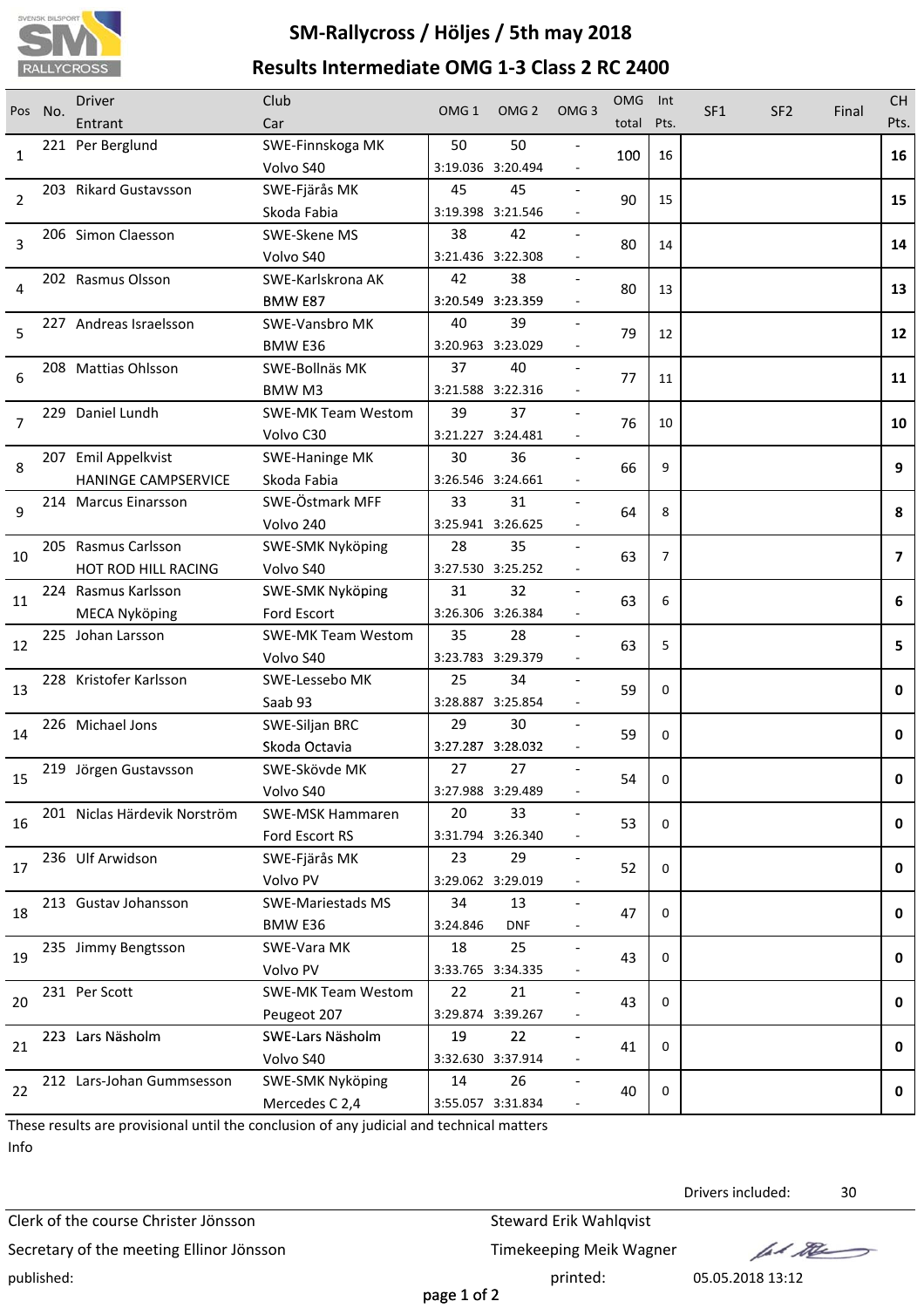

# **Results Intermediate OMG 1‐3 Class 2 RC 2400**

| Pos | No.                                        | <b>Driver</b>       | Club                   | OMG <sub>1</sub> | OMG <sub>2</sub>  | OMG <sub>3</sub> | <b>OMG</b> | Int         | SF <sub>1</sub> | SF <sub>2</sub> | Final | <b>CH</b>    |  |  |
|-----|--------------------------------------------|---------------------|------------------------|------------------|-------------------|------------------|------------|-------------|-----------------|-----------------|-------|--------------|--|--|
|     |                                            | Entrant             | Car                    |                  |                   |                  | total      | Pts.        |                 |                 |       | Pts.         |  |  |
| 23  |                                            | 211 John-Erik Haug  | <b>SWE-NMK Fluberg</b> | 16               | 24                |                  | 40         | $\Omega$    |                 |                 |       | $\mathbf{0}$ |  |  |
|     |                                            |                     | Volvo C-30             |                  | 3:35.232 3:34.716 |                  |            |             |                 |                 |       |              |  |  |
| 24  | 222                                        | Otilia Lindblad     | SWE-Lycksele MK        | 17               | 23                |                  | 40         | 0           |                 |                 |       | $\mathbf{0}$ |  |  |
|     |                                            |                     | Volvo 240              | 3:34.617         | 3:36.703          |                  |            |             |                 |                 |       |              |  |  |
| 25  | 217                                        | Mathias Jansson     | Rasbo MK               | 26               | 13                |                  | 39         | $\Omega$    |                 |                 |       | $\mathbf{0}$ |  |  |
|     |                                            |                     | Volvo S40              | 3:28.386         | <b>DNF</b>        |                  |            |             |                 |                 |       |              |  |  |
| 26  |                                            | 218 Jesper Carlsson | SWE-Lycksele MK        | 36               | 0                 |                  | 36         | $\Omega$    |                 |                 |       | $\mathbf{0}$ |  |  |
|     |                                            |                     | BMW M3                 | 3:22.687         | <b>EXC</b>        |                  |            |             |                 |                 |       |              |  |  |
| 27  |                                            | 234 Robin Nord      | SWE-Skövde MK          | 21               | 13                |                  | 34         | 0           |                 |                 |       | $\mathbf{0}$ |  |  |
|     |                                            |                     | Peugeot 207            | 3:31.015         | <b>DNF</b>        |                  |            |             |                 |                 |       |              |  |  |
| 28  | 233                                        | Fredrik Salsten     | SWE-Fjärås MK          | 32               | 0                 |                  | 32         | 0           |                 |                 |       | $\mathbf{0}$ |  |  |
|     |                                            | Salsten Racing      | Citroën DS3            | 3:26.250         | <b>DNS</b>        |                  |            |             |                 |                 |       |              |  |  |
| 29  |                                            | 216 Martin Ekspjuth | SWE-Piteå MS           | 24               | $\mathbf 0$       |                  | 24         | $\mathbf 0$ |                 |                 |       | $\mathbf{0}$ |  |  |
|     | Cramo / Ekspjuth Motorsport Subaru Impreza |                     | 3:29.017               | <b>EXC</b>       |                   |                  |            |             |                 |                 |       |              |  |  |
| 30  |                                            | 230 Lars Erik Haug  | <b>SWE-NMK Fluberg</b> | 15               | 0                 |                  | 15         | 0           |                 |                 |       | 0            |  |  |
|     |                                            |                     | Volvo 242              | 3:35.689         | <b>DNS</b>        |                  |            |             |                 |                 |       |              |  |  |

These results are provisional until the conclusion of any judicial and technical matters Info

Clerk of the course Christer Jönsson Steward Erik Wahlqvist Secretary of the meeting Ellinor Jönsson Timekeeping Meik Wagner published: 05.05.2018 13:12

Drivers included: 30 Drivers

fal the

page 2 of 2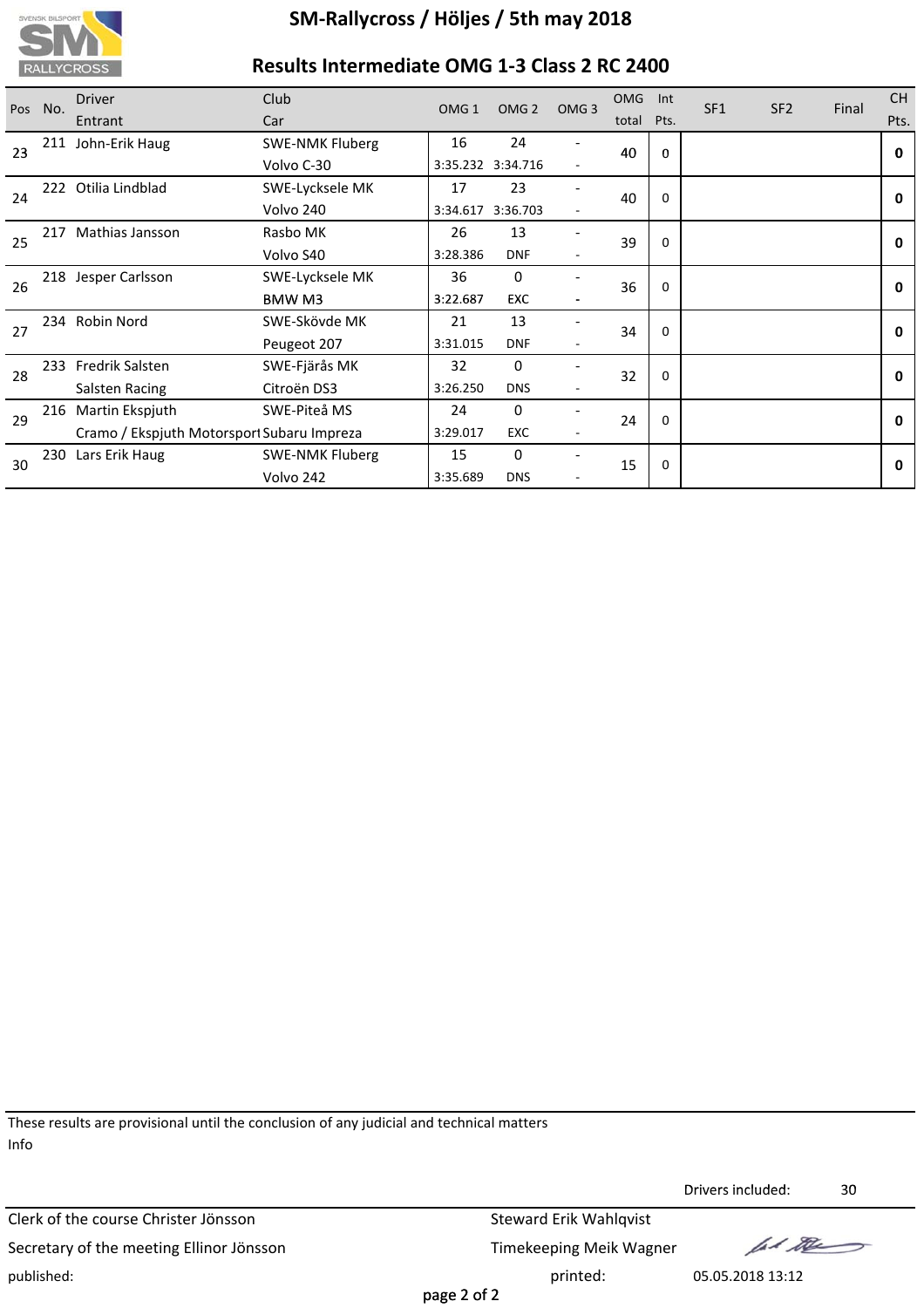



#### **Class 2**

l.

ĺ

**Heat 15 OMG3** 

#### **Race (4 Laps) started at 13:32:54**

#### Po: 1 2 3 Not classified DNS DNS DNS No. 218 213 216 217 230 233 **Name Jesper Carlsson Gustav Johansson Martin Ekspjuth Mathias Jansson Lars Erik Haug Fredrik Salsten Entrant** Cramo / Ekspjuth Motorsport Salsten Racing Make BMW M3 BMW E36 Subaru Impreza Volvo S40 Volvo 242 Citroën DS3 Nat./Club SWE-Lycksele MK SWE-Mariestads MS SWE-Piteå MS SWE-Rasbo MK NOR-NMK Fluberg SWE-Fjärås MK Total Tm 3:22.568 3:24.103 3:24.601 **Laps 4 4 4**  Diff 1.535 2.033 DNS DNS DNS Best Tm 48.867 48.757 49.250 Ø km/h 86,016 85,369 85,161 - - -

| <b>Margin of Victory</b>     | Ø km/h                                                 | Best Lap Tm                              | km/h   | Best Lap by            |
|------------------------------|--------------------------------------------------------|------------------------------------------|--------|------------------------|
| 1.535                        | 86,016                                                 | 48.757                                   | 89,341 | 213 - Gustav Johansson |
|                              | Official Timing mwraceconsulting.com / camp-company.de |                                          |        | <b>Orbits</b>          |
| Timekeeping M. Wagner:       | ad the                                                 | Clerk of the course Christer Jönsson     |        |                        |
| Steward Erik Wahlqvist:      |                                                        | Secretary of the meeting Ellinor Jönsson |        | Ш<br><b>MW-RACE</b>    |
| Printed: 05.05.2018 13:36:30 |                                                        |                                          |        |                        |

**Höljes 1,210 Km 05.05.2018 12:50**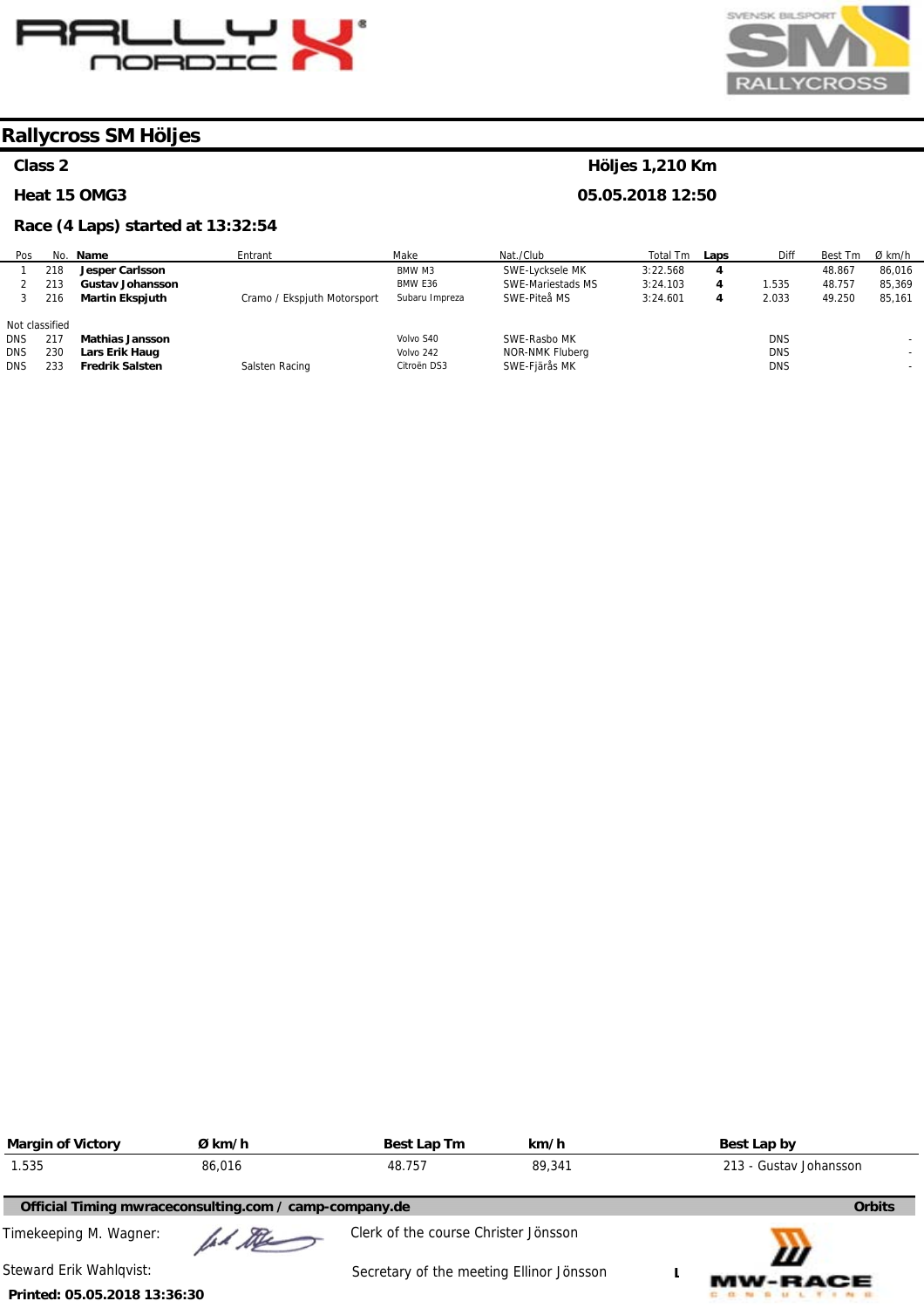



# **Class 2**

#### **Heat 16 OMG3**

# **Race (4 Laps) started at 13:37:41**

# **Höljes 1,210 Km**

| Pos | No. | Name              | Entrant | Make        | Nat./Club          | Total Tm | Laps | Diff   | Best Tm | $Ø$ km/h |
|-----|-----|-------------------|---------|-------------|--------------------|----------|------|--------|---------|----------|
|     | 231 | <b>Per Scott</b>  |         | Peugeot 207 | SWE-MK Team Weston | 3:26.222 |      |        | 49.568  | 84.491   |
|     | 234 | <b>Robin Nord</b> |         | Peugeot 207 | SWE-Skövde MK      | 3:29.141 |      | 2.919  | 49.864  | 83,312   |
|     | 235 | Jimmy Bengtsson   |         | Volvo PV    | SWE-Vara MK        | 3:31.769 |      | 5.547  | 50.718  | 82.278   |
|     | 222 | Otilia Lindblad   |         | Volvo 240   | SWE-Lycksele MK    | 3:32.551 |      | 6.329  | 51.229  | 81.976   |
|     | 223 | Lars Näsholm      |         | Volvo S40   | SWE-Lars Näsholm   | 3:33.020 |      | 6.798  | 50.324  | 81,795   |
|     |     | John-Erik Haug    |         | Volvo C-30  | NOR-NMK Fluberg    | 3:56.529 | 4    | 30.307 | 51.273  | 73,665   |

| <b>Margin of Victory</b>     | Ø km/h                                                 | Best Lap Tm                              | km/h   | Best Lap by         |
|------------------------------|--------------------------------------------------------|------------------------------------------|--------|---------------------|
| 2.919                        | 84,491                                                 | 49.568                                   | 87.879 | 231 - Per Scott     |
|                              | Official Timing mwraceconsulting.com / camp-company.de |                                          |        | <b>Orbits</b>       |
| Timekeeping M. Wagner:       | id the                                                 | Clerk of the course Christer Jönsson     |        |                     |
| Steward Erik Wahlqvist:      |                                                        | Secretary of the meeting Ellinor Jönsson |        | Ш<br><b>MW-RACE</b> |
| Printed: 05.05.2018 13:41:51 |                                                        |                                          |        |                     |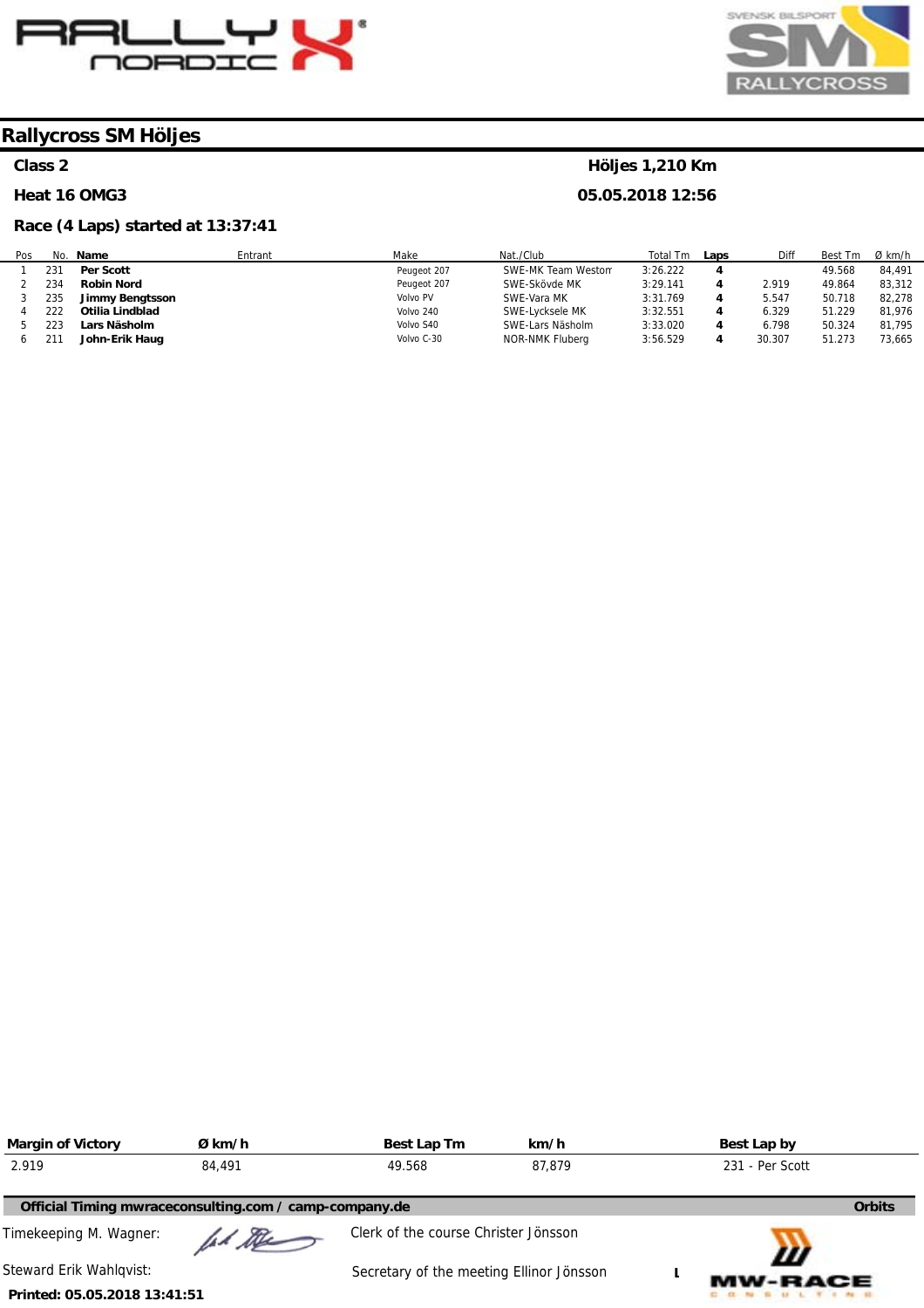



#### **Class 2**

#### **Heat 17 OMG3**

#### **Race (4 Laps) started at 13:42:42**

#### Po: 1 2 3 4 5 6 No. 214 225 212 219 226 236 **Name Marcus Einarsson Johan Larsson Lars-Johan Gummsesson Jörgen Gustavsson Michael Jons Ulf Arwidson**  Entrant Make Volvo 240 Volvo S40 Mercedes C 2,4 Volvo S40 Skoda Octavia Volvo PV Nat./Club SWE-Östmark MFF SWE-MK Team Westom SWE-SMK Nyköping SWE-Skövde MK SWE-Siljan BRC SWE-Fjärås MK Total Tm 3:25.315 3:25.772 3:28.436 3:29.788 3:30.259 3:30.766 **Laps 4 4 4 4 4 4**  Diff 0.457 3.121 4.473 4.944 5.451 Best Tm 49.470 48.899 49.932 49.601 50.468 50.424 Ø km/h 84,865 84,676 83,594 83,055 82,869 82,670

| <b>Margin of Victory</b>     | Ø km/h                                                 | Best Lap Tm                              | km/h   | Best Lap by         |               |
|------------------------------|--------------------------------------------------------|------------------------------------------|--------|---------------------|---------------|
| 0.457                        | 84,865                                                 | 48.899                                   | 89,082 | 225 - Johan Larsson |               |
|                              | Official Timing mwraceconsulting.com / camp-company.de |                                          |        |                     | <b>Orbits</b> |
| Timekeeping M. Wagner:       | lad De                                                 | Clerk of the course Christer Jönsson     |        |                     |               |
| Steward Erik Wahlgvist:      |                                                        | Secretary of the meeting Ellinor Jönsson |        | Ш<br><b>MW-RACE</b> |               |
| Printed: 05.05.2018 13:46:27 |                                                        |                                          |        |                     |               |

# **Höljes 1,210 Km**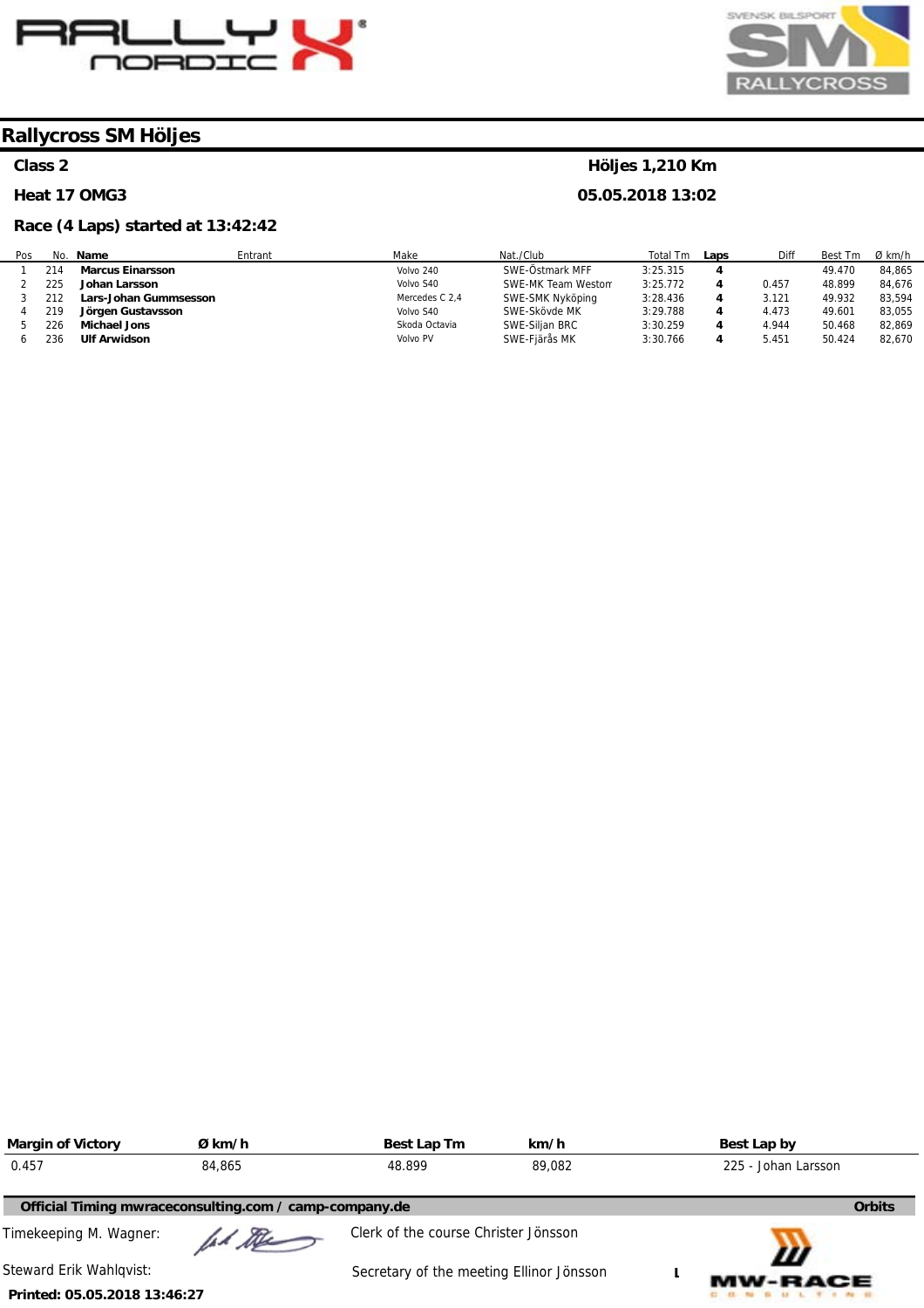



### **Class 2**

#### **Heat 18 OMG3**

# **Race (4 Laps) started at 13:49:33**

# **Höljes 1,210 Km**

| Pos        |                | No. Name                 | Entrant             | Make           | Nat./Club          | Total Tm | Laps | Diff  | Best Tm | Ø km/h |
|------------|----------------|--------------------------|---------------------|----------------|--------------------|----------|------|-------|---------|--------|
|            | 205            | <b>Rasmus Carlsson</b>   | HOT ROD HILL RACING | Volvo S40      | SWE-SMK Nyköping   | 3:20.798 | 4    |       | 48.054  | 86.774 |
|            | 229            | Daniel Lundh             |                     | Volvo C30      | SWE-MK Team Weston | 3:21.140 | 4    | 0.342 | 48.168  | 86.626 |
|            | 228            | Kristofer Karlsson       |                     | Saab 93        | SWE-Lessebo MK     | 3:23.364 | 4    | 2.566 | 48.618  | 85.679 |
|            | 207            | <b>Emil Appelkvist</b>   | HANINGE CAMPSERVICE | Skoda Fabia    | SWE-Haninge MK     | 3:24.248 | 4    | 3.450 | 49.352  | 85,308 |
|            | 224            | Rasmus Karlsson          | MECA Nyköping       | Ford Escort    | SWE-SMK Nyköping   | 3:25.279 | 4    | 4.481 | 49.164  | 84.880 |
|            | Not classified |                          |                     |                |                    |          |      |       |         |        |
| <b>EXC</b> | 201            | Niclas Härdevik Norström |                     | Ford Escort RS | SWE-MSK Hammaren   | 1:42.164 | 2    | EXC   | 48.972  | 85.275 |

| <b>Margin of Victory</b>                               | Ø km/h | Best Lap Tm                              | km/h | Best Lap by           |
|--------------------------------------------------------|--------|------------------------------------------|------|-----------------------|
| 0.342                                                  | 86.774 | 48.054<br>90.648                         |      | 205 - Rasmus Carlsson |
| Official Timing mwraceconsulting.com / camp-company.de |        |                                          |      | <b>Orbits</b>         |
| Timekeeping M. Wagner:                                 | ad the | Clerk of the course Christer Jönsson     |      |                       |
| Steward Erik Wahlqvist:                                |        | Secretary of the meeting Ellinor Jönsson |      | Ш<br><b>MW-RACE</b>   |
| Printed: 05.05.2018 13:53:41                           |        |                                          |      |                       |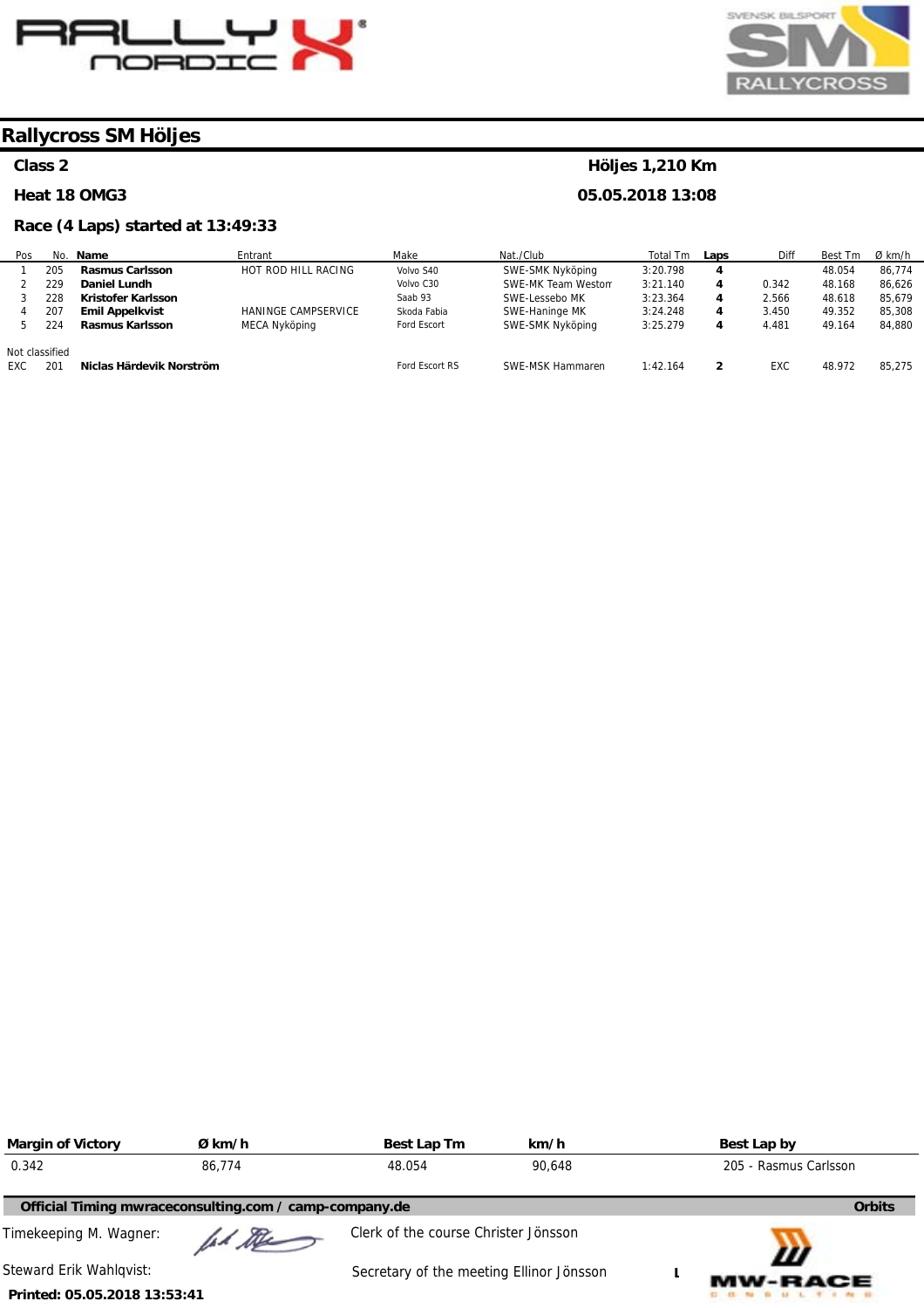



**Höljes 1,210 Km 05.05.2018 13:14** 

# **Rallycross SM Höljes**

### **Class 2**

#### **Heat 19 OMG3**

# **Race (4 Laps) started at 13:57:48**

| Pos            |     | No. Name                 | Entrant | Make        | Nat./Club         | Total Tm | Laps | Diff       | Best Tm | Ø km/h                   |
|----------------|-----|--------------------------|---------|-------------|-------------------|----------|------|------------|---------|--------------------------|
|                | 221 | Per Berglund             |         | Volvo S40   | SWE-Finnskoga MK  | 3:18.677 | 4    |            | 47.625  | 87,700                   |
|                | 208 | <b>Mattias Ohlsson</b>   |         | BMW M3      | SWE-Bollnäs MK    | 3:20.174 | 4    | 1.497      | 48.009  | 87.044                   |
|                | 206 | <b>Simon Claesson</b>    |         | Volvo S40   | SWE-Skene MS      | 3:21.804 | 4    | 3.127      | 47.838  | 86,341                   |
|                | 203 | <b>Rikard Gustavsson</b> |         | Skoda Fabia | SWE-Fjärås MK     | 3:30.408 | 4    | 11.731     | 47.645  | 82.811                   |
|                | 202 | <b>Rasmus Olsson</b>     |         | BMW E87     | SWE-Karlskrona AK | 3:41.021 | 4    | 22.344     | 47.959  | 78,834                   |
| Not classified |     |                          |         |             |                   |          |      |            |         |                          |
| <b>DNF</b>     | 227 | Andreas Israelsson       |         | BMW E36     | SWE-Vansbro MK    |          |      | <b>DNF</b> |         | $\overline{\phantom{a}}$ |

| <b>Margin of Victory</b>     | Ø km/h                                                 | Best Lap Tm                              | km/h   | Best Lap by         |
|------------------------------|--------------------------------------------------------|------------------------------------------|--------|---------------------|
| 1.497                        | 87.700                                                 | 47.625                                   | 91.465 | 221 - Per Berglund  |
|                              | Official Timing mwraceconsulting.com / camp-company.de |                                          |        | <b>Orbits</b>       |
| Timekeeping M. Wagner:       | ad the                                                 | Clerk of the course Christer Jönsson     |        |                     |
| Steward Erik Wahlqvist:      |                                                        | Secretary of the meeting Ellinor Jönsson |        | Ш<br><b>MW-RACE</b> |
| Printed: 05.05.2018 14:01:45 |                                                        |                                          |        |                     |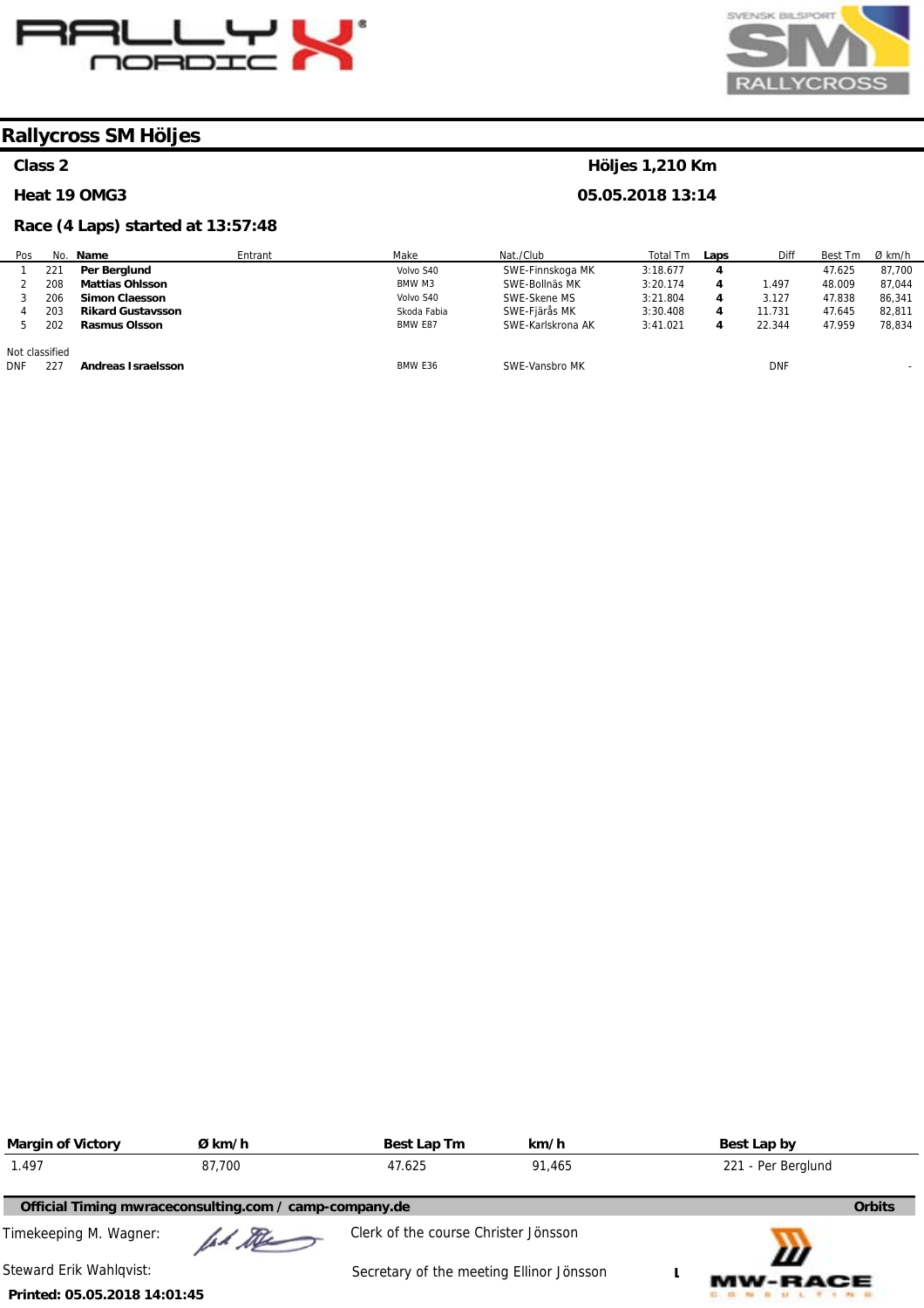

# **SM‐Rallycross / Höljes / 5th may 2018**

# **Results Omgang 3 Class 2 RC 2400**

| Pos            | No. | <b>Driver</b><br>Entrant                                      | Club<br>Car                              | Total Tm. | Diff                     | Lap <sub>1</sub> | Lap 2  | Lap <sub>3</sub> | Lap 4  | Pts. |
|----------------|-----|---------------------------------------------------------------|------------------------------------------|-----------|--------------------------|------------------|--------|------------------|--------|------|
| $\mathbf{1}$   | 221 | Per Berglund                                                  | SWE-Finnskoga MK<br>Volvo S40            | 3:18.677  | $\overline{\phantom{0}}$ | 51,689           | 47,964 | 51,399           | 47,625 | 50   |
| $\overline{2}$ | 208 | Mattias Ohlsson                                               | SWE-Bollnäs MK<br>BMW M3                 | 3:20.174  | 1.497                    | 52,352           | 48,014 | 51,799           | 48,009 | 45   |
| 3              | 205 | Rasmus Carlsson<br>HOT ROD HILL RACING                        | SWE-SMK Nyköping<br>Volvo S40            | 3:20.798  | 2.121                    | 56,132           | 48,054 | 48,183           | 48,429 | 42   |
| 4              | 229 | Daniel Lundh                                                  | <b>SWE-MK Team Westom</b><br>Volvo C30   | 3:21.140  | 2.463                    | 56,479           | 48,292 | 48,201           | 48,168 | 40   |
| 5              | 206 | Simon Claesson                                                | SWE-Skene MS<br>Volvo S40                | 3:21.804  | 3.127                    | 57,456           | 47,838 | 48,653           | 47,857 | 39   |
| 6              | 218 | Jesper Carlsson                                               | SWE-Lycksele MK<br>BMW M3                | 3:22.568  | 3.891                    | 52,295           | 48,867 | 48,936           | 52,470 | 38   |
| $\overline{7}$ | 228 | Kristofer Karlsson                                            | SWE-Lessebo MK<br>Saab 93                | 3:23.364  | 4.687                    | 52,626           | 52,873 | 48,618           | 49,247 | 37   |
| $\,8\,$        | 213 | Gustav Johansson                                              | SWE-Mariestads MS<br>BMW E36             | 3:24.103  | 5.426                    | 56,747           | 48,757 | 49,138           | 49,461 | 36   |
| 9              | 207 | Emil Appelkvist<br><b>HANINGE CAMPSERVICE</b>                 | SWE-Haninge MK<br>Skoda Fabia            | 3:24.248  | 5.571                    | 51,971           | 49,734 | 53,191           | 49,352 | 35   |
| 10             | 216 | Martin Ekspjuth<br>Cramo / Ekspjuth Motorsport Subaru Impreza | SWE-Piteå MS                             | 3:24.601  | 5.924                    | 52,976           | 52,790 | 49,250           | 49,585 | 34   |
| 11             | 224 | Rasmus Karlsson<br><b>MECA Nyköping</b>                       | SWE-SMK Nyköping<br>Ford Escort          | 3:25.279  | 6.602                    | 54,149           | 49,164 | 52,762           | 49,204 | 33   |
| 12             | 214 | Marcus Einarsson                                              | SWE-Östmark MFF<br>Volvo 240             | 3:25.315  | 6.638                    | 53,227           | 49,470 | 49,653           | 52,965 | 32   |
| 13             | 225 | Johan Larsson                                                 | <b>SWE-MK Team Westom</b><br>Volvo S40   | 3:25.772  | 7.095                    | 58,553           | 49,164 | 48,899           | 49,156 | 31   |
| 14             | 231 | Per Scott                                                     | <b>SWE-MK Team Westom</b><br>Peugeot 207 | 3:26.222  | 7.545                    | 56,844           | 49,568 | 49,712           | 50,098 | 30   |
| 15             | 212 | Lars-Johan Gummsesson                                         | SWE-SMK Nyköping<br>Mercedes C 2,4       | 3:28.436  | 9.759                    | 57,594           | 50,414 | 50,496           | 49,932 | 29   |
| 16             | 234 | Robin Nord                                                    | SWE-Skövde MK<br>Peugeot 207             | 3:29.141  | 10.464                   | 58,950           | 50,135 | 49,864           | 50,192 | 28   |
| 17             | 219 | Jörgen Gustavsson                                             | SWE-Skövde MK<br>Volvo S40               | 3:29.788  | 11.111                   | 55,593           | 49,601 | 50,121           | 54,473 | 27   |
| 18             | 226 | Michael Jons                                                  | SWE-Siljan BRC<br>Skoda Octavia          | 3:30.259  | 11.582                   | 54,296           | 54,317 | 50,468           | 51,178 | 26   |
| 19             | 203 | Rikard Gustavsson                                             | SWE-Fjärås MK<br>Skoda Fabia             | 3:30.408  | 11.731                   | 56,616           | 47,645 | 54,895           | 51,252 | 25   |
| 20             | 236 | Ulf Arwidson                                                  | SWE-Fjärås MK<br>Volvo PV                | 3:30.766  | 12.089                   | 57,064           | 52,717 | 50,424           | 50,561 | 24   |
| 21             | 235 | Jimmy Bengtsson                                               | SWE-Vara MK<br>Volvo PV                  | 3:31.769  | 13.092                   | 53,826           | 50,718 | 51,003           | 56,222 | 23   |
| 22             | 222 | Otilia Lindblad                                               | SWE-Lycksele MK<br>Volvo 240             | 3:32.551  | 13.874                   | 55,701           | 54,258 | 51,229           | 51,363 | 22   |

These results are provisional until the conclusion of any judicial and technical matters

Info: #201 black flag

Clerk of the course Christer Jönsson Steward Erik Wahlqvist

Secretary of the meeting Ellinor Jönsson Timekeeping Meik Wagner published: printed: 05.05.2018 14:02

Drivers included: 30

fal the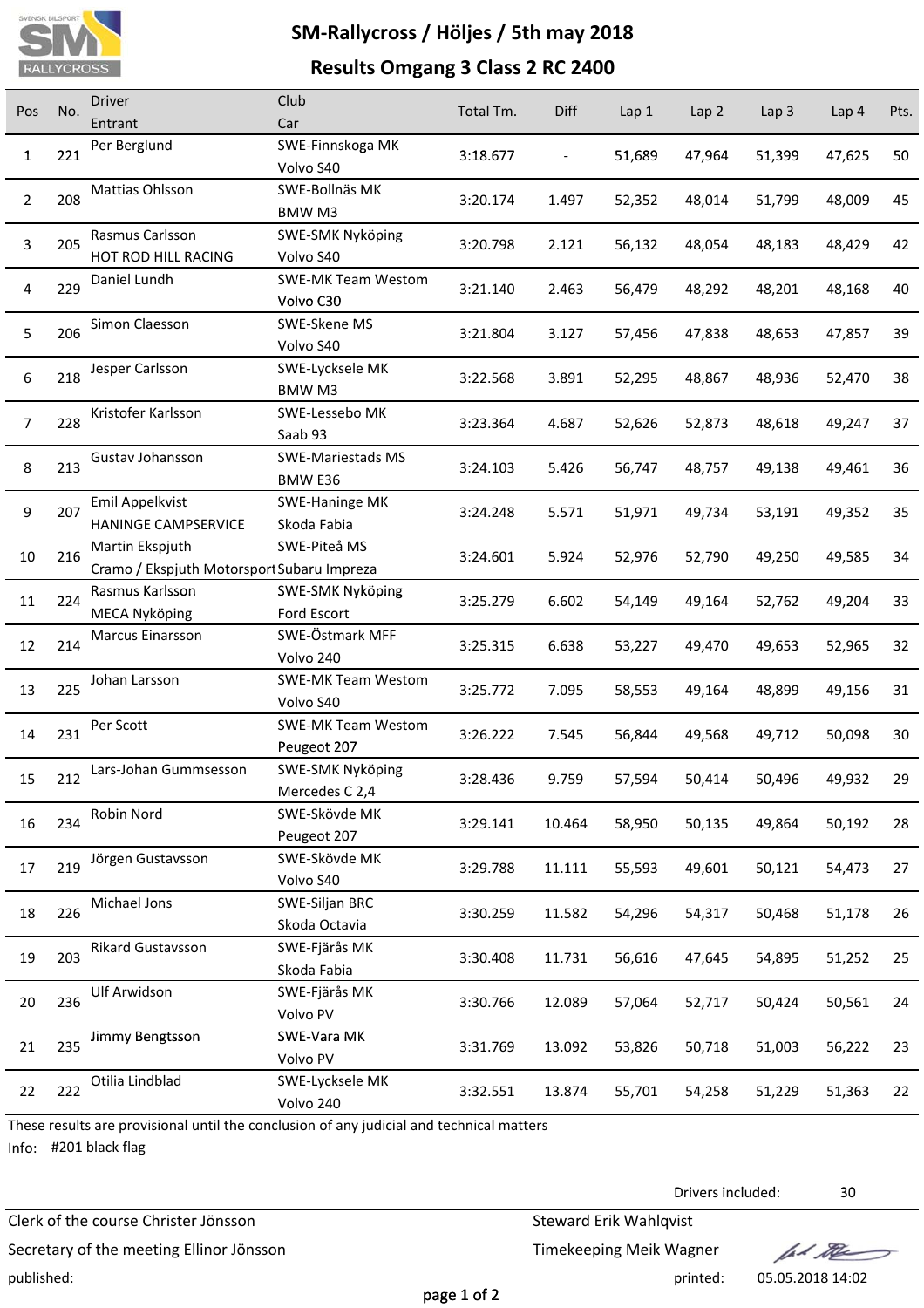

|                                     | <b>RALLYCROSS</b> |                          |                         | <b>Results Omgang 3 Class 2 RC 2400</b> |        |          |                  |                  | MORDIO           |             |  |  |  |
|-------------------------------------|-------------------|--------------------------|-------------------------|-----------------------------------------|--------|----------|------------------|------------------|------------------|-------------|--|--|--|
| Pos                                 | No.               | <b>Driver</b>            | Club                    | Total Tm.                               | Diff   | Lap 1    | Lap <sub>2</sub> | Lap <sub>3</sub> | Lap <sub>4</sub> | Pts.        |  |  |  |
|                                     |                   | Entrant                  | Car                     |                                         |        |          |                  |                  |                  |             |  |  |  |
|                                     |                   | Lars Näsholm             | SWE-Lars Näsholm        | 3:33.020                                | 14.343 | 56,034   | 54,929           | 51,733           | 50,324           | 21          |  |  |  |
| 223<br>23<br>202<br>24<br>211<br>25 |                   | Volvo S40                |                         |                                         |        |          |                  |                  |                  |             |  |  |  |
|                                     |                   | Rasmus Olsson            | SWE-Karlskrona AK       | 3:41.021                                | 22.344 |          |                  |                  |                  | 20          |  |  |  |
|                                     |                   |                          | BMW E87                 |                                         |        | 1:15,904 | 47,959           | 48,503           | 48,655           |             |  |  |  |
|                                     | John-Erik Haug    | <b>NOR-NMK Fluberg</b>   | 3:56.529                | 37.852                                  |        |          |                  |                  | 19               |             |  |  |  |
|                                     |                   | Volvo C-30               |                         |                                         | 54,616 | 51,362   | 1:19,278         | 51,273           |                  |             |  |  |  |
|                                     |                   | Andreas Israelsson       | <b>SWE-Vansbro MK</b>   | <b>DNF</b>                              |        |          |                  |                  |                  | 13          |  |  |  |
| 227<br>DNF                          |                   | BMW E36                  |                         |                                         |        |          |                  |                  |                  |             |  |  |  |
| DNS.                                | 233               | Fredrik Salsten          | SWE-Fjärås MK           | <b>DNS</b>                              |        |          |                  |                  |                  | 0           |  |  |  |
|                                     |                   | Salsten Racing           | Citroën DS3             |                                         |        |          |                  |                  |                  |             |  |  |  |
| DNS.                                | 230               | Lars Erik Haug           | <b>NOR-NMK Fluberg</b>  | <b>DNS</b>                              |        |          |                  |                  |                  | 0           |  |  |  |
|                                     |                   |                          | Volvo 242               |                                         |        |          |                  |                  |                  |             |  |  |  |
|                                     |                   | Mathias Jansson          | SWE-Rasbo MK            | <b>DNS</b>                              |        |          |                  |                  |                  | $\mathbf 0$ |  |  |  |
| 217<br>DNS.                         |                   | Volvo S40                |                         |                                         |        |          |                  |                  |                  |             |  |  |  |
| EXC.                                | 201               | Niclas Härdevik Norström | <b>SWE-MSK Hammaren</b> | EXC                                     |        | 53,192   | 48,972           |                  |                  | 0           |  |  |  |
|                                     |                   |                          |                         |                                         |        |          |                  |                  |                  |             |  |  |  |

These results are provisional until the conclusion of any judicial and technical matters Info: #201 black flag

Ford Escort RS

Clerk of the course Christer Jönsson Steward Erik Wahlqvist Secretary of the meeting Ellinor Jönsson Secretary of the meeting Ellinor Jönsson Timekeeping Meik Wagner published: printed: 05.05.2018 14:02

Drivers included: 30 Drivers

fact the

 $\blacksquare$ 

page 2 of 2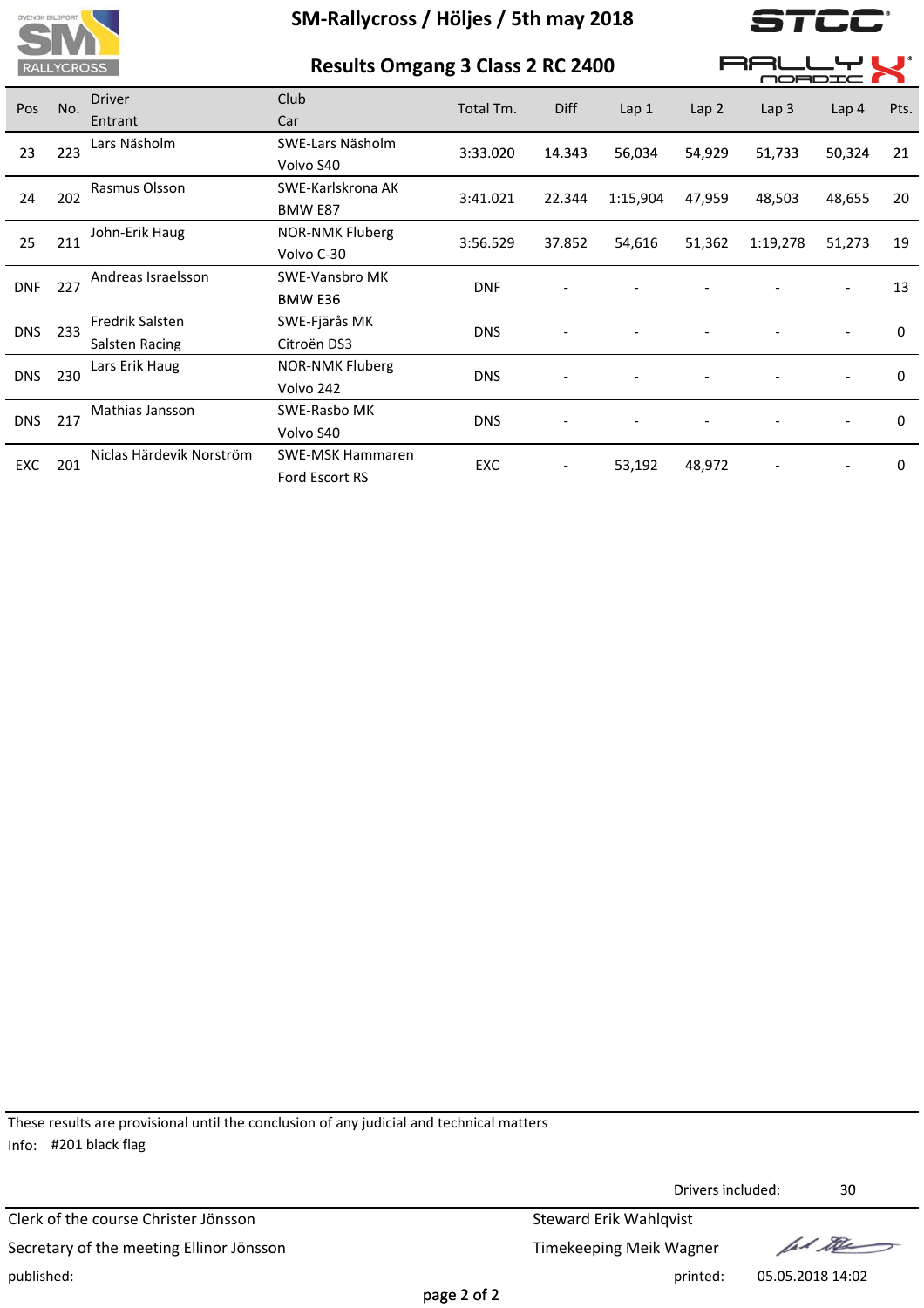

# **SM‐Rallycross / Höljes / 5th may 2018 Results Intermediate OMG 1‐3 Class 2 RC 2400**

| 50<br>221 Per Berglund<br>50<br>50<br>SWE-Finnskoga MK<br>150<br>16<br>1<br>16<br>Volvo S40<br>3:19.036 3:20.494 3:18.677<br>208 Mattias Ohlsson<br>SWE-Bollnäs MK<br>37<br>40<br>45<br>2<br>122<br>15<br>15<br>3:21.588 3:22.316 3:20.174<br>BMW M3<br>38<br>42<br>39<br>206 Simon Claesson<br>SWE-Skene MS<br>3<br>14<br>119<br>14<br>Volvo S40<br>3:21.436 3:22.308 3:21.804<br>39<br>229 Daniel Lundh<br><b>SWE-MK Team Westom</b><br>37<br>40<br>13<br>116<br>13<br>4<br>Volvo C30<br>3:21.227 3:24.481 3:21.140<br>45<br>45<br>203 Rikard Gustavsson<br>SWE-Fjärås MK<br>25<br>5<br>12<br>115<br>12<br>3:19.398 3:21.546 3:30.408<br>Skoda Fabia<br>205 Rasmus Carlsson<br>28<br>35<br>SWE-SMK Nyköping<br>42<br>6<br>105<br>11<br>11<br>3:27.530 3:25.252 3:20.798<br>HOT ROD HILL RACING<br>Volvo S40<br>30<br>36<br>35<br>207 Emil Appelkvist<br><b>SWE-Haninge MK</b><br>7<br>101<br>10<br>10<br><b>HANINGE CAMPSERVICE</b><br>Skoda Fabia<br>3:26.546 3:24.661 3:24.248<br>38<br>202 Rasmus Olsson<br>SWE-Karlskrona AK<br>42<br>20<br>8<br>100<br>9<br>9<br>3:20.549 3:23.359 3:41.021<br>BMW E87<br>25<br>34<br>37<br>228 Kristofer Karlsson<br>SWE-Lessebo MK<br>9<br>96<br>8<br>8<br>Saab 93<br>3:28.887 3:25.854 3:23.364<br>224 Rasmus Karlsson<br>31<br>32<br>SWE-SMK Nyköping<br>33<br>96<br>7<br>$\overline{ }$<br>10<br>3:26.306 3:26.384 3:25.279<br><b>MECA Nyköping</b><br>Ford Escort<br>SWE-Östmark MFF<br>33<br>31<br>214 Marcus Einarsson<br>32<br>11<br>96<br>6<br>6<br>Volvo 240<br>3:25.941 3:26.625 3:25.315<br>35<br><b>SWE-MK Team Westom</b><br>28<br>31<br>225 Johan Larsson<br>94<br>5<br>5.<br>12<br>3:23.783 3:29.379 3:25.772<br>Volvo S40<br>39<br>40<br>13<br>227 Andreas Israelsson<br><b>SWE-Vansbro MK</b><br>92<br>13<br>4<br>4<br><b>BMW E36</b><br>3:20.963 3:23.029<br><b>DNF</b><br>226 Michael Jons<br>29<br>30<br>26<br>SWE-Siljan BRC<br>85<br>3<br>$\mathbf{3}$<br>14<br>3:27.287 3:28.032 3:30.259<br>Skoda Octavia<br>213 Gustav Johansson<br>34<br>13<br>36<br><b>SWE-Mariestads MS</b><br>15<br>83<br>$\overline{2}$<br>$\overline{2}$<br>BMW E36<br>3:24.846<br><b>DNF</b><br>3:24.103<br>27<br>27<br>27<br>219 Jörgen Gustavsson<br>SWE-Skövde MK<br>16<br>81<br>1<br>$\mathbf{1}$<br>3:27.988 3:29.489 3:29.788<br>Volvo S40<br>236 Ulf Arwidson<br>SWE-Fjärås MK<br>23<br>29<br>24<br>17<br>76<br>0<br>0<br>Volvo PV<br>3:29.062 3:29.019 3:30.766<br>36<br>$\pmb{0}$<br>38<br>218 Jesper Carlsson<br>SWE-Lycksele MK<br>18<br>0<br>$\mathbf 0$<br>74<br>3:22.687<br>BMW M3<br>EXC<br>3:22.568<br>22<br>21<br>30<br>231 Per Scott<br><b>SWE-MK Team Westom</b><br>19<br>0<br>$\mathbf 0$<br>73<br>Peugeot 207<br>3:29.874 3:39.267 3:26.222<br>26<br><b>SWE-SMK Nyköping</b><br>14<br>29<br>212 Lars-Johan Gummsesson<br>20<br>69<br>0<br>0<br>3:55.057 3:31.834 3:28.436<br>Mercedes C 2,4<br>18<br>25<br>23<br>235 Jimmy Bengtsson<br>SWE-Vara MK<br>0<br>$\mathbf 0$<br>21<br>66<br>Volvo PV<br>3:33.765 3:34.335 3:31.769<br>234 Robin Nord<br>SWE-Skövde MK<br>21<br>13<br>28<br>22<br>62<br>0<br>0<br>3:29.141<br>Peugeot 207<br>3:31.015<br><b>DNF</b> | Pos | No. | <b>Driver</b><br>Entrant | Club<br>Car | OMG <sub>1</sub> | OMG <sub>2</sub> | OMG <sub>3</sub> | <b>OMG</b><br>total | Int<br>Pts. | SF <sub>1</sub> | SF <sub>2</sub> | Final | <b>CH</b><br>Pts. |
|-----------------------------------------------------------------------------------------------------------------------------------------------------------------------------------------------------------------------------------------------------------------------------------------------------------------------------------------------------------------------------------------------------------------------------------------------------------------------------------------------------------------------------------------------------------------------------------------------------------------------------------------------------------------------------------------------------------------------------------------------------------------------------------------------------------------------------------------------------------------------------------------------------------------------------------------------------------------------------------------------------------------------------------------------------------------------------------------------------------------------------------------------------------------------------------------------------------------------------------------------------------------------------------------------------------------------------------------------------------------------------------------------------------------------------------------------------------------------------------------------------------------------------------------------------------------------------------------------------------------------------------------------------------------------------------------------------------------------------------------------------------------------------------------------------------------------------------------------------------------------------------------------------------------------------------------------------------------------------------------------------------------------------------------------------------------------------------------------------------------------------------------------------------------------------------------------------------------------------------------------------------------------------------------------------------------------------------------------------------------------------------------------------------------------------------------------------------------------------------------------------------------------------------------------------------------------------------------------------------------------------------------------------------------------------------------------------------------------------------------------------------------------------------------------------------------------------------------------------------------------------------------------------------------------------------------------------------------------------------------------------------------------------------------------------------------------------------------------------------------------------|-----|-----|--------------------------|-------------|------------------|------------------|------------------|---------------------|-------------|-----------------|-----------------|-------|-------------------|
|                                                                                                                                                                                                                                                                                                                                                                                                                                                                                                                                                                                                                                                                                                                                                                                                                                                                                                                                                                                                                                                                                                                                                                                                                                                                                                                                                                                                                                                                                                                                                                                                                                                                                                                                                                                                                                                                                                                                                                                                                                                                                                                                                                                                                                                                                                                                                                                                                                                                                                                                                                                                                                                                                                                                                                                                                                                                                                                                                                                                                                                                                                                             |     |     |                          |             |                  |                  |                  |                     |             |                 |                 |       |                   |
|                                                                                                                                                                                                                                                                                                                                                                                                                                                                                                                                                                                                                                                                                                                                                                                                                                                                                                                                                                                                                                                                                                                                                                                                                                                                                                                                                                                                                                                                                                                                                                                                                                                                                                                                                                                                                                                                                                                                                                                                                                                                                                                                                                                                                                                                                                                                                                                                                                                                                                                                                                                                                                                                                                                                                                                                                                                                                                                                                                                                                                                                                                                             |     |     |                          |             |                  |                  |                  |                     |             |                 |                 |       |                   |
|                                                                                                                                                                                                                                                                                                                                                                                                                                                                                                                                                                                                                                                                                                                                                                                                                                                                                                                                                                                                                                                                                                                                                                                                                                                                                                                                                                                                                                                                                                                                                                                                                                                                                                                                                                                                                                                                                                                                                                                                                                                                                                                                                                                                                                                                                                                                                                                                                                                                                                                                                                                                                                                                                                                                                                                                                                                                                                                                                                                                                                                                                                                             |     |     |                          |             |                  |                  |                  |                     |             |                 |                 |       |                   |
|                                                                                                                                                                                                                                                                                                                                                                                                                                                                                                                                                                                                                                                                                                                                                                                                                                                                                                                                                                                                                                                                                                                                                                                                                                                                                                                                                                                                                                                                                                                                                                                                                                                                                                                                                                                                                                                                                                                                                                                                                                                                                                                                                                                                                                                                                                                                                                                                                                                                                                                                                                                                                                                                                                                                                                                                                                                                                                                                                                                                                                                                                                                             |     |     |                          |             |                  |                  |                  |                     |             |                 |                 |       |                   |
|                                                                                                                                                                                                                                                                                                                                                                                                                                                                                                                                                                                                                                                                                                                                                                                                                                                                                                                                                                                                                                                                                                                                                                                                                                                                                                                                                                                                                                                                                                                                                                                                                                                                                                                                                                                                                                                                                                                                                                                                                                                                                                                                                                                                                                                                                                                                                                                                                                                                                                                                                                                                                                                                                                                                                                                                                                                                                                                                                                                                                                                                                                                             |     |     |                          |             |                  |                  |                  |                     |             |                 |                 |       |                   |
|                                                                                                                                                                                                                                                                                                                                                                                                                                                                                                                                                                                                                                                                                                                                                                                                                                                                                                                                                                                                                                                                                                                                                                                                                                                                                                                                                                                                                                                                                                                                                                                                                                                                                                                                                                                                                                                                                                                                                                                                                                                                                                                                                                                                                                                                                                                                                                                                                                                                                                                                                                                                                                                                                                                                                                                                                                                                                                                                                                                                                                                                                                                             |     |     |                          |             |                  |                  |                  |                     |             |                 |                 |       |                   |
|                                                                                                                                                                                                                                                                                                                                                                                                                                                                                                                                                                                                                                                                                                                                                                                                                                                                                                                                                                                                                                                                                                                                                                                                                                                                                                                                                                                                                                                                                                                                                                                                                                                                                                                                                                                                                                                                                                                                                                                                                                                                                                                                                                                                                                                                                                                                                                                                                                                                                                                                                                                                                                                                                                                                                                                                                                                                                                                                                                                                                                                                                                                             |     |     |                          |             |                  |                  |                  |                     |             |                 |                 |       |                   |
|                                                                                                                                                                                                                                                                                                                                                                                                                                                                                                                                                                                                                                                                                                                                                                                                                                                                                                                                                                                                                                                                                                                                                                                                                                                                                                                                                                                                                                                                                                                                                                                                                                                                                                                                                                                                                                                                                                                                                                                                                                                                                                                                                                                                                                                                                                                                                                                                                                                                                                                                                                                                                                                                                                                                                                                                                                                                                                                                                                                                                                                                                                                             |     |     |                          |             |                  |                  |                  |                     |             |                 |                 |       |                   |
|                                                                                                                                                                                                                                                                                                                                                                                                                                                                                                                                                                                                                                                                                                                                                                                                                                                                                                                                                                                                                                                                                                                                                                                                                                                                                                                                                                                                                                                                                                                                                                                                                                                                                                                                                                                                                                                                                                                                                                                                                                                                                                                                                                                                                                                                                                                                                                                                                                                                                                                                                                                                                                                                                                                                                                                                                                                                                                                                                                                                                                                                                                                             |     |     |                          |             |                  |                  |                  |                     |             |                 |                 |       |                   |
|                                                                                                                                                                                                                                                                                                                                                                                                                                                                                                                                                                                                                                                                                                                                                                                                                                                                                                                                                                                                                                                                                                                                                                                                                                                                                                                                                                                                                                                                                                                                                                                                                                                                                                                                                                                                                                                                                                                                                                                                                                                                                                                                                                                                                                                                                                                                                                                                                                                                                                                                                                                                                                                                                                                                                                                                                                                                                                                                                                                                                                                                                                                             |     |     |                          |             |                  |                  |                  |                     |             |                 |                 |       |                   |
|                                                                                                                                                                                                                                                                                                                                                                                                                                                                                                                                                                                                                                                                                                                                                                                                                                                                                                                                                                                                                                                                                                                                                                                                                                                                                                                                                                                                                                                                                                                                                                                                                                                                                                                                                                                                                                                                                                                                                                                                                                                                                                                                                                                                                                                                                                                                                                                                                                                                                                                                                                                                                                                                                                                                                                                                                                                                                                                                                                                                                                                                                                                             |     |     |                          |             |                  |                  |                  |                     |             |                 |                 |       |                   |
|                                                                                                                                                                                                                                                                                                                                                                                                                                                                                                                                                                                                                                                                                                                                                                                                                                                                                                                                                                                                                                                                                                                                                                                                                                                                                                                                                                                                                                                                                                                                                                                                                                                                                                                                                                                                                                                                                                                                                                                                                                                                                                                                                                                                                                                                                                                                                                                                                                                                                                                                                                                                                                                                                                                                                                                                                                                                                                                                                                                                                                                                                                                             |     |     |                          |             |                  |                  |                  |                     |             |                 |                 |       |                   |
|                                                                                                                                                                                                                                                                                                                                                                                                                                                                                                                                                                                                                                                                                                                                                                                                                                                                                                                                                                                                                                                                                                                                                                                                                                                                                                                                                                                                                                                                                                                                                                                                                                                                                                                                                                                                                                                                                                                                                                                                                                                                                                                                                                                                                                                                                                                                                                                                                                                                                                                                                                                                                                                                                                                                                                                                                                                                                                                                                                                                                                                                                                                             |     |     |                          |             |                  |                  |                  |                     |             |                 |                 |       |                   |
|                                                                                                                                                                                                                                                                                                                                                                                                                                                                                                                                                                                                                                                                                                                                                                                                                                                                                                                                                                                                                                                                                                                                                                                                                                                                                                                                                                                                                                                                                                                                                                                                                                                                                                                                                                                                                                                                                                                                                                                                                                                                                                                                                                                                                                                                                                                                                                                                                                                                                                                                                                                                                                                                                                                                                                                                                                                                                                                                                                                                                                                                                                                             |     |     |                          |             |                  |                  |                  |                     |             |                 |                 |       |                   |
|                                                                                                                                                                                                                                                                                                                                                                                                                                                                                                                                                                                                                                                                                                                                                                                                                                                                                                                                                                                                                                                                                                                                                                                                                                                                                                                                                                                                                                                                                                                                                                                                                                                                                                                                                                                                                                                                                                                                                                                                                                                                                                                                                                                                                                                                                                                                                                                                                                                                                                                                                                                                                                                                                                                                                                                                                                                                                                                                                                                                                                                                                                                             |     |     |                          |             |                  |                  |                  |                     |             |                 |                 |       |                   |
|                                                                                                                                                                                                                                                                                                                                                                                                                                                                                                                                                                                                                                                                                                                                                                                                                                                                                                                                                                                                                                                                                                                                                                                                                                                                                                                                                                                                                                                                                                                                                                                                                                                                                                                                                                                                                                                                                                                                                                                                                                                                                                                                                                                                                                                                                                                                                                                                                                                                                                                                                                                                                                                                                                                                                                                                                                                                                                                                                                                                                                                                                                                             |     |     |                          |             |                  |                  |                  |                     |             |                 |                 |       |                   |
|                                                                                                                                                                                                                                                                                                                                                                                                                                                                                                                                                                                                                                                                                                                                                                                                                                                                                                                                                                                                                                                                                                                                                                                                                                                                                                                                                                                                                                                                                                                                                                                                                                                                                                                                                                                                                                                                                                                                                                                                                                                                                                                                                                                                                                                                                                                                                                                                                                                                                                                                                                                                                                                                                                                                                                                                                                                                                                                                                                                                                                                                                                                             |     |     |                          |             |                  |                  |                  |                     |             |                 |                 |       |                   |
|                                                                                                                                                                                                                                                                                                                                                                                                                                                                                                                                                                                                                                                                                                                                                                                                                                                                                                                                                                                                                                                                                                                                                                                                                                                                                                                                                                                                                                                                                                                                                                                                                                                                                                                                                                                                                                                                                                                                                                                                                                                                                                                                                                                                                                                                                                                                                                                                                                                                                                                                                                                                                                                                                                                                                                                                                                                                                                                                                                                                                                                                                                                             |     |     |                          |             |                  |                  |                  |                     |             |                 |                 |       |                   |
|                                                                                                                                                                                                                                                                                                                                                                                                                                                                                                                                                                                                                                                                                                                                                                                                                                                                                                                                                                                                                                                                                                                                                                                                                                                                                                                                                                                                                                                                                                                                                                                                                                                                                                                                                                                                                                                                                                                                                                                                                                                                                                                                                                                                                                                                                                                                                                                                                                                                                                                                                                                                                                                                                                                                                                                                                                                                                                                                                                                                                                                                                                                             |     |     |                          |             |                  |                  |                  |                     |             |                 |                 |       |                   |
|                                                                                                                                                                                                                                                                                                                                                                                                                                                                                                                                                                                                                                                                                                                                                                                                                                                                                                                                                                                                                                                                                                                                                                                                                                                                                                                                                                                                                                                                                                                                                                                                                                                                                                                                                                                                                                                                                                                                                                                                                                                                                                                                                                                                                                                                                                                                                                                                                                                                                                                                                                                                                                                                                                                                                                                                                                                                                                                                                                                                                                                                                                                             |     |     |                          |             |                  |                  |                  |                     |             |                 |                 |       |                   |
|                                                                                                                                                                                                                                                                                                                                                                                                                                                                                                                                                                                                                                                                                                                                                                                                                                                                                                                                                                                                                                                                                                                                                                                                                                                                                                                                                                                                                                                                                                                                                                                                                                                                                                                                                                                                                                                                                                                                                                                                                                                                                                                                                                                                                                                                                                                                                                                                                                                                                                                                                                                                                                                                                                                                                                                                                                                                                                                                                                                                                                                                                                                             |     |     |                          |             |                  |                  |                  |                     |             |                 |                 |       |                   |
|                                                                                                                                                                                                                                                                                                                                                                                                                                                                                                                                                                                                                                                                                                                                                                                                                                                                                                                                                                                                                                                                                                                                                                                                                                                                                                                                                                                                                                                                                                                                                                                                                                                                                                                                                                                                                                                                                                                                                                                                                                                                                                                                                                                                                                                                                                                                                                                                                                                                                                                                                                                                                                                                                                                                                                                                                                                                                                                                                                                                                                                                                                                             |     |     |                          |             |                  |                  |                  |                     |             |                 |                 |       |                   |
|                                                                                                                                                                                                                                                                                                                                                                                                                                                                                                                                                                                                                                                                                                                                                                                                                                                                                                                                                                                                                                                                                                                                                                                                                                                                                                                                                                                                                                                                                                                                                                                                                                                                                                                                                                                                                                                                                                                                                                                                                                                                                                                                                                                                                                                                                                                                                                                                                                                                                                                                                                                                                                                                                                                                                                                                                                                                                                                                                                                                                                                                                                                             |     |     |                          |             |                  |                  |                  |                     |             |                 |                 |       |                   |
|                                                                                                                                                                                                                                                                                                                                                                                                                                                                                                                                                                                                                                                                                                                                                                                                                                                                                                                                                                                                                                                                                                                                                                                                                                                                                                                                                                                                                                                                                                                                                                                                                                                                                                                                                                                                                                                                                                                                                                                                                                                                                                                                                                                                                                                                                                                                                                                                                                                                                                                                                                                                                                                                                                                                                                                                                                                                                                                                                                                                                                                                                                                             |     |     |                          |             |                  |                  |                  |                     |             |                 |                 |       |                   |
|                                                                                                                                                                                                                                                                                                                                                                                                                                                                                                                                                                                                                                                                                                                                                                                                                                                                                                                                                                                                                                                                                                                                                                                                                                                                                                                                                                                                                                                                                                                                                                                                                                                                                                                                                                                                                                                                                                                                                                                                                                                                                                                                                                                                                                                                                                                                                                                                                                                                                                                                                                                                                                                                                                                                                                                                                                                                                                                                                                                                                                                                                                                             |     |     |                          |             |                  |                  |                  |                     |             |                 |                 |       |                   |
|                                                                                                                                                                                                                                                                                                                                                                                                                                                                                                                                                                                                                                                                                                                                                                                                                                                                                                                                                                                                                                                                                                                                                                                                                                                                                                                                                                                                                                                                                                                                                                                                                                                                                                                                                                                                                                                                                                                                                                                                                                                                                                                                                                                                                                                                                                                                                                                                                                                                                                                                                                                                                                                                                                                                                                                                                                                                                                                                                                                                                                                                                                                             |     |     |                          |             |                  |                  |                  |                     |             |                 |                 |       |                   |
|                                                                                                                                                                                                                                                                                                                                                                                                                                                                                                                                                                                                                                                                                                                                                                                                                                                                                                                                                                                                                                                                                                                                                                                                                                                                                                                                                                                                                                                                                                                                                                                                                                                                                                                                                                                                                                                                                                                                                                                                                                                                                                                                                                                                                                                                                                                                                                                                                                                                                                                                                                                                                                                                                                                                                                                                                                                                                                                                                                                                                                                                                                                             |     |     |                          |             |                  |                  |                  |                     |             |                 |                 |       |                   |
|                                                                                                                                                                                                                                                                                                                                                                                                                                                                                                                                                                                                                                                                                                                                                                                                                                                                                                                                                                                                                                                                                                                                                                                                                                                                                                                                                                                                                                                                                                                                                                                                                                                                                                                                                                                                                                                                                                                                                                                                                                                                                                                                                                                                                                                                                                                                                                                                                                                                                                                                                                                                                                                                                                                                                                                                                                                                                                                                                                                                                                                                                                                             |     |     |                          |             |                  |                  |                  |                     |             |                 |                 |       |                   |
|                                                                                                                                                                                                                                                                                                                                                                                                                                                                                                                                                                                                                                                                                                                                                                                                                                                                                                                                                                                                                                                                                                                                                                                                                                                                                                                                                                                                                                                                                                                                                                                                                                                                                                                                                                                                                                                                                                                                                                                                                                                                                                                                                                                                                                                                                                                                                                                                                                                                                                                                                                                                                                                                                                                                                                                                                                                                                                                                                                                                                                                                                                                             |     |     |                          |             |                  |                  |                  |                     |             |                 |                 |       |                   |
|                                                                                                                                                                                                                                                                                                                                                                                                                                                                                                                                                                                                                                                                                                                                                                                                                                                                                                                                                                                                                                                                                                                                                                                                                                                                                                                                                                                                                                                                                                                                                                                                                                                                                                                                                                                                                                                                                                                                                                                                                                                                                                                                                                                                                                                                                                                                                                                                                                                                                                                                                                                                                                                                                                                                                                                                                                                                                                                                                                                                                                                                                                                             |     |     |                          |             |                  |                  |                  |                     |             |                 |                 |       |                   |
|                                                                                                                                                                                                                                                                                                                                                                                                                                                                                                                                                                                                                                                                                                                                                                                                                                                                                                                                                                                                                                                                                                                                                                                                                                                                                                                                                                                                                                                                                                                                                                                                                                                                                                                                                                                                                                                                                                                                                                                                                                                                                                                                                                                                                                                                                                                                                                                                                                                                                                                                                                                                                                                                                                                                                                                                                                                                                                                                                                                                                                                                                                                             |     |     |                          |             |                  |                  |                  |                     |             |                 |                 |       |                   |
|                                                                                                                                                                                                                                                                                                                                                                                                                                                                                                                                                                                                                                                                                                                                                                                                                                                                                                                                                                                                                                                                                                                                                                                                                                                                                                                                                                                                                                                                                                                                                                                                                                                                                                                                                                                                                                                                                                                                                                                                                                                                                                                                                                                                                                                                                                                                                                                                                                                                                                                                                                                                                                                                                                                                                                                                                                                                                                                                                                                                                                                                                                                             |     |     |                          |             |                  |                  |                  |                     |             |                 |                 |       |                   |
|                                                                                                                                                                                                                                                                                                                                                                                                                                                                                                                                                                                                                                                                                                                                                                                                                                                                                                                                                                                                                                                                                                                                                                                                                                                                                                                                                                                                                                                                                                                                                                                                                                                                                                                                                                                                                                                                                                                                                                                                                                                                                                                                                                                                                                                                                                                                                                                                                                                                                                                                                                                                                                                                                                                                                                                                                                                                                                                                                                                                                                                                                                                             |     |     |                          |             |                  |                  |                  |                     |             |                 |                 |       |                   |
|                                                                                                                                                                                                                                                                                                                                                                                                                                                                                                                                                                                                                                                                                                                                                                                                                                                                                                                                                                                                                                                                                                                                                                                                                                                                                                                                                                                                                                                                                                                                                                                                                                                                                                                                                                                                                                                                                                                                                                                                                                                                                                                                                                                                                                                                                                                                                                                                                                                                                                                                                                                                                                                                                                                                                                                                                                                                                                                                                                                                                                                                                                                             |     |     |                          |             |                  |                  |                  |                     |             |                 |                 |       |                   |
|                                                                                                                                                                                                                                                                                                                                                                                                                                                                                                                                                                                                                                                                                                                                                                                                                                                                                                                                                                                                                                                                                                                                                                                                                                                                                                                                                                                                                                                                                                                                                                                                                                                                                                                                                                                                                                                                                                                                                                                                                                                                                                                                                                                                                                                                                                                                                                                                                                                                                                                                                                                                                                                                                                                                                                                                                                                                                                                                                                                                                                                                                                                             |     |     |                          |             |                  |                  |                  |                     |             |                 |                 |       |                   |
|                                                                                                                                                                                                                                                                                                                                                                                                                                                                                                                                                                                                                                                                                                                                                                                                                                                                                                                                                                                                                                                                                                                                                                                                                                                                                                                                                                                                                                                                                                                                                                                                                                                                                                                                                                                                                                                                                                                                                                                                                                                                                                                                                                                                                                                                                                                                                                                                                                                                                                                                                                                                                                                                                                                                                                                                                                                                                                                                                                                                                                                                                                                             |     |     |                          |             |                  |                  |                  |                     |             |                 |                 |       |                   |
|                                                                                                                                                                                                                                                                                                                                                                                                                                                                                                                                                                                                                                                                                                                                                                                                                                                                                                                                                                                                                                                                                                                                                                                                                                                                                                                                                                                                                                                                                                                                                                                                                                                                                                                                                                                                                                                                                                                                                                                                                                                                                                                                                                                                                                                                                                                                                                                                                                                                                                                                                                                                                                                                                                                                                                                                                                                                                                                                                                                                                                                                                                                             |     |     |                          |             |                  |                  |                  |                     |             |                 |                 |       |                   |
|                                                                                                                                                                                                                                                                                                                                                                                                                                                                                                                                                                                                                                                                                                                                                                                                                                                                                                                                                                                                                                                                                                                                                                                                                                                                                                                                                                                                                                                                                                                                                                                                                                                                                                                                                                                                                                                                                                                                                                                                                                                                                                                                                                                                                                                                                                                                                                                                                                                                                                                                                                                                                                                                                                                                                                                                                                                                                                                                                                                                                                                                                                                             |     |     |                          |             |                  |                  |                  |                     |             |                 |                 |       |                   |
|                                                                                                                                                                                                                                                                                                                                                                                                                                                                                                                                                                                                                                                                                                                                                                                                                                                                                                                                                                                                                                                                                                                                                                                                                                                                                                                                                                                                                                                                                                                                                                                                                                                                                                                                                                                                                                                                                                                                                                                                                                                                                                                                                                                                                                                                                                                                                                                                                                                                                                                                                                                                                                                                                                                                                                                                                                                                                                                                                                                                                                                                                                                             |     |     |                          |             |                  |                  |                  |                     |             |                 |                 |       |                   |
|                                                                                                                                                                                                                                                                                                                                                                                                                                                                                                                                                                                                                                                                                                                                                                                                                                                                                                                                                                                                                                                                                                                                                                                                                                                                                                                                                                                                                                                                                                                                                                                                                                                                                                                                                                                                                                                                                                                                                                                                                                                                                                                                                                                                                                                                                                                                                                                                                                                                                                                                                                                                                                                                                                                                                                                                                                                                                                                                                                                                                                                                                                                             |     |     |                          |             |                  |                  |                  |                     |             |                 |                 |       |                   |
|                                                                                                                                                                                                                                                                                                                                                                                                                                                                                                                                                                                                                                                                                                                                                                                                                                                                                                                                                                                                                                                                                                                                                                                                                                                                                                                                                                                                                                                                                                                                                                                                                                                                                                                                                                                                                                                                                                                                                                                                                                                                                                                                                                                                                                                                                                                                                                                                                                                                                                                                                                                                                                                                                                                                                                                                                                                                                                                                                                                                                                                                                                                             |     |     |                          |             |                  |                  |                  |                     |             |                 |                 |       |                   |
|                                                                                                                                                                                                                                                                                                                                                                                                                                                                                                                                                                                                                                                                                                                                                                                                                                                                                                                                                                                                                                                                                                                                                                                                                                                                                                                                                                                                                                                                                                                                                                                                                                                                                                                                                                                                                                                                                                                                                                                                                                                                                                                                                                                                                                                                                                                                                                                                                                                                                                                                                                                                                                                                                                                                                                                                                                                                                                                                                                                                                                                                                                                             |     |     |                          |             |                  |                  |                  |                     |             |                 |                 |       |                   |
|                                                                                                                                                                                                                                                                                                                                                                                                                                                                                                                                                                                                                                                                                                                                                                                                                                                                                                                                                                                                                                                                                                                                                                                                                                                                                                                                                                                                                                                                                                                                                                                                                                                                                                                                                                                                                                                                                                                                                                                                                                                                                                                                                                                                                                                                                                                                                                                                                                                                                                                                                                                                                                                                                                                                                                                                                                                                                                                                                                                                                                                                                                                             |     |     |                          |             |                  |                  |                  |                     |             |                 |                 |       |                   |

These results are provisional until the conclusion of any judicial and technical matters Info

Clerk of the course Christer Jönsson Steward Erik Wahlqvist Secretary of the meeting Ellinor Jönsson Timekeeping Meik Wagner published: printed: 05.05.2018 14:03

Drivers included: 30

lad the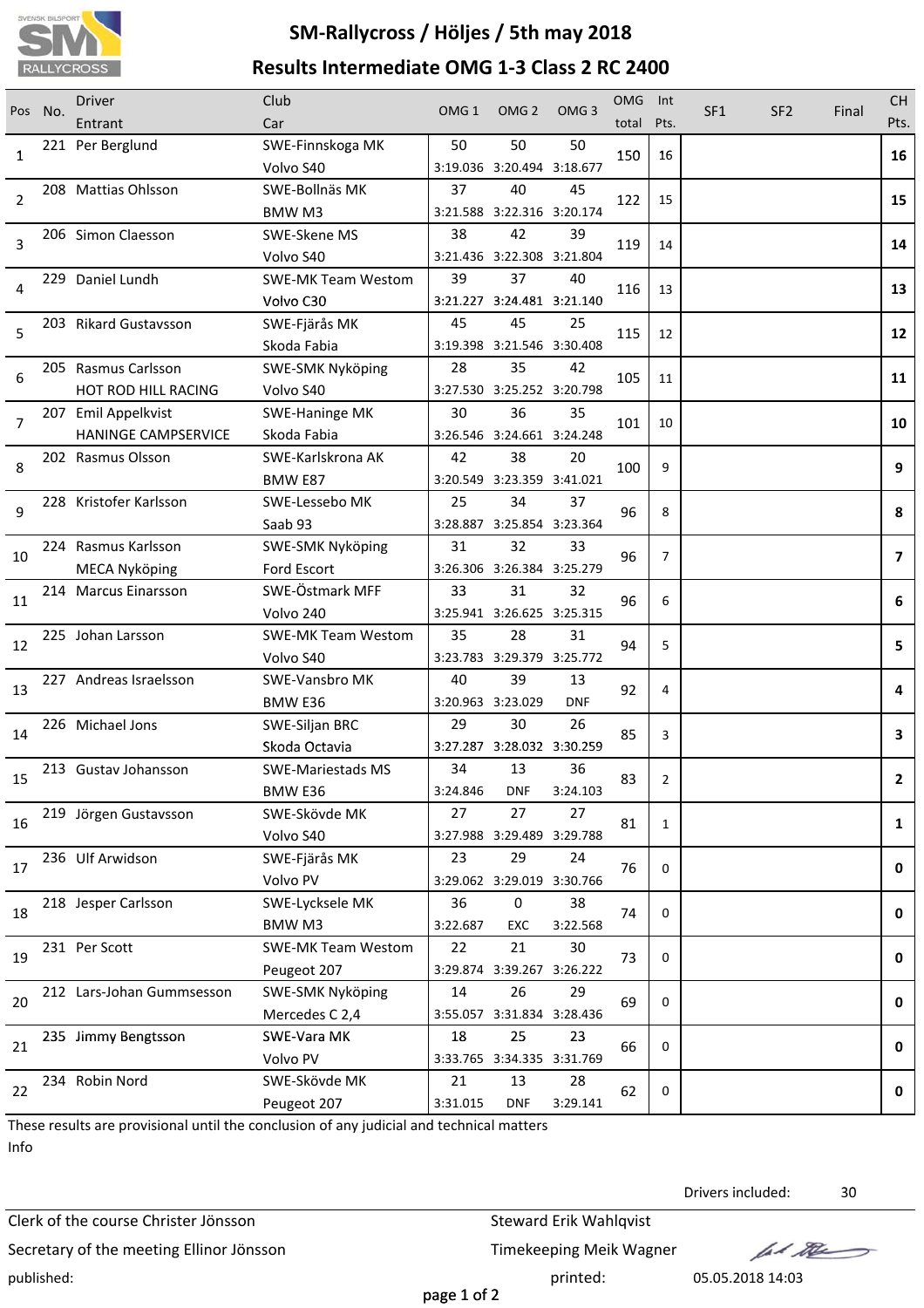

# **Results Intermediate OMG 1‐3 Class 2 RC 2400**

| Pos | No. | <b>Driver</b>                              | <b>Club</b>             | OMG <sub>1</sub> | OMG <sub>2</sub>           | OMG <sub>3</sub>  | <b>OMG</b> | Int         | SF <sub>1</sub> | SF <sub>2</sub> | Final | <b>CH</b>    |
|-----|-----|--------------------------------------------|-------------------------|------------------|----------------------------|-------------------|------------|-------------|-----------------|-----------------|-------|--------------|
|     |     | Entrant                                    | Car                     |                  |                            |                   | total      | Pts.        |                 |                 |       | Pts.         |
| 23  | 222 | Otilia Lindblad                            | SWE-Lycksele MK         | 17               | 23                         | 22                | 62         | $\bf{0}$    |                 |                 |       | $\mathbf{0}$ |
|     |     |                                            | Volvo 240               | 3:34.617         |                            | 3:36.703 3:32.551 |            |             |                 |                 |       |              |
| 24  | 223 | Lars Näsholm                               | SWE-Lars Näsholm        | 19               | 22                         | 21                | 62         | $\Omega$    |                 |                 |       | 0            |
|     |     |                                            | Volvo S40               | 3:32.630         |                            | 3:37.914 3:33.020 |            |             |                 |                 |       |              |
| 25  |     | 211 John-Erik Haug                         | <b>SWE-NMK Fluberg</b>  | 16               | 24                         | 19                | 59         | $\mathbf 0$ |                 |                 |       | 0            |
|     |     |                                            | Volvo C-30              |                  | 3:35.232 3:34.716 3:56.529 |                   |            |             |                 |                 |       |              |
| 26  | 216 | Martin Ekspjuth                            | SWE-Piteå MS            | 24               | 0                          | 34                | 58         | 0           |                 |                 |       | 0            |
|     |     | Cramo / Ekspjuth Motorsport Subaru Impreza |                         | 3:29.017         | <b>EXC</b>                 | 3:24.601          |            |             |                 |                 |       |              |
| 27  | 201 | Niclas Härdevik Norström                   | <b>SWE-MSK Hammaren</b> | 20               | 33                         | 0                 | 53         | 0           |                 |                 |       | $\mathbf{0}$ |
|     |     |                                            | Ford Escort RS          | 3:31.794         | 3:26.340                   | <b>EXC</b>        |            |             |                 |                 |       |              |
| 28  | 217 | Mathias Jansson                            | Rasbo MK                | 26               | 13                         | $\Omega$          | 39         | $\Omega$    |                 |                 |       | 0            |
|     |     |                                            | Volvo S40               | 3:28.386         | <b>DNF</b>                 | <b>DNS</b>        |            |             |                 |                 |       |              |
| 29  | 233 | <b>Fredrik Salsten</b>                     | SWE-Fjärås MK           | 32               | 0                          | 0                 | 32         | $\Omega$    |                 |                 |       | 0            |
|     |     | Salsten Racing                             | Citroën DS3             | 3:26.250         | <b>DNS</b>                 | <b>DNS</b>        |            |             |                 |                 |       |              |
| 30  | 230 | Lars Erik Haug                             | <b>SWE-NMK Fluberg</b>  | 15               | 0                          | $\Omega$          | 15         | 0           |                 |                 |       | 0            |
|     |     |                                            | Volvo 242               | 3:35.689         | <b>DNS</b>                 | <b>DNS</b>        |            |             |                 |                 |       |              |

These results are provisional until the conclusion of any judicial and technical matters Info

Clerk of the course Christer Jönsson Steward Erik Wahlqvist Secretary of the meeting Ellinor Jönsson Timekeeping Meik Wagner published: printed: 05.05.2018 14:03

Drivers included: 30 Drivers

fal the

page 2 of 2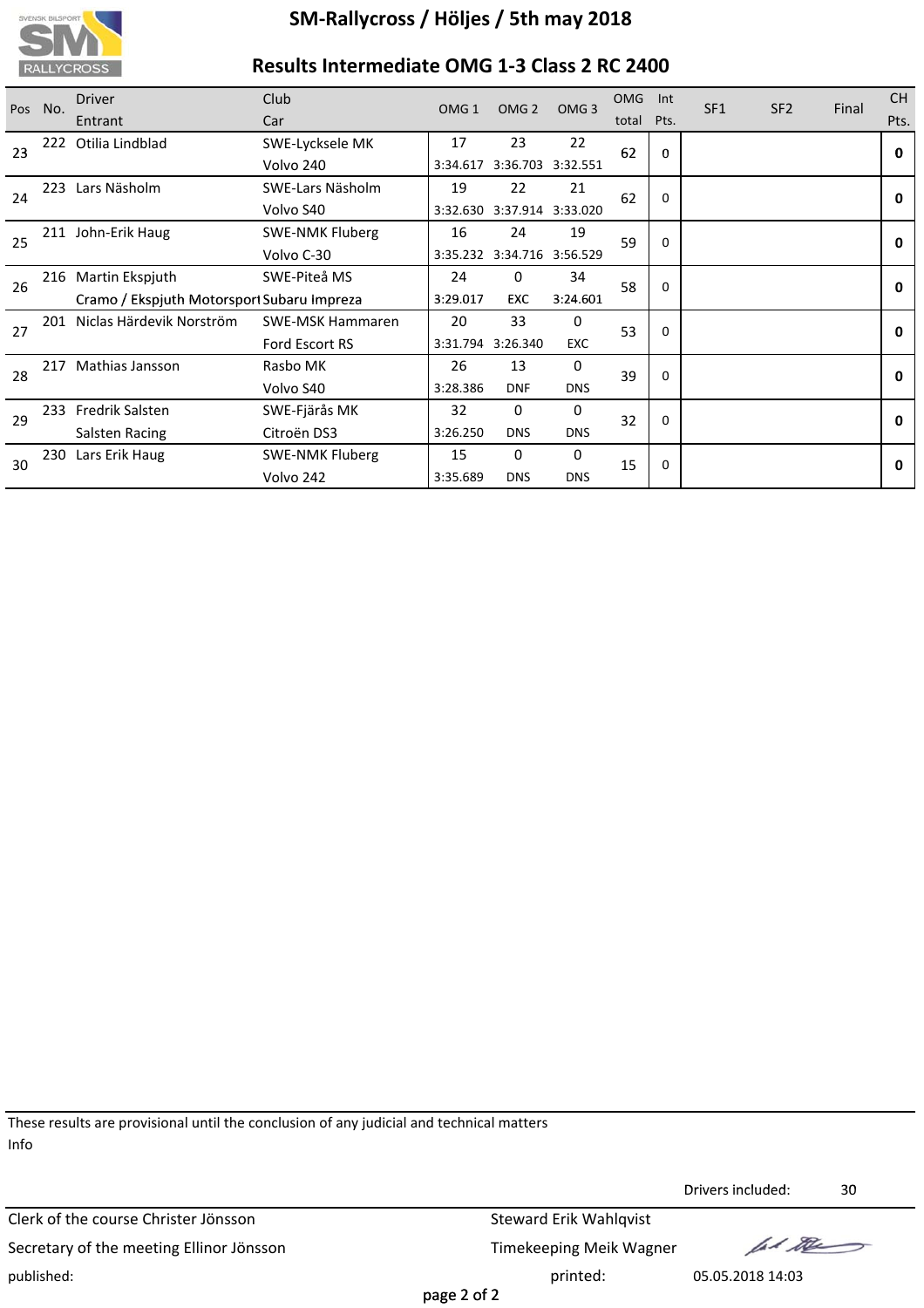

# **Class 2 RC 2400**

|               | <b>Startgrid Semifinal 1</b> |                          |
|---------------|------------------------------|--------------------------|
| Pos           | No.                          | Name                     |
| 1             | 221                          | Per Berglund             |
| $\mathcal{P}$ | 206                          | Simon Claesson           |
| 3             | 203                          | <b>Rikard Gustavsson</b> |
| 4             | 207                          | <b>Emil Appelkvist</b>   |
| 5             | 228                          | Kristofer Karlsson       |
| 6             | 214                          | <b>Marcus Einarsson</b>  |

|     | <b>Startgrid Semifinal 2</b> |                        |
|-----|------------------------------|------------------------|
| Pos | No                           | Name                   |
| 1   | 208                          | <b>Mattias Ohlsson</b> |
| 2   | 229                          | Daniel Lundh           |
| 3   | 205                          | <b>Rasmus Carlsson</b> |
| 4   | 202                          | Rasmus Olsson          |
| 5   | 224                          | Rasmus Karlsson        |
| հ   | 225                          | Johan Larsson          |

| <b>Reserve Drivers</b> |     |                         |
|------------------------|-----|-------------------------|
| Pos                    | No. | Name                    |
| 1                      | 227 | Andreas Israelsson      |
| $\mathcal{P}$          | 226 | Michael Jons            |
| 3                      | 213 | <b>Gustav Johansson</b> |
| 4                      | 219 | Jörgen Gustavsson       |
| 5                      | 236 | <b>Ulf Arwidson</b>     |
|                        |     |                         |

Clerk of the course Christer Jönsson Steward Erik Wahlqvist Secretary of the meeting Ellinor Jönsson Timekeeping Meik Wagner published: printed: 05.05.2018 14:03

lad the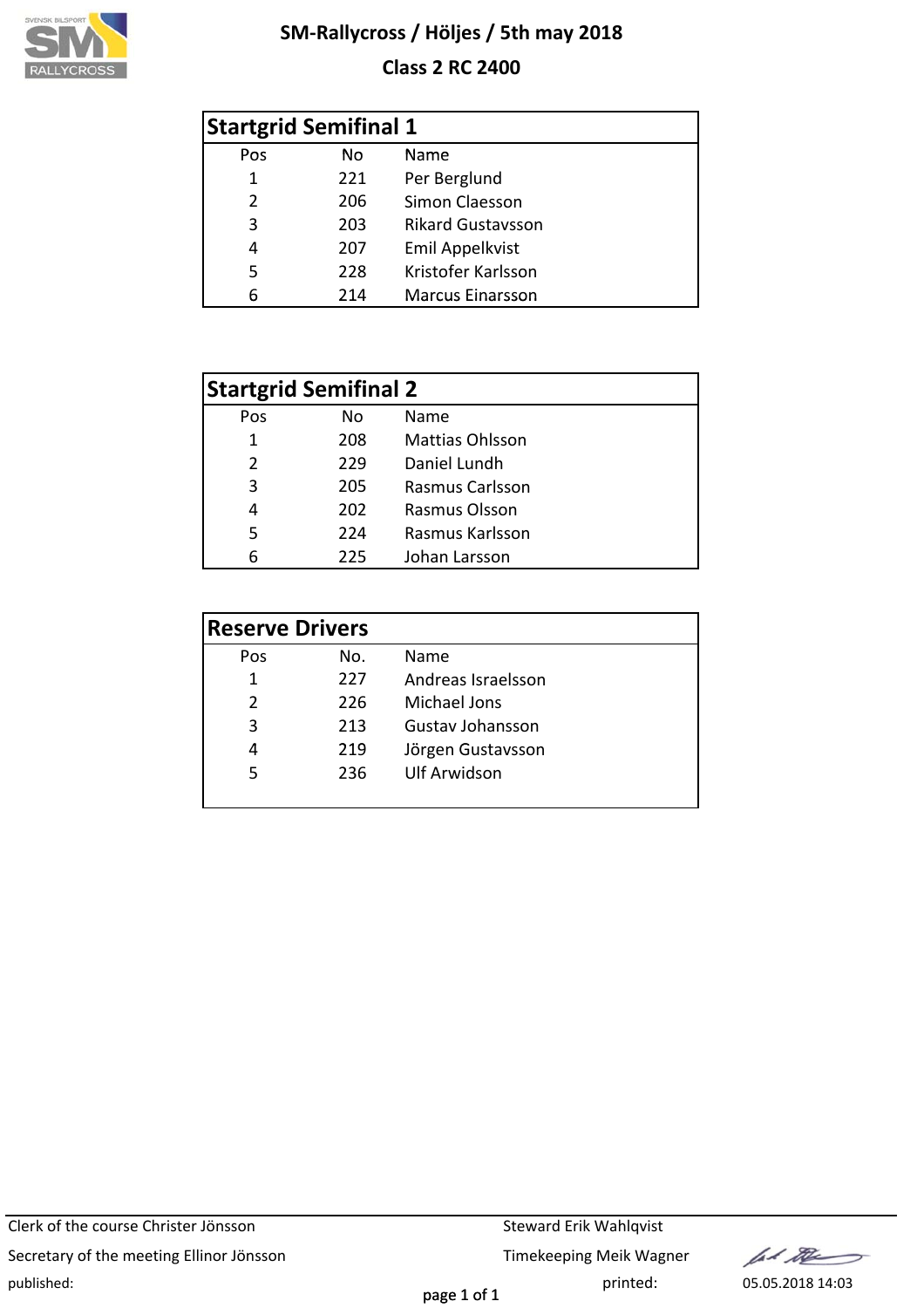

# **SM‐Rallycross / Höljes / 5th may 2018 Results Semifinal 1 Class 2 RC 2400**

| Pos | No. | <b>Driver</b>              | Club             | Laps | Total Tm. | Diff   | Lap 1            | Lap <sub>2</sub>         | Lap <sub>3</sub>         | Pts. |
|-----|-----|----------------------------|------------------|------|-----------|--------|------------------|--------------------------|--------------------------|------|
|     |     | Entrant                    | Car              |      |           |        | Lap <sub>4</sub> | Lap <sub>5</sub>         | Lap $6$                  |      |
|     | 221 | Per Berglund               | SWE-Finnskoga MK | 5    | 4:06.568  |        | 55,988           | 47,510                   | 47,716                   | 6    |
|     |     |                            | Volvo S40        |      |           |        | 47,652           | 47,702                   | $\overline{\phantom{a}}$ |      |
| 2   | 206 | Simon Claesson             | SWE-Skene MS     | 5    | 4:07.629  | 1.061  | 51,858           | 48,257                   | 47,950                   |      |
|     |     |                            | Volvo S40        |      |           |        | 51,329           | 48,235                   | $\overline{\phantom{a}}$ |      |
| 3   | 203 | <b>Rikard Gustavsson</b>   | SWE-Fjärås MK    | 5    | 4:07.952  | 1.384  | 55,416           | 47,510                   | 47,557                   | 4    |
|     |     |                            | Skoda Fabia      |      |           |        | 47,488           | 49,981                   | $\overline{\phantom{a}}$ |      |
| 4   | 228 | Kristofer Karlsson         | SWE-Lessebo MK   | 5    | 4:11.517  | 4.949  | 57,908           | 48,149                   | 48,043                   | 3    |
|     |     |                            | Saab 93          |      |           |        | 48,395           | 49,022                   | $\overline{\phantom{a}}$ |      |
| 5   | 207 | Emil Appelkvist            | SWE-Haninge MK   | 5    | 4:12.551  | 5.983  | 52,845           | 49,283                   | 52,908                   |      |
|     |     | <b>HANINGE CAMPSERVICE</b> | Skoda Fabia      |      |           |        | 48,668           | 48,847                   | $\overline{\phantom{a}}$ |      |
|     | 214 | <b>Marcus Einarsson</b>    | SWE-Östmark MFF  | 5    | 4:13.283  | 6.715  | 53,674           | 54,427                   | 48,166                   |      |
| 6   |     | Volvo 240                  |                  |      |           | 48,216 | 48,800           | $\overline{\phantom{a}}$ |                          |      |

These results are provisional until the conclusion of any judicial and technical matters

Info:

Clerk of the course Christer Jönsson Steward Erik Wahlqvist Secretary of the meeting Ellinor Jönsson Timekeeping Meik Wagner published: printed: 05.05.2018 15:06

Drivers included: 6

fel the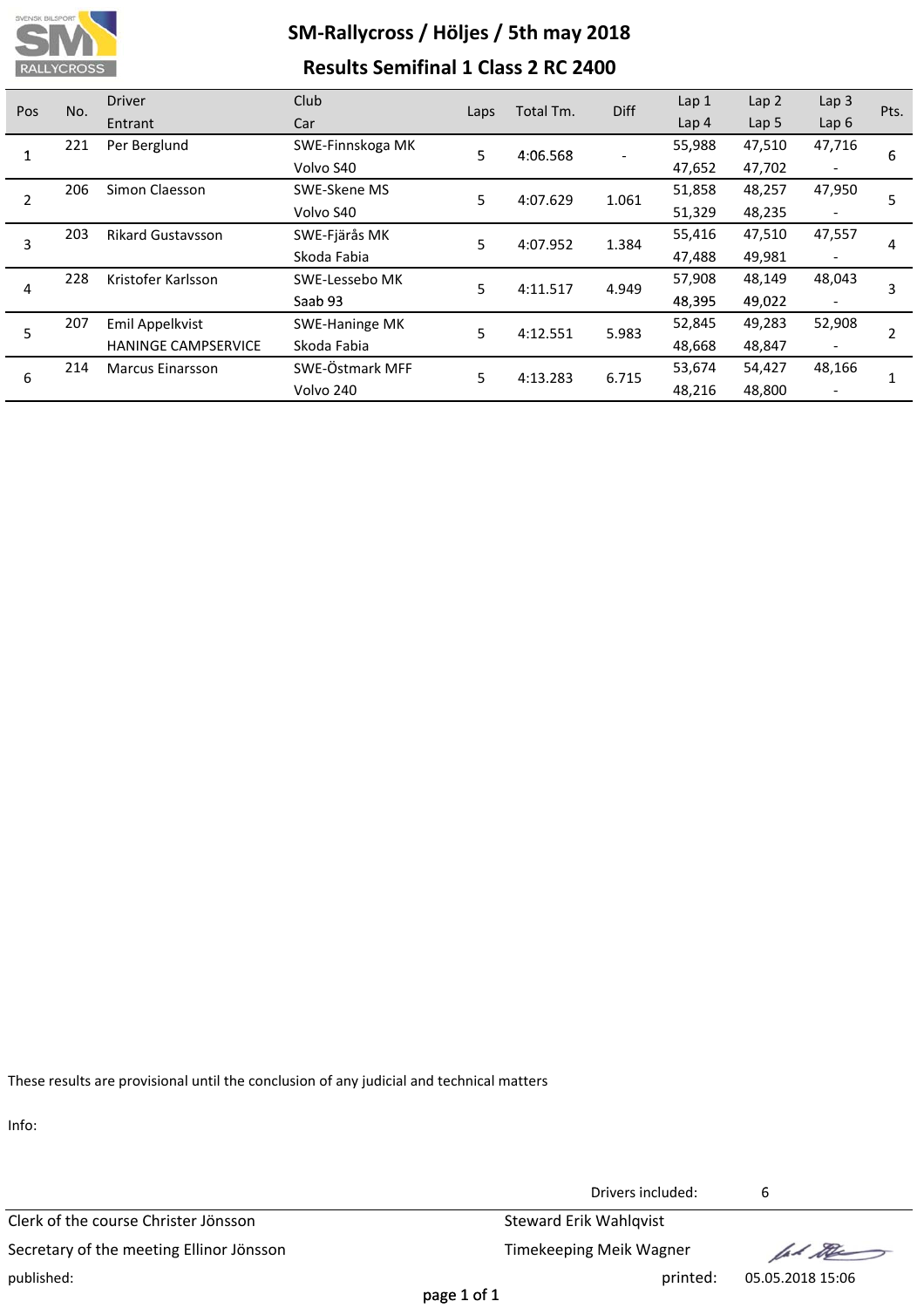

# **SM‐Rallycross / Höljes / 5th may 2018 Results Semifinal 2 Class 2 RC 2400**

| <b>Pos</b> | No. | <b>Driver</b>              | Club                      | Laps   | Total Tm.            | <b>Diff</b>       | Lap 1            | Lap <sub>2</sub> | Lap <sub>3</sub>         | Pts. |
|------------|-----|----------------------------|---------------------------|--------|----------------------|-------------------|------------------|------------------|--------------------------|------|
|            |     | Entrant                    | Car                       |        |                      |                   | Lap <sub>4</sub> | Lap <sub>5</sub> | Lap $6$                  |      |
|            | 208 | Mattias Ohlsson            | SWE-Bollnäs MK            | 5.     | 4:05.934             |                   | 51,161           | 48,018           | 47,734                   | 6    |
|            |     |                            | BMW M3                    |        |                      |                   | 47,542           | 51,479           | $\overline{\phantom{a}}$ |      |
| 2          | 202 | Rasmus Olsson              | SWE-Karlskrona AK         | 5      | 4:06.480             | 0.546             | 55,148           | 47,708           | 47,843                   |      |
|            |     |                            | <b>BMW E87</b>            |        |                      |                   | 47,780           | 48,001           | $\overline{\phantom{a}}$ |      |
| 3          | 229 | Daniel Lundh               | <b>SWE-MK Team Westom</b> | 5      | 4:07.394             | 1.460             | 51,902           | 47,869           | 51,458                   |      |
|            |     |                            | Volvo C30                 |        |                      |                   | 47,918           | 48,247           | $\overline{\phantom{a}}$ | 4    |
| 4          | 205 | Rasmus Carlsson            | SWE-SMK Nyköping          | 5      | 4:07.780             | 1.846             | 56,221           | 47,257           | 48,522                   | 3    |
|            |     | <b>HOT ROD HILL RACING</b> | Volvo S40                 |        |                      |                   | 47,883           | 47,897           | $\overline{\phantom{a}}$ |      |
|            | 224 | Rasmus Karlsson            | SWE-SMK Nyköping          |        |                      |                   | 52,861           | 48,406           | 48,533                   |      |
|            |     | MECA Nyköping              | <b>Ford Escort</b>        |        |                      |                   | 48,262           | 52,265           | $\overline{\phantom{a}}$ |      |
|            | 225 | Johan Larsson              | <b>SWE-MK Team Westom</b> |        |                      |                   | 57,537           | 48,318           | 48,524                   |      |
|            |     |                            | Volvo S40                 |        |                      |                   | 48,039           | 2:05,499         | $\overline{\phantom{a}}$ |      |
| 5<br>6     |     |                            |                           | 5<br>5 | 4:10.327<br>5:27.917 | 4.393<br>1:21.983 |                  |                  |                          |      |

These results are provisional until the conclusion of any judicial and technical matters

Info:

Clerk of the course Christer Jönsson Steward Erik Wahlqvist Secretary of the meeting Ellinor Jönsson Timekeeping Meik Wagner published: printed: 05.05.2018 15:13

Drivers included: 6

fal the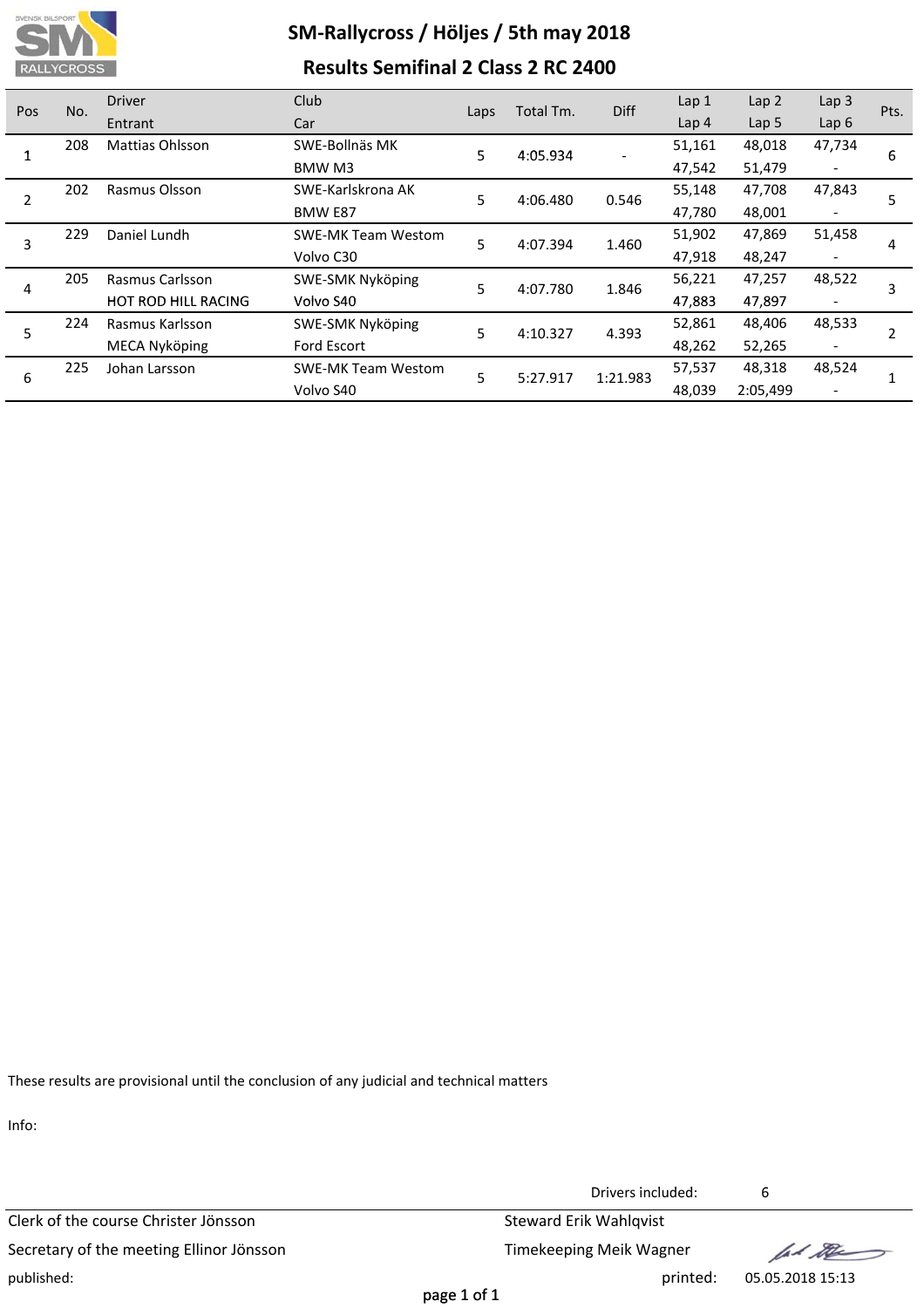

# **SM‐Rallycross / Höljes / 5th may 2018 Results Final Class 2 RC 2400**

| Pos | No. | <b>Driver</b>            | Club                      |          | Total Tm. | Diff   | Lap 1            | Lap <sub>2</sub> | Lap <sub>3</sub>         | Pts. |
|-----|-----|--------------------------|---------------------------|----------|-----------|--------|------------------|------------------|--------------------------|------|
|     |     | Entrant                  | Car                       | Laps     |           |        | Lap <sub>4</sub> | Lap <sub>5</sub> | Lap $6$                  |      |
|     | 221 | Per Berglund             | SWE-Finnskoga MK          | 5        | 4:02.542  |        | 54,272           | 47,151           | 46,808                   | 8    |
|     |     |                          | Volvo S40                 |          |           |        | 47,027           | 47,284           |                          |      |
| 2   | 208 | <b>Mattias Ohlsson</b>   | SWE-Bollnäs MK            | 5        | 4:05.111  | 2.569  | 50,715           | 47,776           | 47,585                   | 5    |
|     |     |                          | BMW M3                    |          |           |        | 47,668           | 51,367           |                          |      |
| 3   | 206 | Simon Claesson           | SWE-Skene MS              | 5        | 4:05.345  | 2.803  | 51,806           | 47,399           | 47,301                   | 4    |
|     |     |                          | Volvo S40                 |          |           |        | 51,229           | 47,610           | $\overline{\phantom{a}}$ |      |
| 4   | 229 | Daniel Lundh             | <b>SWE-MK Team Westom</b> | 5        | 4:07.106  | 4.564  | 55,867           | 47,799           | 47,609                   | 3    |
|     |     |                          | Volvo C30                 |          |           |        | 47,196           | 48,635           | $\overline{\phantom{a}}$ |      |
| 5   | 202 | Rasmus Olsson            | SWE-Karlskrona AK         | 5        | 4:17.935  | 15.393 | 1:05,316         | 48,294           | 47,804                   |      |
|     |     |                          | BMW E87                   |          |           |        | 48,276           | 48,245           |                          |      |
|     | 203 | <b>Rikard Gustavsson</b> | SWE-Fjärås MK             | $\Omega$ |           |        |                  |                  |                          |      |
| 6   |     |                          | Skoda Fabia               |          |           |        |                  |                  |                          |      |

These results are provisional until the conclusion of any judicial and technical matters

Info:

Clerk of the course Christer Jönsson Steward Erik Wahlqvist Secretary of the meeting Ellinor Jönsson Timekeeping Meik Wagner published: printed: 05.05.2018 15:48

Drivers included: 6

fal the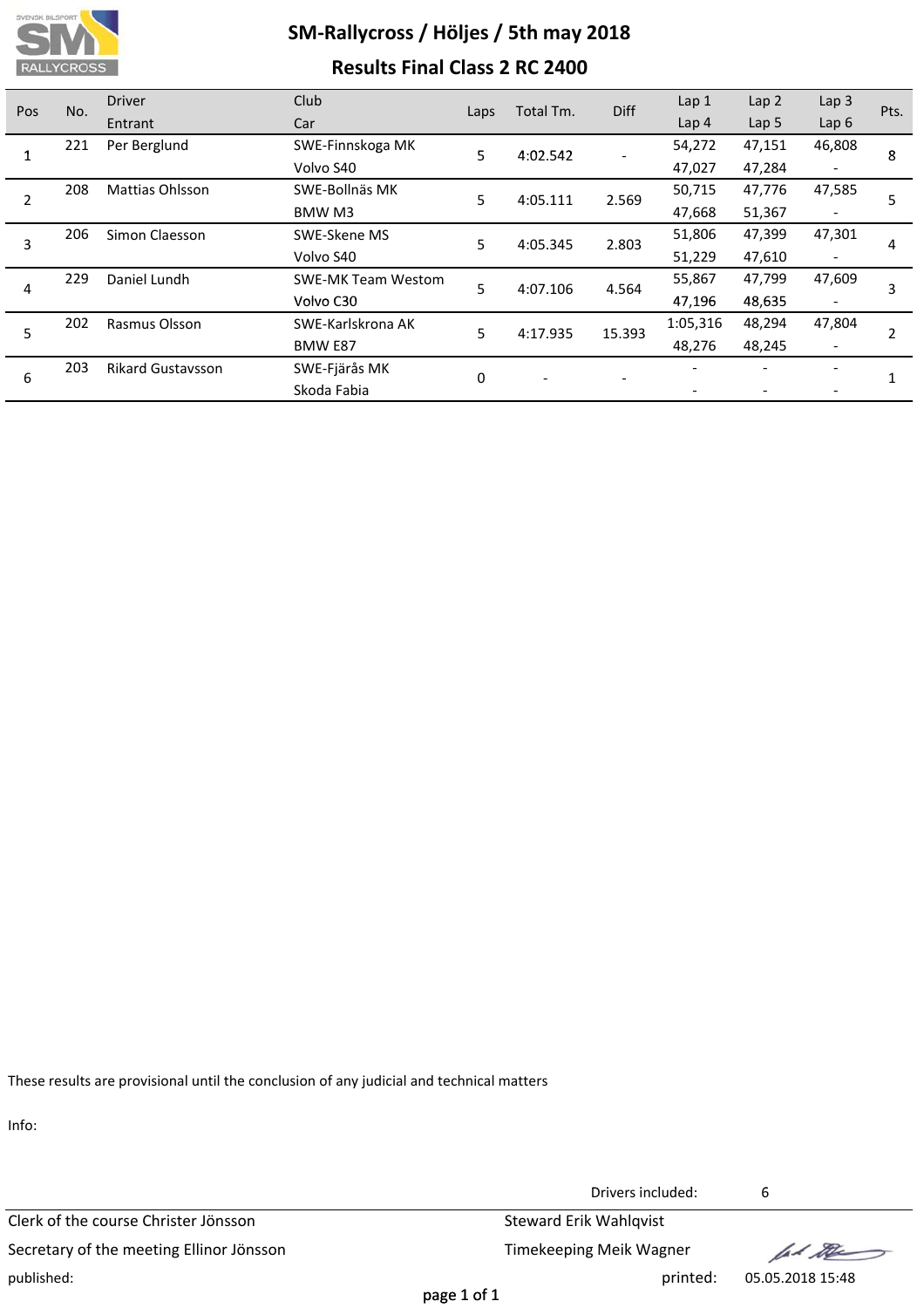

# **Class 2 RC 2400**



| <b>Startgrid Final</b> |     |                          |
|------------------------|-----|--------------------------|
| Pos                    | No. | Name                     |
| 1                      | 221 | Per Berglund             |
| $\overline{2}$         | 208 | <b>Mattias Ohlsson</b>   |
| 3                      | 206 | Simon Claesson           |
| 4                      | 202 | Rasmus Olsson            |
| 5                      | 229 | Daniel Lundh             |
| 6                      | 203 | <b>Rikard Gustavsson</b> |

| <b>Reserve Drivers</b> |     |                         |
|------------------------|-----|-------------------------|
| Pos                    | No. | Name                    |
| 1                      | 205 | <b>Rasmus Carlsson</b>  |
| $\mathcal{P}$          | 228 | Kristofer Karlsson      |
| 3                      | 207 | <b>Emil Appelkvist</b>  |
| 4                      | 224 | Rasmus Karlsson         |
| 5                      | 214 | <b>Marcus Einarsson</b> |
| հ                      | 225 | Johan Larsson           |

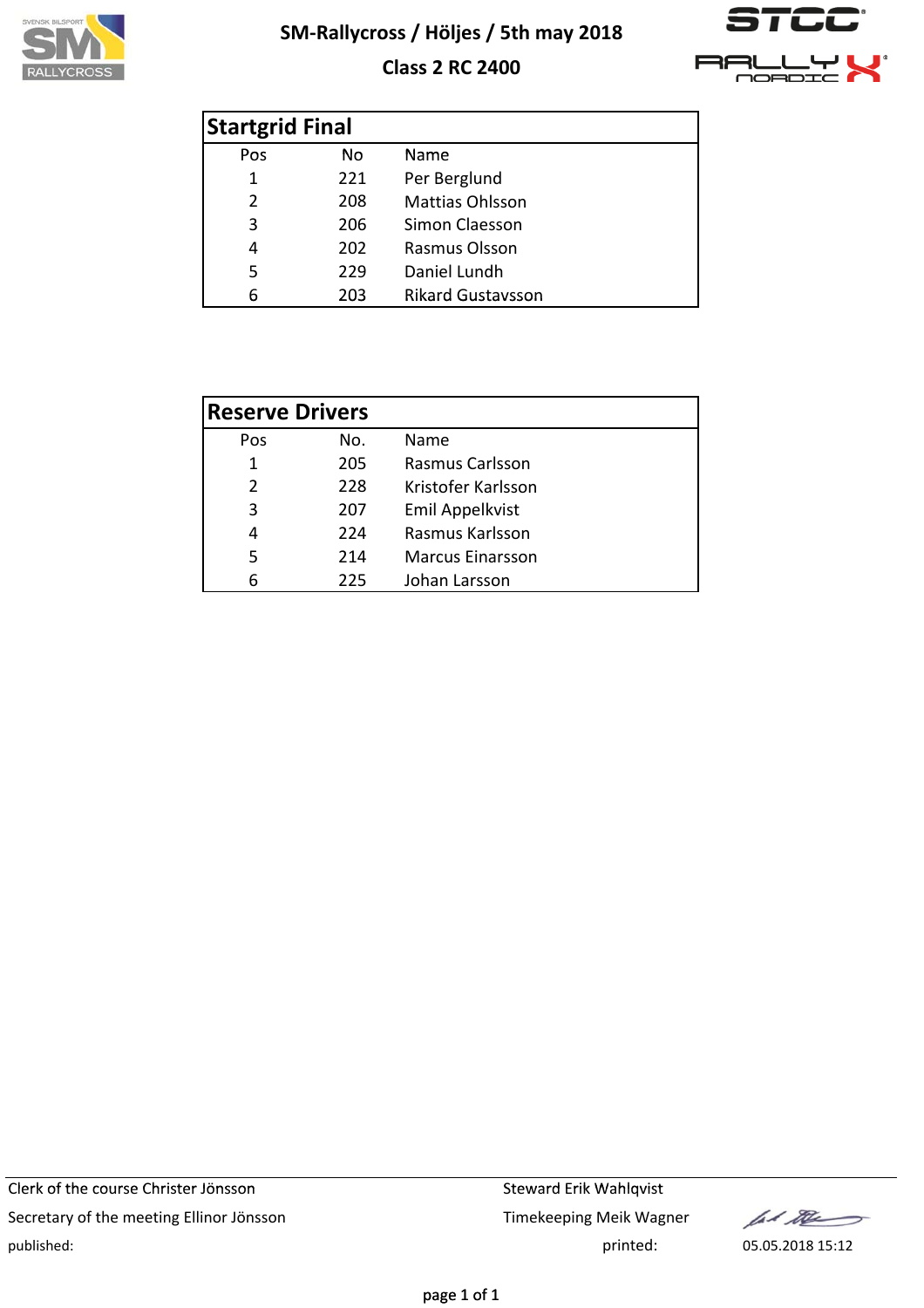

# **SM‐Rallycross / Höljes / 5th may 2018 Final Results Class 2 RC 2400**

| Pos            | No. | <b>Driver</b>              | Club                          | OMG <sub>1</sub> | OMG <sub>2</sub>                 | OMG <sub>3</sub> | <b>OMG</b> | Int            | SF <sub>1</sub> | SF <sub>2</sub> | Final                      | <b>CH</b>    |
|----------------|-----|----------------------------|-------------------------------|------------------|----------------------------------|------------------|------------|----------------|-----------------|-----------------|----------------------------|--------------|
|                |     | Entrant                    | Car                           |                  |                                  |                  | total      | Pts.           |                 |                 |                            | Pts.         |
| 1              |     | 221 Per Berglund           | SWE-Finnskoga MK              | 50               | 50                               | 50               | 150        | 16             | 6               |                 | 8                          | 30           |
|                |     |                            | Volvo S40                     |                  | 3:19.036 3:20.494 3:18.677       |                  |            |                | 4:06.568        |                 | 4:02.542                   |              |
| $\overline{2}$ |     | 208 Mattias Ohlsson        | SWE-Bollnäs MK                | 37               | 40                               | 45               | 122        | 15             |                 | 6               | 5                          | 26           |
|                |     |                            | BMW <sub>M3</sub>             |                  | 3:21.588 3:22.316 3:20.174       |                  |            |                |                 | 4:05.934        | 4:05.111                   |              |
| 3              |     | 206 Simon Claesson         | SWE-Skene MS                  | 38               | 42                               | 39               | 119        | 14             | 5               |                 | 4                          | 23           |
|                |     |                            | Volvo S40                     |                  | 3:21.436 3:22.308 3:21.804       |                  |            |                | 4:07.629        |                 | 4:05.345                   |              |
| 4              |     | 229 Daniel Lundh           | <b>SWE-MK Team Westom</b>     | 39               | 37                               | 40               | 116        | 13             |                 | 4               | 3                          | 20           |
|                |     |                            | Volvo C30                     | 42               | 3:21.227 3:24.481 3:21.140<br>38 | 20               |            |                |                 | 4:07.394<br>5   | 4:07.106<br>$\overline{2}$ |              |
| 5              |     | 202 Rasmus Olsson          | SWE-Karlskrona AK             |                  |                                  |                  | 100        | 9              |                 | 4:06.480        | 4:17.935                   | 16           |
|                |     | 203 Rikard Gustavsson      | BMW E87<br>SWE-Fjärås MK      | 45               | 3:20.549 3:23.359 3:41.021<br>45 | 25               |            |                | 4               |                 | $\mathbf{1}$               |              |
| 6              |     |                            |                               |                  | 3:19.398 3:21.546 3:30.408       |                  | 115        | 12             | 4:07.952        |                 | $\Omega$                   | 17           |
|                |     | 205 Rasmus Carlsson        | Skoda Fabia                   | 28               | 35                               | 42               |            |                |                 | 3               |                            |              |
| $\overline{7}$ |     | HOT ROD HILL RACING        | SWE-SMK Nyköping<br>Volvo S40 |                  | 3:27.530 3:25.252 3:20.798       |                  | 105        | 11             |                 | 4:07.780        |                            | 14           |
|                |     | 207 Emil Appelkvist        | <b>SWE-Haninge MK</b>         | 30               | 36                               | 35               |            |                | $\overline{2}$  |                 |                            |              |
| 8              |     | <b>HANINGE CAMPSERVICE</b> | Skoda Fabia                   |                  | 3:26.546 3:24.661 3:24.248       |                  | 101        | 10             | 4:12.551        |                 |                            | 12           |
|                |     | 228 Kristofer Karlsson     | SWE-Lessebo MK                | 25               | 34                               | 37               |            |                | 3               |                 |                            |              |
| 9              |     |                            | Saab 93                       |                  | 3:28.887 3:25.854 3:23.364       |                  | 96         | 8              | 4:11.517        |                 |                            | 11           |
|                |     | 224 Rasmus Karlsson        | <b>SWE-SMK Nyköping</b>       | 31               | 32                               | 33               |            |                |                 | $\overline{2}$  |                            |              |
| 10             |     | <b>MECA Nyköping</b>       | Ford Escort                   |                  | 3:26.306 3:26.384 3:25.279       |                  | 96         | $\overline{7}$ |                 | 4:10.327        |                            | 9            |
|                |     | 214 Marcus Einarsson       | SWE-Östmark MFF               | 33               | 31                               | 32               |            |                | 1               |                 |                            |              |
| 11             |     |                            | Volvo 240                     |                  | 3:25.941 3:26.625 3:25.315       |                  | 96         | 6              | 4:13.283        |                 |                            | 7            |
|                |     | 225 Johan Larsson          | <b>SWE-MK Team Westom</b>     | 35               | 28                               | 31               |            |                |                 | $\mathbf{1}$    |                            |              |
| 12             |     |                            | Volvo S40                     |                  | 3:23.783 3:29.379 3:25.772       |                  | 94         | 5              |                 | 5:27.917        |                            | 6            |
|                |     | 227 Andreas Israelsson     | SWE-Vansbro MK                | 40               | 39                               | 13               |            |                |                 |                 |                            |              |
| 13             |     |                            | BMW <sub>E36</sub>            |                  | 3:20.963 3:23.029                | <b>DNF</b>       | 92         | 4              |                 |                 |                            | 4            |
|                |     | 226 Michael Jons           | SWE-Siljan BRC                | 29               | 30                               | 26               |            |                |                 |                 |                            |              |
| 14             |     |                            | Skoda Octavia                 |                  | 3:27.287 3:28.032 3:30.259       |                  | 85         | 3              |                 |                 |                            | 3            |
|                |     | 213 Gustay Johansson       | <b>SWE-Mariestads MS</b>      | 34               | 13                               | 36               |            |                |                 |                 |                            |              |
| 15             |     |                            | BMW E36                       | 3:24.846         | <b>DNF</b>                       | 3:24.103         | 83         | $\overline{2}$ |                 |                 |                            | $\mathbf{2}$ |
|                |     | 219 Jörgen Gustavsson      | SWE-Skövde MK                 | 27               | 27                               | 27               |            |                |                 |                 |                            |              |
| 16             |     |                            | Volvo S40                     |                  | 3:27.988 3:29.489 3:29.788       |                  | 81         | 1              |                 |                 |                            | $\mathbf{1}$ |
|                |     | 236 Ulf Arwidson           | SWE-Fjärås MK                 | 23               | 29                               | 24               |            |                |                 |                 |                            |              |
| 17             |     |                            | Volvo PV                      |                  | 3:29.062 3:29.019 3:30.766       |                  | 76         | 0              |                 |                 |                            | 0            |
|                |     | 218 Jesper Carlsson        | SWE-Lycksele MK               | 36               | $\boldsymbol{0}$                 | 38               |            |                |                 |                 |                            |              |
| 18             |     |                            | BMW M3                        | 3:22.687         | EXC                              | 3:22.568         | 74         | 0              |                 |                 |                            | 0            |
|                |     | 231 Per Scott              | <b>SWE-MK Team Westom</b>     | 22               | 21                               | 30               |            |                |                 |                 |                            |              |
| 19             |     |                            | Peugeot 207                   |                  | 3:29.874 3:39.267 3:26.222       |                  | 73         | 0              |                 |                 |                            | 0            |
|                |     | 212 Lars-Johan Gummsesson  | SWE-SMK Nyköping              | 14               | 26                               | 29               |            |                |                 |                 |                            |              |
| 20             |     |                            | Mercedes C 2,4                |                  | 3:55.057 3:31.834 3:28.436       |                  | 69         | 0              |                 |                 |                            | 0            |
|                |     | 235 Jimmy Bengtsson        | SWE-Vara MK                   | 18               | 25                               | 23               |            |                |                 |                 |                            |              |
| 21             |     |                            | Volvo PV                      |                  | 3:33.765 3:34.335 3:31.769       |                  | 66         | 0              |                 |                 |                            | 0            |
| 22             |     | 234 Robin Nord             | SWE-Skövde MK                 | 21               | 13                               | 28               | 62         | 0              |                 |                 |                            | 0            |
|                |     |                            | Peugeot 207                   | 3:31.015         | <b>DNF</b>                       | 3:29.141         |            |                |                 |                 |                            |              |

These results are provisional until the conclusion of any judicial and technical matters Info

Clerk of the course Christer Jönsson Steward Erik Wahlqvist Secretary of the meeting Ellinor Jönsson Timekeeping Meik Wagner published: printed: 05.05.2018 15:49

Drivers included: 30

lad the